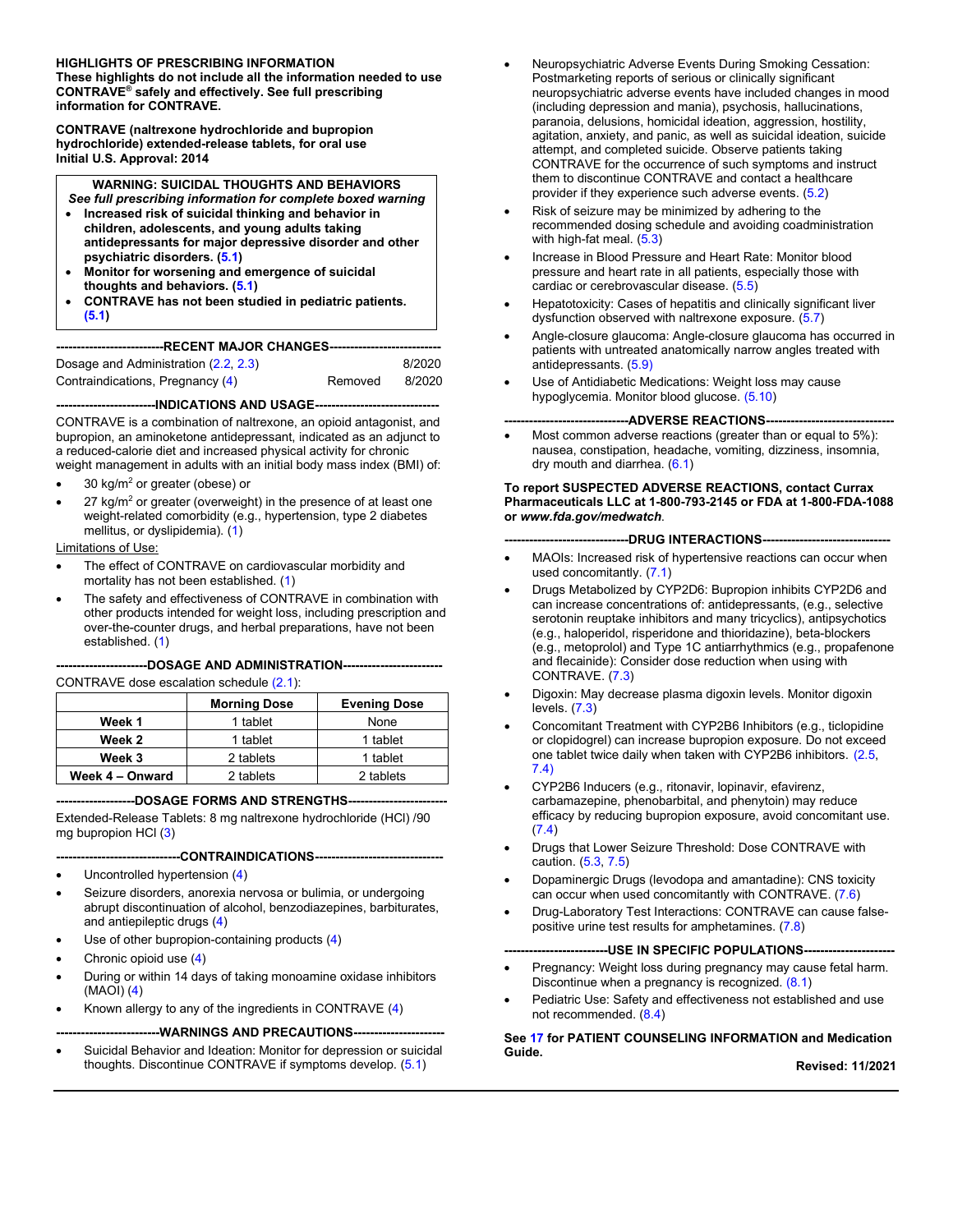#### FULL PRESCRIBING INFORMATION: CONTENTS\* **WARNING: SUICIDAL THOUGHTS AND BEHAVIORS**

#### **INDICATIONS AND USAGE** 1

#### $\overline{2}$ **DOSAGE AND ADMINISTRATION**

- 2.1 Recommended Dosing
- 2.2 Dose Adjustment in Patients with Renal Impairment
- 2.3 Dose Adiustment in Patients with Hepatic Impairment
- 2.4 Switching a Patient To or From a Monoamine Oxidase Inhibitor (MAOI) Antidepressant
- 2.5 Concomitant use with CYP2B6 Inhibitors

#### $\overline{\mathbf{3}}$ **DOSAGE FORMS AND STRENGTHS**

#### **CONTRAINDICATIONS** 4

- **WARNINGS AND PRECAUTIONS**
- 5.1 Suicidal Behavior and Ideation
- Neuropsychiatric Adverse Events and Suicide Risk in  $52$ **Smoking Cessation Treatment**
- 5.3 Seizures

5

- 5.4 Patients Receiving Opioid Analgesics
- 5.5 Increase in Blood Pressure and Heart Rate
- 5.6 Allergic Reactions
- 5.7 Hepatotoxicity
- 5.8 Activation of Mania
- 5.9 Angle-Closure Glaucoma
- 5.10 Potential Risk of Hypoglycemia in Patients with Type 2 Diabetes Mellitus on Antidiabetic Therapy

#### **ADVERSE REACTIONS G**

- 6.1 Clinical Trials Experience
- 6.2 Postmarketing Experience

#### **DRUG INTERACTIONS** 7

7.1 Monoamine Oxidase Inhibitors (MAOI)

- 7.2 Opioid Analgesics
- 7.3 Potential for CONTRAVE to Affect Other Drugs
- 7.4 Potential for Other Drugs to Affect CONTRAVE
- 7.5 Drugs That Lower Seizure Threshold
- 7.6 Dopaminergic Drugs (Levodopa and Amantadine)
- $7.7$ **Use with Alcohol**
- 7.8 Drug-Laboratory Test Interactions
- **USE IN SPECIFIC POPULATIONS** 8
	- $8.1$ Pregnancy
	- 8.2 Lactation
	- 8.4 Pediatric Use
	- 8.5 Geriatric Use
	- 8.6 Renal Impairment
	- **Hepatic Impairment** 8.7
- **DRUG ABUSE AND DEPENDENCE**  $\mathbf{9}$
- 92 Abuse
- **OVERDOSAGE**  $10<sup>-10</sup>$
- **DESCRIPTION**  $11<sup>1</sup>$
- **12 CLINICAL PHARMACOLOGY** 
	- $12.1$ **Mechanism of Action**
	- $12.2$ Pharmacodynamics
	- $12.3$ Pharmacokinetics

#### **13 NONCLINICAL TOXICOLOGY**

- 13.1 Carcinogenesis, Mutagenesis, Impairment of Fertility **CLINICAL STUDIES**
- $14$
- 16 HOW SUPPLIED/STORAGE AND HANDLING
- $17<sup>2</sup>$ **PATIENT COUNSELING INFORMATION**

\*Sections or subsections omitted from the full prescribing information are not listed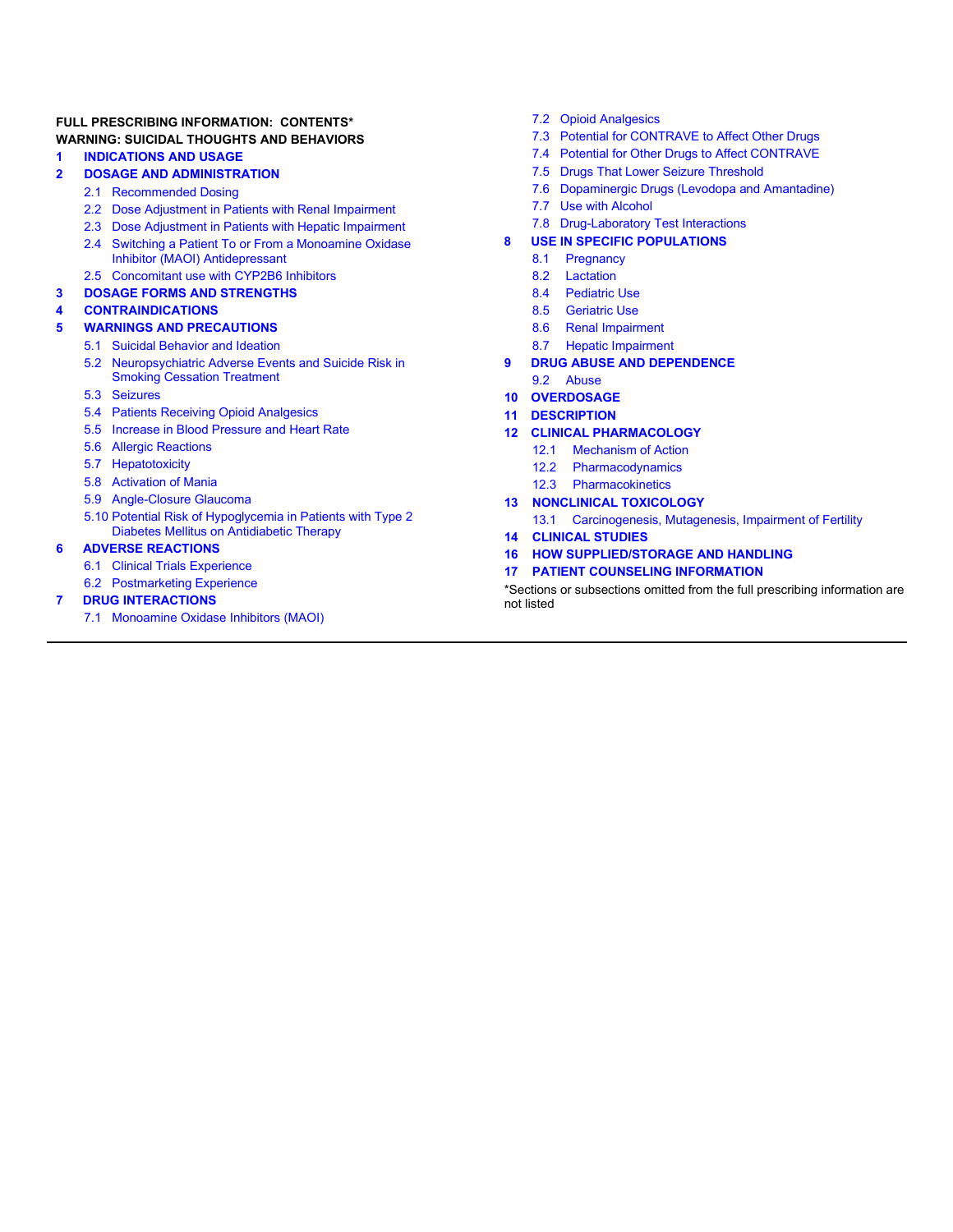### **WARNING: SUICIDAL THOUGHTS AND BEHAVIORS**

### SUICIDALITY AND ANTIDEPRESSANT DRUGS

CONTRAVE<sup>®</sup> is not approved for use in the treatment of major depressive disorder or other psychiatric disorders. CONTRAVE contains bupropion, the same active ingredient as some antidepressant medications (including, but not limited to, WELLBUTRIN, WELLBUTRIN SR, WELLBUTRIN XL, and APLENZIN). Antidepressants increased the risk of suicidal thoughts and behavior in children, adolescents, and young adults in short-term trials. These trials did not show an increase in the risk of suicidal thoughts and behavior with antidepressant use in subjects over age 24; there was a reduction in risk with antidepressant use in subjects aged 65 and older. In patients of all ages who are started on CONTRAVE, monitor closely for worsening, and for the emergence of suicidal thoughts and behaviors. Advise families and caregivers of the need for close observation and communication with the prescriber. CONTRAVE is not approved for use in pediatric patients [see Warnings and Precautions (5.1), Use in Specific Populations (8.4)].

#### 1 **INDICATIONS AND USAGE**

CONTRAVE is indicated as an adjunct to a reduced-calorie diet and increased physical activity for chronic weight management in adults with an initial body mass index (BMI) of:

- 30 kg/m<sup>2</sup> or greater (obese) or
- 27 kg/m<sup>2</sup> or greater (overweight) in the presence of at least one weight-related comorbid condition (e.g., hypertension, type 2 diabetes mellitus, or dyslipidemia).

**Limitations of Use:** 

- The effect of CONTRAVE on cardiovascular morbidity and mortality has not been established.
- The safety and effectiveness of CONTRAVE in combination with other products intended for weight loss, including prescription drugs, over-the-counter drugs, and herbal preparations, have not been established.

#### **DOSAGE AND ADMINISTRATION**  $\mathbf{2}$

#### **Recommended Dosing**  $2.1$

CONTRAVE dosing should be escalated according to the following schedule:

|                 | <b>Morning Dose</b> | <b>Evening Dose</b> |
|-----------------|---------------------|---------------------|
| Week 1          | 1 tablet            | None                |
| Week 2          | 1 tablet            | 1 tablet            |
| Week 3          | 2 tablets           | 1 tablet            |
| Week 4 - Onward | 2 tablets           | 2 tablets           |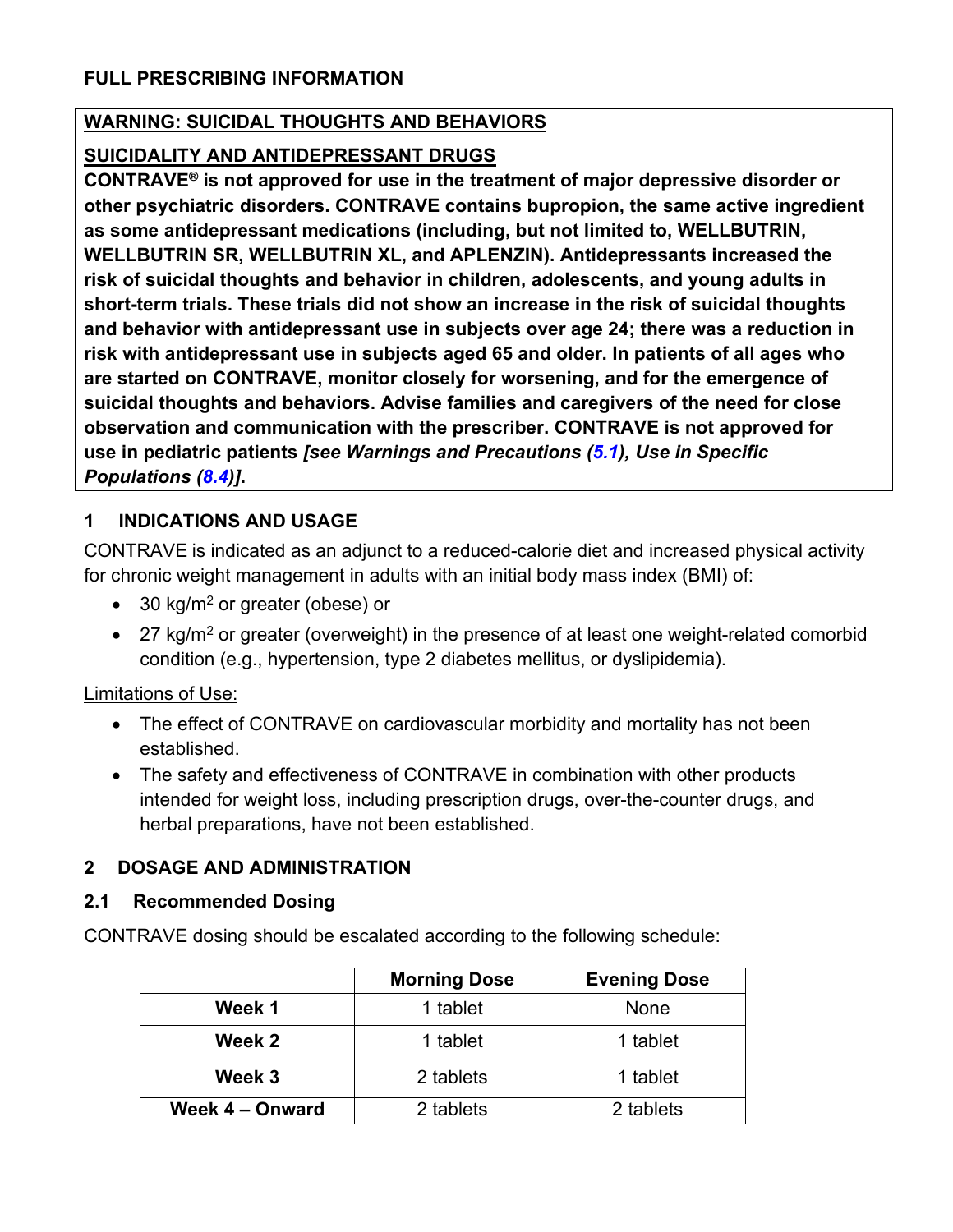A total daily dosage of two CONTRAVE 8 mg/90 mg tablets twice daily (32 mg/360 mg) is reached at the start of Week 4.

CONTRAVE should be taken by mouth in the morning and in the evening. The tablets should not be cut, chewed, or crushed. Total daily doses greater than 32 mg/360 mg per day (two tablets twice daily) are not recommended. In clinical trials, CONTRAVE was administered with meals. However, CONTRAVE should not be taken with a high-fat meal because of a resulting significant increase in bupropion and naltrexone systemic exposure (see Warnings and Precautions (5.3) and Clinical Pharmacology (12.3)].

Patients may develop elevated blood pressure or heart rate during CONTRAVE treatment; the risk may be greater during the initial three months of therapy (see Warnings and Precautions  $(5.6)$ ]. Because patients with hypertension may be at increased risk for developing blood pressure elevations, such patients should be monitored for this potential effect when initiating treatment with CONTRAVE.

Response to therapy should be evaluated after 12 weeks at the maintenance dosage. If a patient has not lost at least 5% of baseline body weight, discontinue CONTRAVE, as it is unlikely that the patient will achieve and sustain clinically meaningful weight loss with continued treatment.

BMI is calculated by dividing weight (in kg) by height (in meters) squared. A BMI chart for determining BMI based on height and weight is provided in Table 1.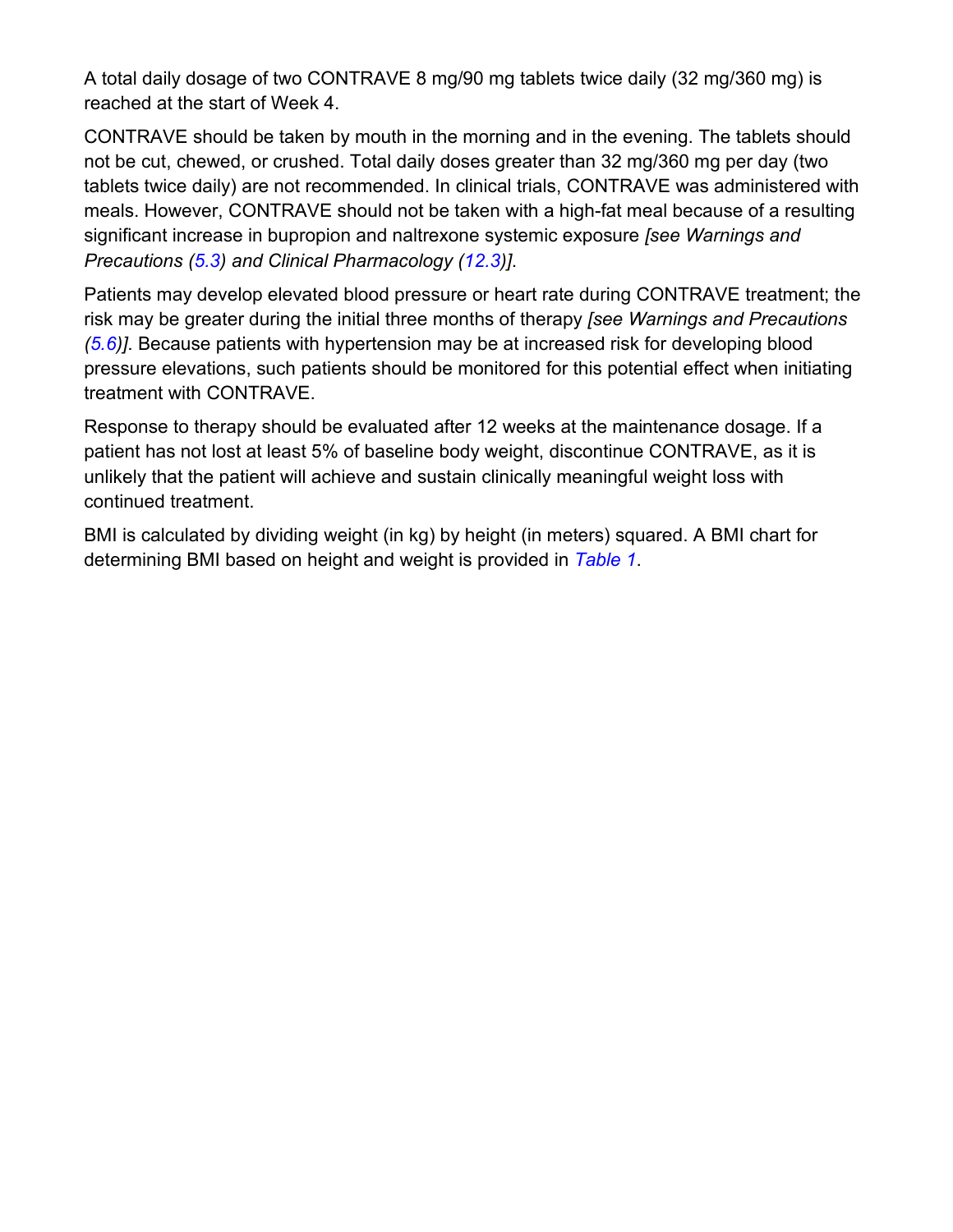|        | (1b)              | 125  | 130  | 135  | 140  | 145  | 150  | 155  | 160  | 165  | 170  | 175  | 180  | 185  | 190  | 195  | 200  | 205  | 210  | 215  | 220         | 225 |
|--------|-------------------|------|------|------|------|------|------|------|------|------|------|------|------|------|------|------|------|------|------|------|-------------|-----|
| Weight | (kq)              | 56.8 | 59.1 | 61.4 | 63.6 | 65.9 | 68.2 | 70.5 | 72.7 | 75.0 | 77.3 | 79.5 | 81.8 | 84.1 | 86.4 | 88.6 | 90.9 | 93.2 | 95.5 | 97.7 | 100.0 102.3 |     |
|        | Height            |      |      |      |      |      |      |      |      |      |      |      |      |      |      |      |      |      |      |      |             |     |
| (in)   | (c <sub>m</sub> ) |      |      |      |      |      |      |      |      |      |      |      |      |      |      |      |      |      |      |      |             |     |
| 58     | 147.3             | 26   | 27   | 28   | 29   | 30   | 31   | 32   | 34   | 35   | 36   | 37   | 38   | 39   | 40   | 41   | 42   | 43   | 44   | 45   | 46          | 47  |
| 59     | 149.9             | 25   | 26   | 27   | 28   | 29   | 30   | 31   | 32   | 33   | 34   | 35   | 36   | 37   | 38   | 39   | 40   | 41   | 43   | 44   | 45          | 46  |
| 60     | 152.4             | 24   | 25   | 26   | 27   | 28   | 29   | 30   | 31   | 32   | 33   | 34   | 35   | 36   | 37   | 38   | 39   | 40   | 41   | 42   | 43          | 44  |
| 61     | 154.9             | 24   | 25   | 26   | 27   | 27   | 28   | 29   | 30   | 31   | 32   | 33   | 34   | 35   | 36   | 37   | 38   | 39   | 40   | 41   | 42          | 43  |
| 62     | 157.5             | 23   | 24   | 25   | 26   | 27   | 27   | 28   | 29   | 30   | 31   | 32   | 33   | 34   | 35   | 36   | 37   | 38   | 38   | 39   | 40          | 41  |
| 63     | 160.0             | 22   | 23   | 24   | 25   | 26   | 27   | 28   | 28   | 29   | 30   | 31   | 32   | 33   | 34   | 35   | 36   | 36   | 37   | 38   | 39          | 40  |
| 64     | 162.6             | 22   | 22   | 23   | 24   | 25   | 26   | 27   | 28   | 28   | 29   | 30   | 31   | 32   | 33   | 34   | 34   | 35   | 36   | 37   | 38          | 39  |
| 65     | 165.1             | 21   | 22   | 23   | 23   | 24   | 25   | 26   | 27   | 28   | 28   | 29   | 30   | 31   | 32   | 33   | 33   | 34   | 35   | 36   | 37          | 38  |
| 66     | 167.6             | 20   | 21   | 22   | 23   | 23   | 24   | 25   | 26   | 27   | 27   | 28   | 29   | 30   | 31   | 32   | 32   | 33   | 34   | 35   | 36          | 36  |
| 67     | 170.2             | 20   | 20   | 21   | 22   | 23   | 24   | 24   | 25   | 26   | 27   | 27   | 28   | 29   | 30   | 31   | 31   | 32   | 33   | 34   | 35          | 35  |
| 68     | 172.7             | 19   | 20   | 21   | 21   | 22   | 23   | 24   | 24   | 25   | 26   | 27   | 27   | 28   | 29   | 30   | 30   | 31   | 32   | 33   | 34          | 34  |
| 69     | 175.3             | 18   | 19   | 20   | 21   | 21   | 22   | 23   | 24   | 24   | 25   | 26   | 27   | 27   | 28   | 29   | 30   | 30   | 31   | 32   | 33          | 33  |
| 70     | 177.8             | 18   | 19   | 19   | 20   | 21   | 22   | 22   | 23   | 24   | 24   | 25   | 26   | 27   | 27   | 28   | 29   | 29   | 30   | 31   | 32          | 32  |
| 71     | 180.3             | 17   | 18   | 19   | 20   | 20   | 21   | 22   | 22   | 23   | 24   | 24   | 25   | 26   | 27   | 27   | 28   | 29   | 29   | 30   | 31          | 31  |
| 72     | 182.9             | 17   | 18   | 18   | 19   | 20   | 20   | 21   | 22   | 22   | 23   | 24   | 24   | 25   | 26   | 27   | 27   | 28   | 29   | 29   | 30          | 31  |
| 73     | 185.4             | 17   | 17   | 18   | 19   | 19   | 20   | 20   | 21   | 22   | 22   | 23   | 24   | 24   | 25   | 26   | 26   | 27   | 28   | 28   | 29          | 30  |
| 74     | 188.0             | 16   | 17   | 17   | 18   | 19   | 19   | 20   | 21   | 21   | 22   | 23   | 23   | 24   | 24   | 25   | 26   | 26   | 27   | 28   | 28          | 29  |
| 75     | 190.5             | 16   | 16   | 17   | 18   | 18   | 19   | 19   | 20   | 21   | 21   | 22   | 23   | 23   | 24   | 24   | 25   | 26   | 26   | 27   | 28          | 28  |
| 76     | 193.0             | 15   | 16   | 16   | 17   | 18   | 18   | 19   | 20   | 20   | 21   | 21   | 22   | 23   | 23   | 24   | 24   | 25   | 26   | 26   | 27          | 27  |

## **Table 1. BMI Conversion Chart**

# 2.2 Dose Adjustment in Patients with Renal Impairment

In patients with moderate or severe renal impairment, the maximum recommended daily dose for CONTRAVE is two tablets (one tablet each morning and evening). CONTRAVE is not recommended for use in patients with end-stage renal disease [see Use in Specific Population (8.6) and Clinical Pharmacology (12.3)].

#### Dose Adjustment in Patients with Hepatic Impairment  $2.3$

In patients with moderate hepatic impairment, the maximum recommended daily maintenance dose of CONTRAVE is two tablets (one tablet each morning and evening). CONTRAVE is not recommended for use in patients with severe hepatic impairment [see Use in Specific Population (8.7) and Clinical Pharmacology (12.3)].

#### $2.4$ Switching a Patient To or From a Monoamine Oxidase Inhibitor (MAOI) **Antidepressant**

At least 14 days should elapse between discontinuation of an MAOI intended to treat depression and initiation of therapy with CONTRAVE. Conversely, at least 14 days should be allowed after stopping CONTRAVE before starting an MAOI antidepressant [see] Contraindications (4) and Drug Interactions (7.1)].

#### $2.5$ **Concomitant Use with CYP2B6 Inhibitors**

During concomitant use with CYP2B6 inhibitors (e.g., ticlopidine or clopidogrel), the maximum recommended daily dose of CONTRAVE is two tablets (one tablet each morning and evening) [see Drug Interactions (7.4) and Clinical Pharmacology (12.3)].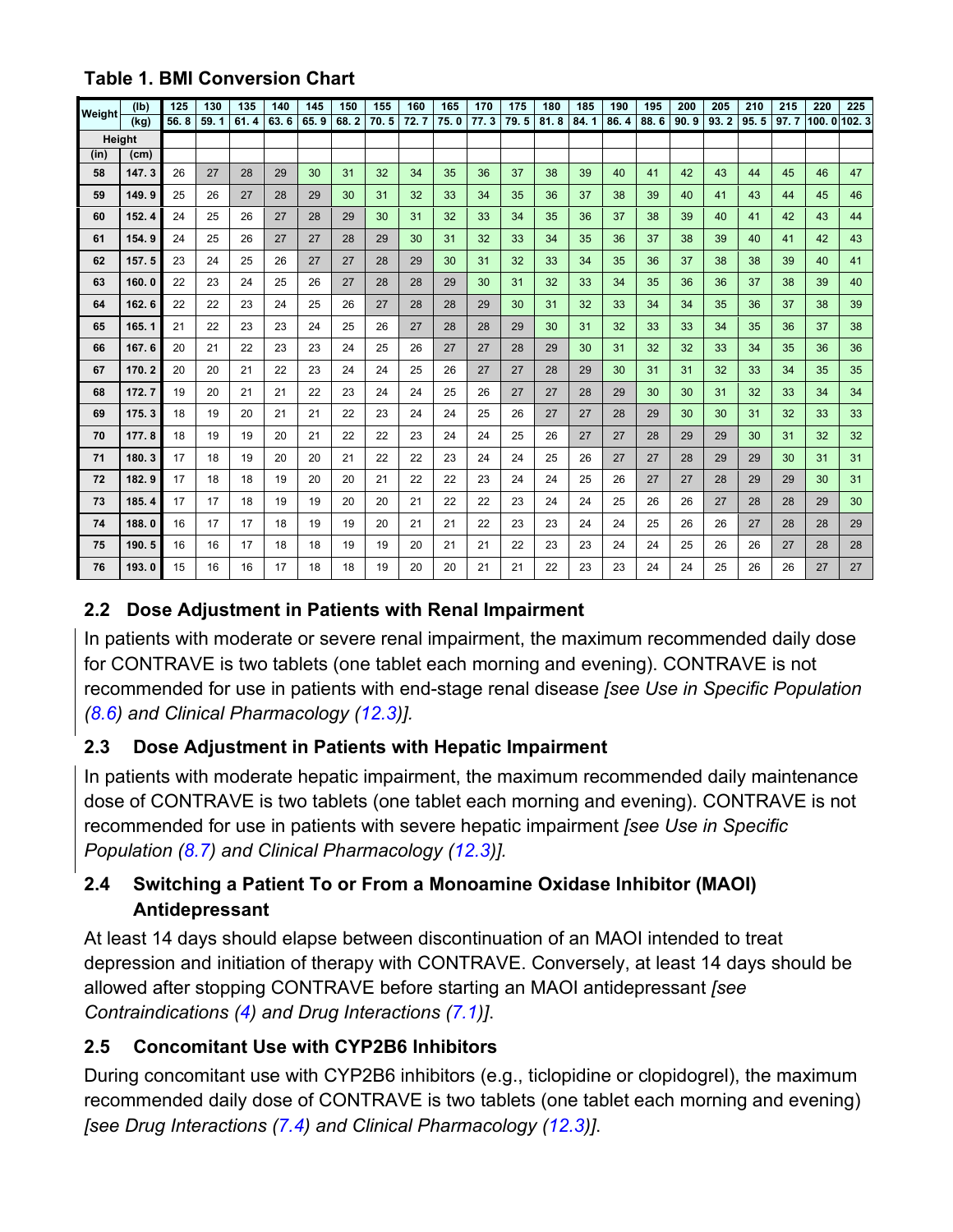#### **DOSAGE FORMS AND STRENGTHS** 3

CONTRAVE extended-release tablets: 8 mg/90 mg are blue, round, bi-convex, film-coated, and debossed with "NB-890" on one side.

#### $\overline{\mathbf{4}}$ **CONTRAINDICATIONS**

CONTRAVE is contraindicated in

- Uncontrolled hypertension [see Warnings and Precautions (5.5)]
- Seizure disorder or a history of seizures [see Warnings and Precautions (5.3)]
- Use of other bupropion-containing products (including, but not limited to, WELLBUTRIN, WELLBUTRIN SR, WELLBUTRIN XL, APLENZIN and ZYBAN)
- Bulimia or anorexia nervosa, which increase the risk for seizure [see Warnings and Precautions (5.3)]
- Chronic opioid or opiate agonist (e.g., methadone) or partial agonists (e.g., buprenorphine) use, or acute opiate withdrawal [see Warnings and Precautions (5.4) and Drug Interactions (7.2)]
- Patients undergoing an abrupt discontinuation of alcohol, benzodiazepines, barbiturates, and antiepileptic drugs *[see Warnings and Precautions (5.3) and Drug* Interactions (7.7)]
- Concomitant administration of monoamine oxidase inhibitors (MAOI). At least 14 days should elapse between discontinuation of MAOI and initiation of treatment with CONTRAVE. There is an increased risk of hypertensive reactions when CONTRAVE is used concomitantly with MAOIs. Starting CONTRAVE in a patient treated with reversible MAOIs such as linezolid or intravenous methylene blue is also contraindicated [see Dosage and Administration (2.4), Drug Interactions (7.1)]
- Known allergy to bupropion, naltrexone or any other component of CONTRAVE. Anaphylactoid/anaphylactic reactions and Stevens-Johnson syndrome have been reported with bupropion [see Warnings and Precautions (5.6)]

#### **WARNINGS AND PRECAUTIONS** 5

# 5.1 Suicidal Behavior and Ideation

CONTRAVE contains bupropion, a dopamine and norepinephrine re-uptake inhibitor that is similar to some drugs used for the treatment of depression; therefore, the following precautions pertaining to these products should be considered when treating patients with CONTRAVE.

Patients with major depressive disorder, both adult and pediatric, may experience worsening of their depression and/or the emergence of suicidal ideation and behavior (suicidality) or unusual changes in behavior, whether or not they are taking antidepressant medications, and this risk may persist until significant remission occurs. Suicide is a known risk of depression and certain other psychiatric disorders, and these disorders themselves are the strongest predictors of suicide. There has been a long-standing concern that antidepressants may have a role in inducing worsening of depression and the emergence of suicidality in certain patients during the early phases of treatment.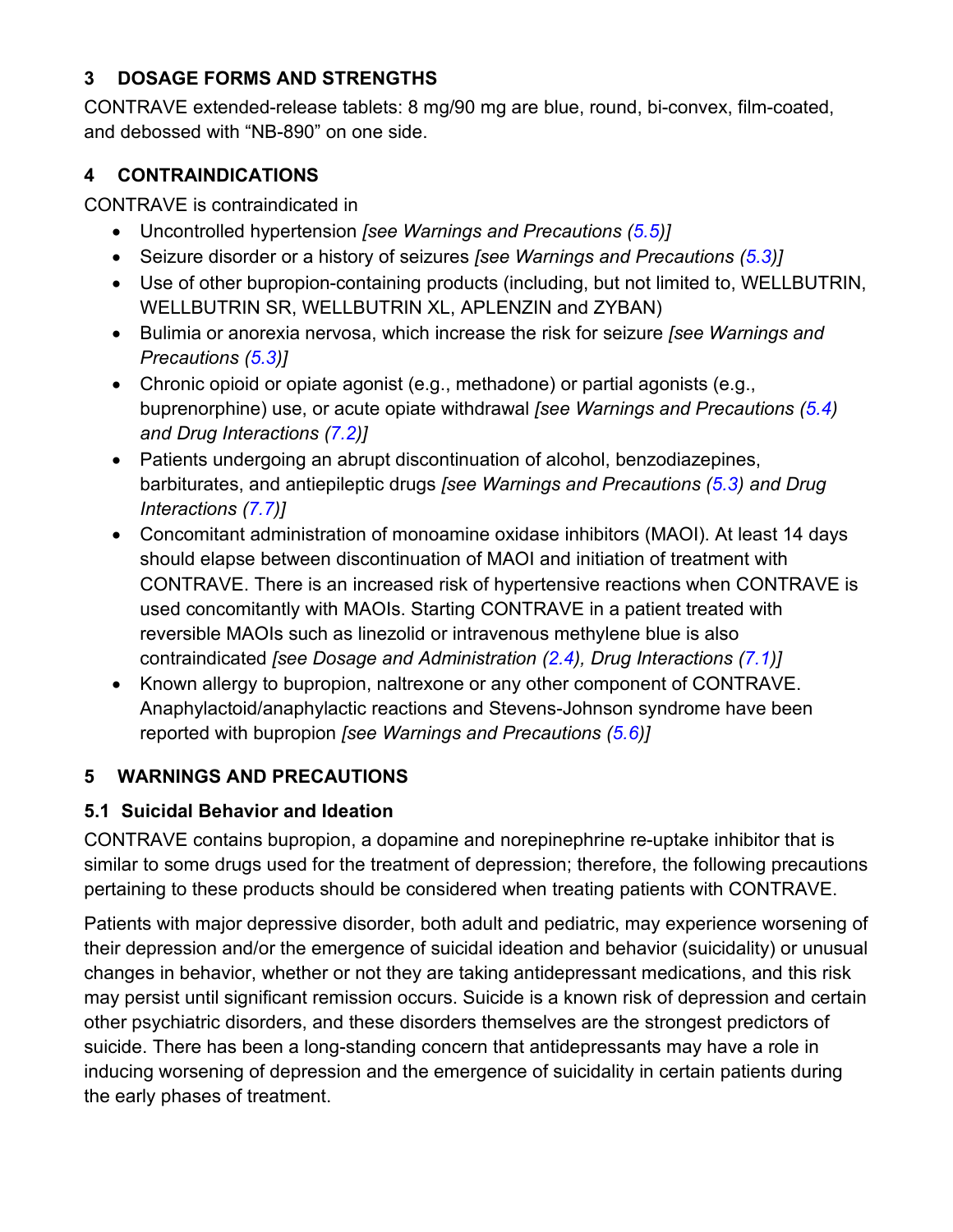In placebo-controlled clinical trials with CONTRAVE for the treatment of obesity in adult patients, no suicides or suicide attempts were reported in studies up to 56 weeks duration with CONTRAVE (equivalent to bupropion doses of 360 mg/day). In these same studies, suicidal ideation was reported by 3 (0.20%) of 1,515 patients treated with placebo compared with 1 (0.03%) of 3,239 treated with CONTRAVE.

Pooled analyses of short-term placebo-controlled trials of antidepressant drugs (selective serotonin re-uptake inhibitors [SSRIs] and others) show that these drugs increase the risk of suicidal thinking and behavior (suicidality) in children, adolescents, and young adults (ages 18 to 24) with major depressive disorder (MDD) and other psychiatric disorders. Short-term clinical trials did not show an increase in the risk of suicidality with antidepressants compared with placebo in adults beyond age 24; there was a reduction with antidepressants compared with placebo in adults aged 65 and older.

The pooled analyses of placebo-controlled trials of antidepressant drugs in children and adolescents with MDD, obsessive compulsive disorder (OCD), or other psychiatric disorders included a total of 24 short-term trials of nine antidepressant drugs in over 4,400 patients. The pooled analyses of placebo-controlled trials in adults with MDD or other psychiatric disorders included a total of 295 short-term trials (median duration of two months) of 11 antidepressant drugs in over 77,000 patients. There was considerable variation in risk of suicidality among drugs, but a tendency toward an increase in the younger patients for almost all drugs studied. There were differences in absolute risk of suicidality across the different indications, with the highest incidence in MDD. The risk differences (drug vs placebo), however, were relatively stable within age strata and across indications. These risk differences (drug-placebo difference in the number of cases of suicidality per 1,000 patients treated) are provided in Table 2.

| Table 2. Risk Differences in the Number of Suicidality Cases by Age Group in the |
|----------------------------------------------------------------------------------|
| Pooled Placebo-Controlled Trials of Antidepressants in Pediatric and Adult       |
| <b>Subjects</b>                                                                  |

| Age Range            | Drug-Placebo Difference in Number of Cases of<br><b>Suicidality per 1,000 Patients Treated</b> |  |
|----------------------|------------------------------------------------------------------------------------------------|--|
|                      | <b>Increases Compared to Placebo</b>                                                           |  |
| ~18                  | 14 additional cases                                                                            |  |
| 18 to 24             | 5 additional cases                                                                             |  |
|                      | <b>Decreases Compared to Placebo</b>                                                           |  |
| $25$ to $64$         | 1 fewer case                                                                                   |  |
| 6 fewer cases<br>≥65 |                                                                                                |  |

No suicides occurred in any of the antidepressant pediatric trials. There were suicides in the adult antidepressant trials, but the number was not sufficient to reach any conclusion about drug effect on suicide.

It is unknown whether the suicidality risk extends to longer-term use, i.e., beyond several months. However, there is substantial evidence from placebo-controlled trials in adults with depression that the use of antidepressants can delay the recurrence of depression.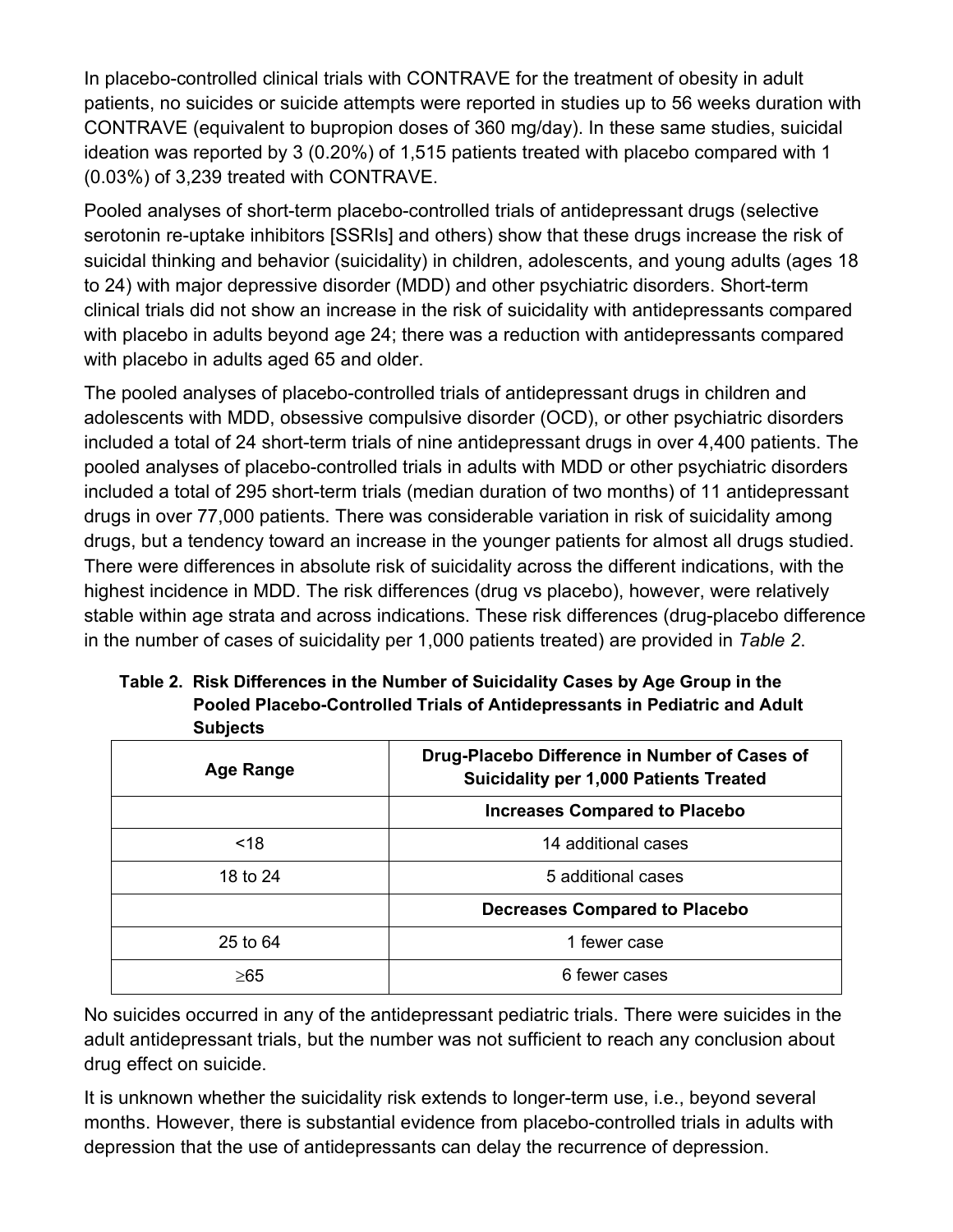All patients being treated with antidepressants for any indication should be monitored appropriately and observed closely for clinical worsening, suicidality, and unusual changes in behavior, especially during the initial few months of a course of drug therapy, or at times of dose changes, either increases or decreases. This warning applies to CONTRAVE because one of its components, bupropion, is a member of an antidepressant class.

The following symptoms, anxiety, agitation, panic attacks, insomnia, irritability, hostility, aggressiveness, impulsivity, akathisia (psychomotor restlessness), hypomania, and mania, have been reported in adult and pediatric patients being treated with antidepressants for major depressive disorder as well as for other indications, both psychiatric and nonpsychiatric. Although a causal link between the emergence of such symptoms and either the worsening of depression and/or the emergence of suicidal impulses has not been established, there is concern that such symptoms may represent precursors to emerging suicidality.

Consideration should be given to changing the therapeutic regimen, including possibly discontinuing the medication, in patients whose depression is persistently worse, or who are experiencing emergent suicidality or symptoms that might be precursors to worsening depression or suicidality, especially if these symptoms are severe, abrupt in onset, or were not part of the patient's presenting symptoms.

Families and caregivers of patients being treated with antidepressants for major depressive disorder or other indications, both psychiatric and nonpsychiatric, should be alerted about the need to monitor patients for the emergence of anxiety, agitation. irritability, unusual changes in behavior, and the other symptoms described above, as well as the emergence of suicidality, and to report such symptoms immediately to healthcare providers. Such monitoring should include daily observation by families and caregivers. Prescriptions for CONTRAVE should be written for the smallest quantity of tablets consistent with good patient management, in order to reduce the risk of overdose.

## 5.2 Neuropsychiatric Adverse Events and Suicide Risk in Smoking Cessation **Treatment**

CONTRAVE is not approved for smoking cessation treatment, but serious neuropsychiatric adverse events have been reported in patients taking bupropion for smoking cessation. These postmarketing reports have included changes in mood (including depression and mania), psychosis, hallucinations, paranoia, delusions, homicidal ideation, aggression, hostility, agitation, anxiety, and panic, as well as suicidal ideation, suicide attempt, and completed suicide *[see Warnings and Precautions (5.1)]*. Some patients who stopped smoking may have been experiencing symptoms of nicotine withdrawal, including depressed mood. Depression, rarely including suicidal ideation, has been reported in smokers undergoing a smoking cessation attempt without medication. However, some of these adverse events occurred in patients taking bupropion who continued to smoke.

Neuropsychiatric adverse events occurred in patients without and with pre-existing psychiatric disease; some patients experienced worsening of their psychiatric illnesses. Observe patients for the occurrence of neuropsychiatric adverse events. Advise patients and caregivers that the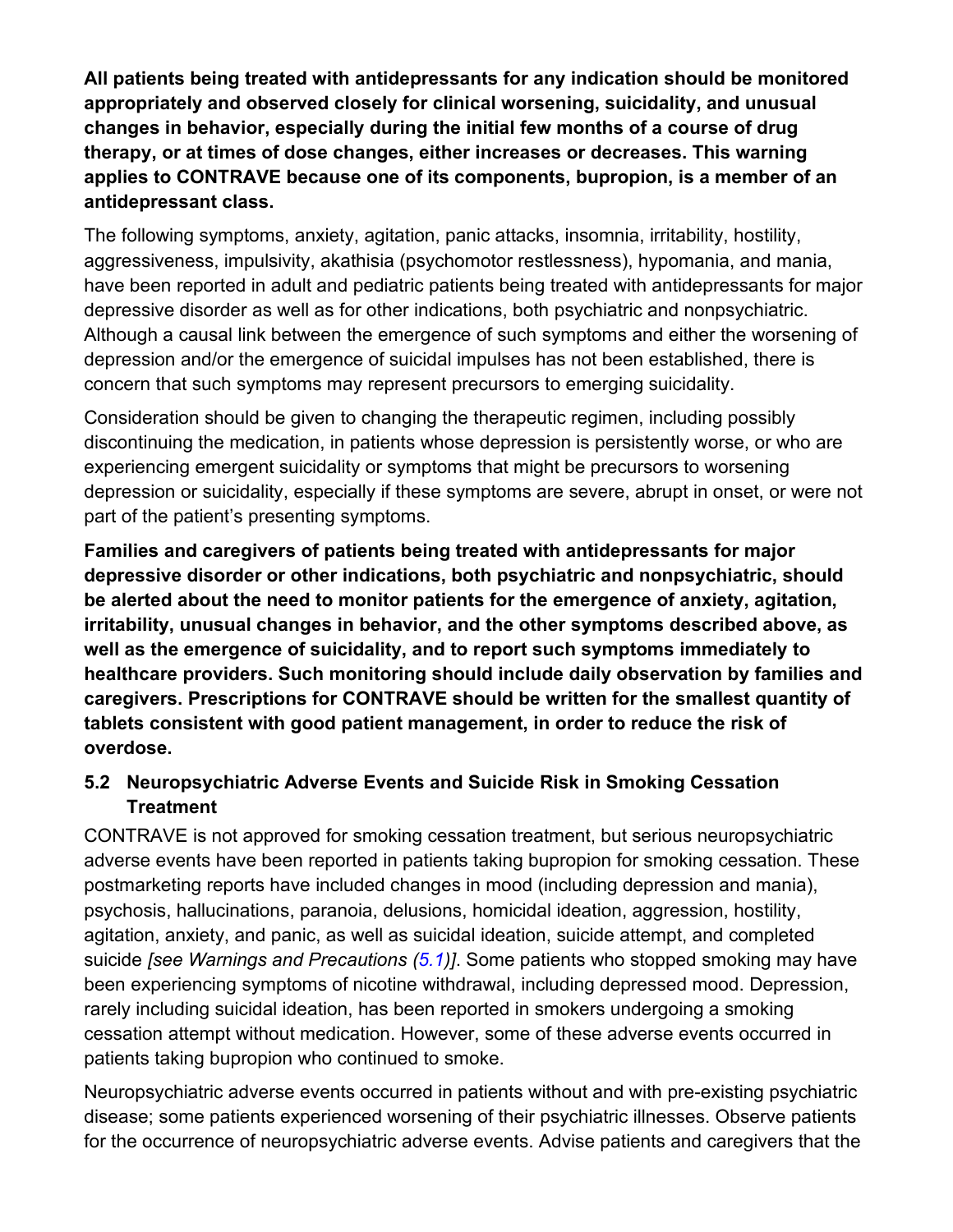patient should stop taking CONTRAVE and contact a healthcare provider immediately if agitation, depressed mood, or changes in behavior or thinking that are not typical for the patient are observed, or if the patient develops suicidal ideation or suicidal behavior. In many postmarketing cases, resolution of symptoms after discontinuation of bupropion was reported. However, the symptoms persisted in some cases, therefore, ongoing monitoring and supportive care should be provided until symptoms resolve.

Depression, suicide, attempted suicide and suicidal ideation have been reported in the postmarketing experience with naltrexone used in the treatment of opioid dependence. No causal relationship has been demonstrated.

#### $5.3$ **Seizures**

Bupropion, a component of CONTRAVE, can cause seizures. The risk of seizure is doserelated. The incidence of seizure in patients receiving CONTRAVE in clinical trials was approximately 0.1% vs 0% on placebo. CONTRAVE should be discontinued and not restarted in patients who experience a seizure while being treated with CONTRAVE.

The risk of seizures is also related to patient factors, clinical situations, and concomitant medications that lower the seizure threshold. Consider these risks before initiating treatment with CONTRAVE. CONTRAVE is contraindicated in patients with a seizure disorder, current or prior diagnosis of anorexia nervosa or bulimia, or undergoing abrupt discontinuation of alcohol, benzodiazepines, barbiturates, and antiepileptic drugs. Caution should be used when prescribing CONTRAVE to patients with predisposing factors that may increase the risk of seizure including:

- history of head trauma or prior seizure, severe stroke, arteriovenous malformation, central nervous system tumor or infection, or metabolic disorders (e.g., hypoglycemia, hyponatremia, severe hepatic impairment, and hypoxia)
- excessive use of alcohol or sedatives, addiction to cocaine or stimulants, or withdrawal from sedatives
- patients with diabetes treated with insulin and/or oral diabetic medications (sulfonylureas and meglitinides) that may cause hypoglycemia
- concomitant administration of medications that may lower the seizure threshold, including other bupropion products, antipsychotics, tricyclic antidepressants, theophylline, systemic steroids

Recommendations for Reducing the Risk of Seizure: Clinical experience with bupropion suggests that the risk of seizure may be minimized by adhering to the recommended dosing recommendations [see Dosage and Administration (2)], in particular:

- the total daily dose of CONTRAVE does not exceed 360 mg of the bupropion component (i.e., four tablets per day)
- the daily dose is administered in divided doses (twice daily)
- the dose is escalated gradually
- no more than two tablets are taken at one time
- coadministration of CONTRAVE with high-fat meals is avoided [see Dosage and Administration (2.1) and Clinical Pharmacology (12.3)]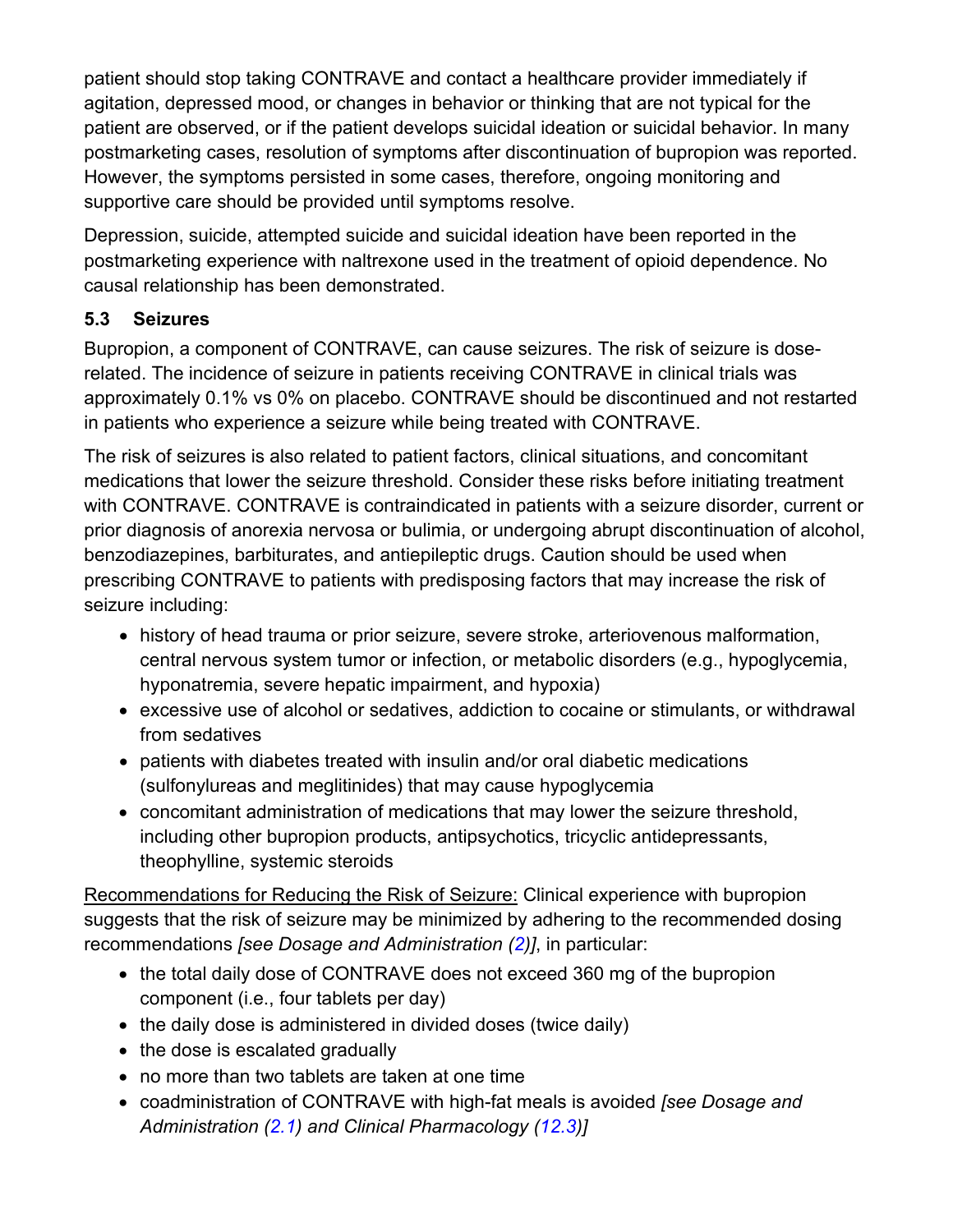• if a dose is missed, a patient should wait until the next scheduled dose to resume the regular dosing schedule

#### $5.4$ **Patients Receiving Opioid Analgesics**

Vulnerability to Opioid Overdose: CONTRAVE should not be administered to patients receiving chronic opioids, due to the naltrexone component, which is an opioid receptor antagonist (see Contraindications (4)]. If chronic opiate therapy is required, CONTRAVE treatment should be stopped. In patients requiring intermittent opiate treatment, CONTRAVE therapy should be temporarily discontinued and lower doses of opioids may be needed. Patients should be alerted that they may be more sensitive to opioids, even at lower doses, after CONTRAVE treatment is discontinued.

An attempt by a patient to overcome any naltrexone opioid blockade by administering large amounts of exogenous opioids is especially dangerous and may lead to a fatal overdose or life-threatening opioid intoxication (e.g., respiratory arrest, circulatory collapse). Patients should be told of the serious consequences of trying to overcome the opioid blockade.

Precipitated Opioid Withdrawal: The symptoms of spontaneous opioid withdrawal, which are associated with the discontinuation of opioid in a dependent individual, are uncomfortable, but they are not generally believed to be severe or necessitate hospitalization. However, when withdrawal is precipitated abruptly, the resulting withdrawal syndrome can be severe enough to require hospitalization. To prevent occurrence of either precipitated withdrawal in patients dependent on opioids or exacerbation of a pre-existing subclinical withdrawal symptoms, opioid-dependent patients, including those being treated for alcohol dependence, should be opioid-free (including tramadol) before starting CONTRAVE treatment. An opioid-free interval of a minimum of 7 to 10 days is recommended for patients previously dependent on shortacting opioids, and those patients transitioning from buprenorphine or methadone may need as long as two weeks. Patients should be made aware of the risks associated with precipitated withdrawal and encouraged to give an accurate account of last opioid use.

## 5.5 Increase in Blood Pressure and Heart Rate

CONTRAVE can cause an increase in systolic and/or diastolic blood pressure as well as an increase in resting heart rate. In clinical practice with other bupropion-containing products, hypertension, in some cases severe and requiring acute treatment, has been reported. The clinical significance of the increases in blood pressure and heart rate observed with CONTRAVE treatment is unclear, especially for patients with cardiac and cerebrovascular disease, since patients with a history of myocardial infarction or stroke in the previous 6 months, life-threatening arrhythmias, or congestive heart failure were excluded from CONTRAVE clinical trials. Blood pressure and pulse should be measured prior to starting therapy with CONTRAVE and should be monitored at regular intervals consistent with usual clinical practice, particularly among patients with controlled hypertension prior to treatment [see Dosage and Administration (2.1)]. CONTRAVE should not be given to patients with uncontrolled hypertension [see Contraindications (4)].

Among patients treated with CONTRAVE in placebo-controlled clinical trials, mean systolic and diastolic blood pressure was approximately 1 mmHg higher than baseline at Weeks 4 and 8,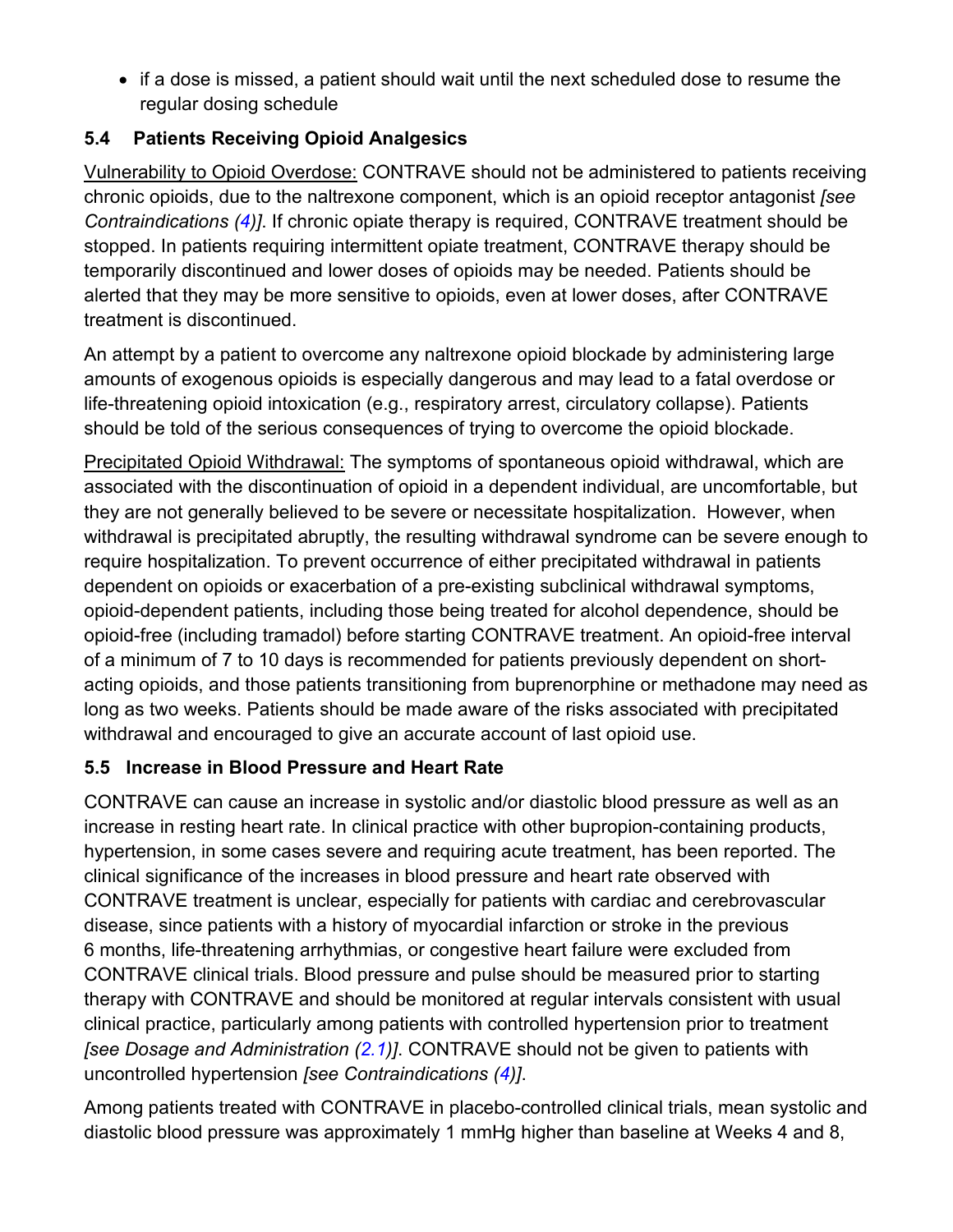similar to baseline at Week 12, and approximately 1 mmHg below baseline between Weeks 24 and 56. In contrast, among patients treated with placebo, mean blood pressure was approximately 2 to 3 mmHg below baseline throughout the same time points, yielding statistically significant differences between the groups at every assessment during this period. The largest mean differences between the groups were observed during the first 12 weeks (treatment difference +1.8 to +2.4 mmHg systolic, all p<0.001; +1.7 to +2.1 mmHg diastolic, all  $p<0.001$ ).

For heart rate, at both Weeks 4 and 8, mean heart rate was statistically significantly higher (2.1 bpm) in the CONTRAVE group compared with the placebo group; at Week 52, the difference between groups was  $+1.7$  bpm ( $p<0.001$ ).

In an ambulatory blood pressure monitoring substudy of 182 patients, the mean change from baseline in systolic blood pressure after 52 weeks of treatment was -0.2 mmHq for the CONTRAVE group and -2.8 mmHg for the placebo group (treatment difference, +2.6 mmHg, p=0.08); the mean change in diastolic blood pressure was +0.8 mmHg for the CONTRAVE group and -2.1 mmHg for the placebo group (treatment difference, +2.9 mmHg, p=0.004).

A greater percentage of subjects had adverse reactions related to blood pressure or heart rate in the CONTRAVE group compared to the placebo group  $(6.3\% \text{ vs } 4.2\%$ , respectively), primarily attributable to adverse reactions of Hypertension/Blood Pressure Increased (5.9% vs 4.0%, respectively). These events were observed in both patients with and without evidence of preexisting hypertension. In a trial that enrolled individuals with diabetes, 12.0% of patients in the CONTRAVE group and 6.5% in the placebo group had a blood pressure-related adverse reaction.

#### **Allergic Reactions**  $5.6$

Anaphylactoid/anaphylactic reactions characterized by symptoms such as pruritus, urticaria, angioedema, and dyspnea requiring medical treatment have been reported in clinical trials with bupropion. In addition, there have been rare spontaneous postmarketing reports of erythema multiforme, Stevens-Johnson syndrome, and anaphylactic shock associated with bupropion. Instruct patients to discontinue CONTRAVE and consult a healthcare provider if they develop an allergic or anaphylactoid/anaphylactic reaction (e.g., skin rash, pruritus, hives, chest pain, edema, or shortness of breath) during treatment.

Arthralgia, myalgia, fever with rash, and other symptoms suggestive of delayed hypersensitivity have been reported in association with bupropion. These symptoms may resemble serum sickness.

#### $5.7$ **Hepatotoxicity**

Cases of hepatitis and clinically significant liver dysfunction were observed in association with naltrexone exposure during naltrexone clinical trials and in postmarketing reports for patients using naltrexone. Transient, asymptomatic hepatic transaminase elevations were also observed. When patients presented with elevated transaminases, there were often other potential causative or contributory etiologies identified, including pre-existing alcoholic liver disease, hepatitis B and/or C infection, and concomitant usage of other potentially hepatotoxic drugs. Although clinically significant liver dysfunction is not typically recognized as a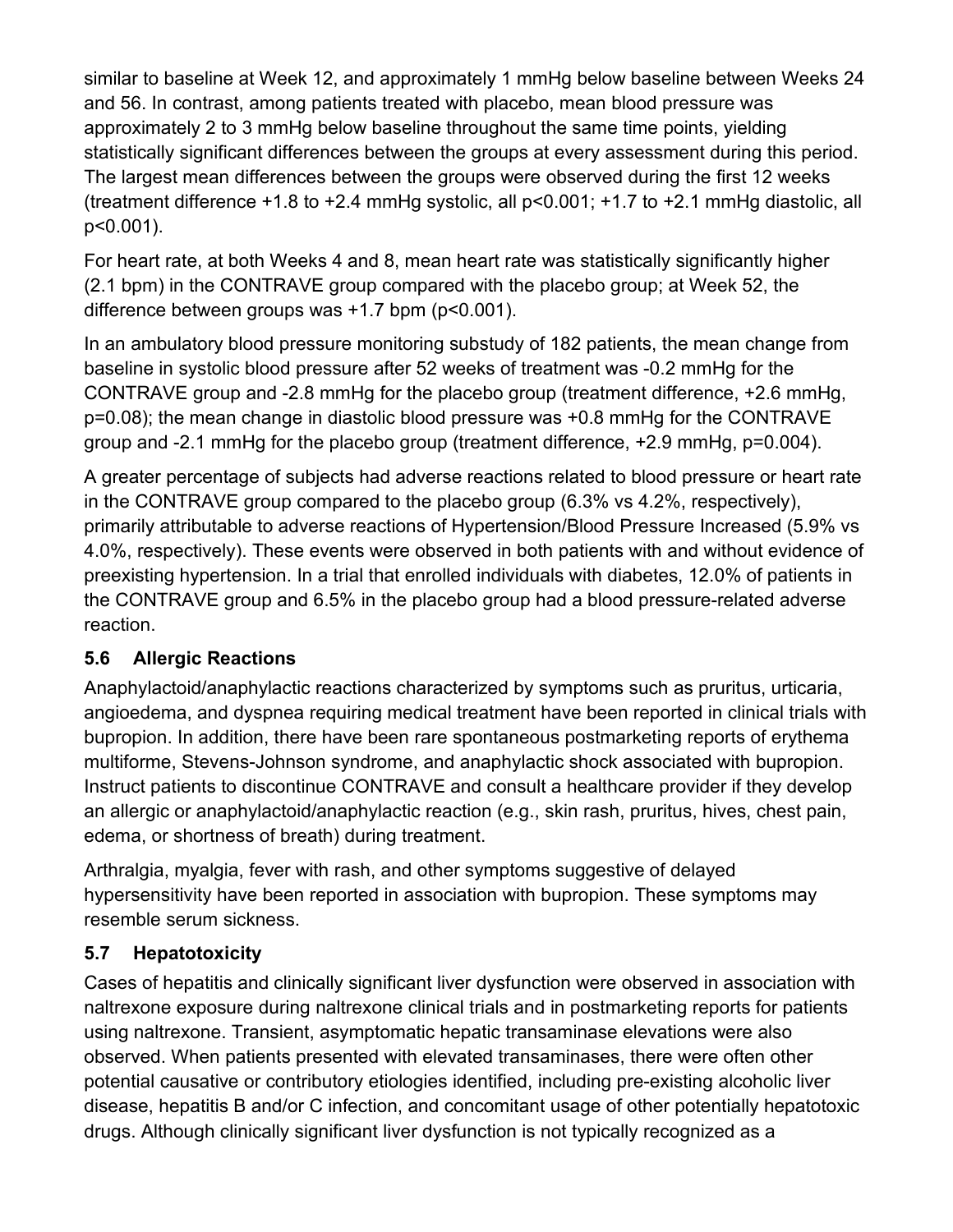manifestation of opioid withdrawal, opioid withdrawal that is precipitated abruptly may lead to systemic sequelae, including acute liver injury.

Patients should be warned of the risk of hepatic injury and advised to seek medical attention if they experience symptoms of acute hepatitis. Use of CONTRAVE should be discontinued in the event of symptoms and/or signs of acute hepatitis.

In CONTRAVE clinical trials, there were no cases of elevated transaminases greater than three times the upper limit of normal (ULN) in conjunction with an increase in bilirubin greater than two times ULN.

#### $5.8$ **Activation of Mania**

Bupropion, a component of CONTRAVE, is a drug used for the treatment of depression. Antidepressant treatment can precipitate a manic, mixed, or hypomanic episode. The risk appears to be increased in patients with bipolar disorder or who have risk factors for bipolar disorder. Prior to initiating CONTRAVE, screen patients for a history of bipolar disorder and the presence of risk factors for bipolar disorder (e.g., family history of bipolar disorder, suicide, or depression). CONTRAVE is not approved for use in treating bipolar depression. No activation of mania or hypomania was reported in the clinical trials evaluating effects of CONTRAVE in obese patients; however, patients receiving antidepressant medications and patients with a history of bipolar disorder or recent hospitalization because of psychiatric illness were excluded from CONTRAVE clinical trials.

#### $5.9$ **Angle-Closure Glaucoma**

The pupillary dilation that occurs following use of many antidepressant drugs including bupropion, a component of CONTRAVE, may trigger an angle-closure attack in a patient with anatomically narrow angles who does not have a patent iridectomy.

## 5.10 Potential Risk of Hypoglycemia in Patients with Type 2 Diabetes Mellitus on **Antidiabetic Therapy**

Weight loss may increase the risk of hypoglycemia in patients with type 2 diabetes mellitus treated with insulin and/or insulin secretagogues (e.g., sulfonylureas). Measurement of blood glucose levels prior to starting CONTRAVE and during CONTRAVE treatment is recommended in patients with type 2 diabetes. Decreases in medication doses for antidiabetic medications which are non-glucose-dependent should be considered to mitigate the risk of hypoglycemia. If a patient develops hypoglycemia after starting CONTRAVE, appropriate changes should be made to the antidiabetic drug regimen.

#### **ADVERSE REACTIONS** 6

The following adverse reactions are discussed in other sections of the labeling:

- Suicidal Behavior and Ideation [see Boxed Warning, Warnings and Precautions (5.1)]
- Neuropsychiatric Adverse Events [see Warnings and Precautions (5.2)]
- Seizures [see Contraindications (4), Warnings and Precautions (5.3)]
- Increase in Blood Pressure and Heart Rate [see Warnings and Precautions (5.5)]
- Allergic Reactions [see Warnings and Precautions (5.6)]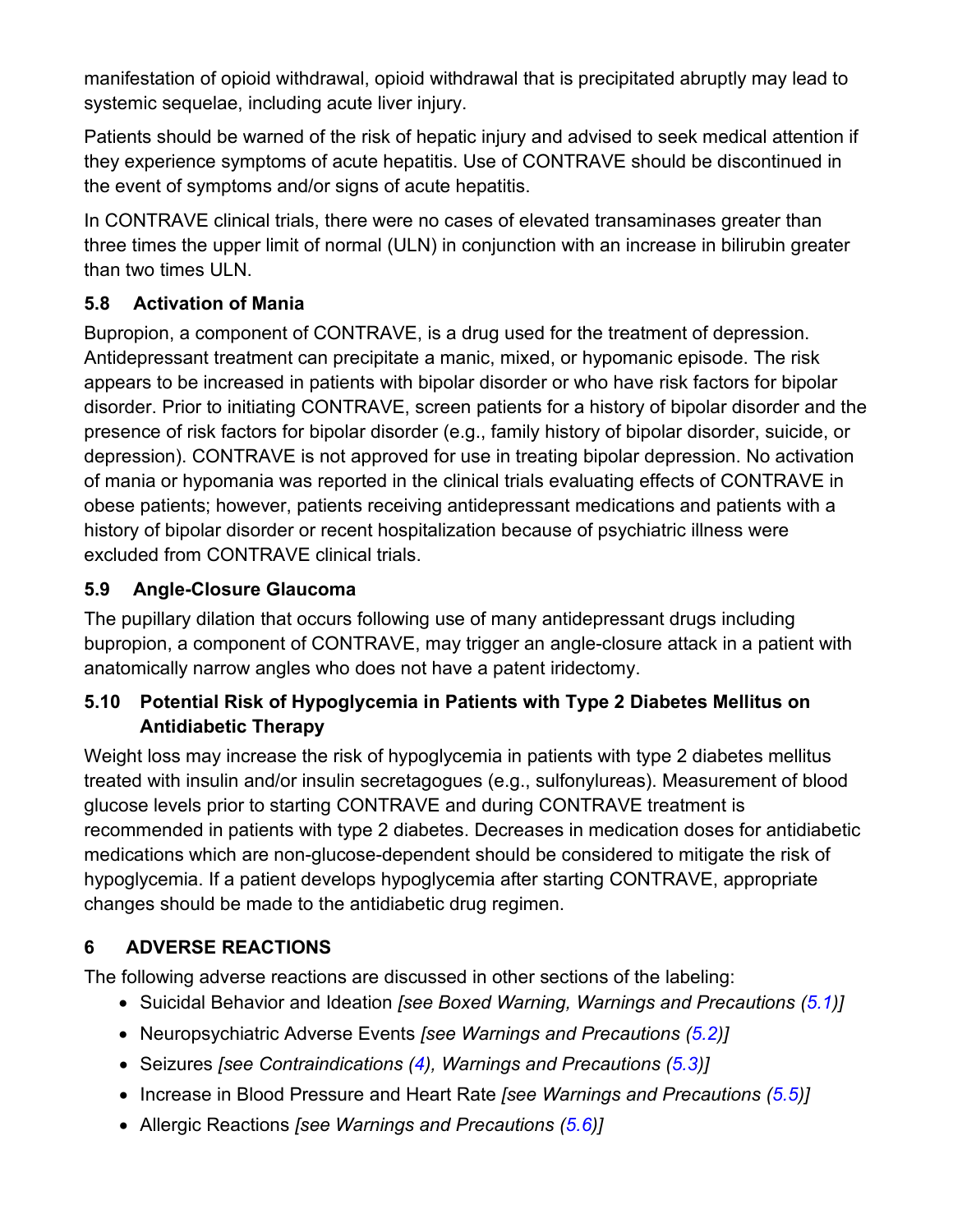• Angle-Closure Glaucoma [see Warnings and Precautions (5.9)]

# **6.1 Clinical Trials Experience**

Because clinical trials are conducted under widely varying conditions, the adverse reaction rates observed in the clinical trials of a drug cannot be directly compared to rates in the clinical trials of another drug and may not reflect the rates observed in practice.

CONTRAVE was evaluated for safety in five double-blind placebo controlled trials in 4,754 overweight or obese patients (3,239 patients treated with CONTRAVE and 1,515 patients treated with placebo) for a treatment period up to 56 weeks. The majority of patients were treated with CONTRAVE 32 mg/360 mg total daily dose. In addition, some patients were treated with other combination daily doses including naltrexone up to 50 mg and bupropion up to 400 mg. All subjects received study drug in addition to diet and exercise counseling. One trial (N=793) evaluated patients participating in an intensive behavioral modification program and another trial (N= 505) evaluated patients with type 2 diabetes. In these randomized, placebo-controlled trials, 2,545 patients received CONTRAVE 32 mg/360 mg for a mean treatment duration of 36 weeks (median, 56 weeks). Baseline patient characteristics included a mean age of 46 years, 82% women, 78% white, 25% with hypertension, 13% with type 2 diabetes, 56% with dyslipidemia, 25% with BMI greater than 40  $kg/m<sup>2</sup>$ , and less than 2% with coronary artery disease. Dosing was initiated and increased weekly to reach the maintenance dose within 4 weeks.

In CONTRAVE clinical trials, 24% of subjects receiving CONTRAVE and 12% of subjects receiving placebo discontinued treatment because of an adverse event. The most frequent adverse reactions leading to discontinuation with CONTRAVE were nausea (6.3%), headache  $(1.7\%)$  and vomiting  $(1.1\%)$ .

## **Common Adverse Reactions**

Adverse reactions that were reported by greater than or equal to 2% of patients, and were more frequently reported by patients treated with CONTRAVE compared to placebo, are summarized in Table 3.

#### Table 3. Adverse Reactions Reported by Obese or Overweight Patients With an Incidence (%) of at Least 2% Among Patients Treated with CONTRAVE and More Common than with Placebo

| <b>Adverse Reaction</b> | <b>CONTRAVE</b><br>32 mg/360 mg<br>$N = 2545$<br>% | <b>Placebo</b><br>$N = 1515$<br>$\%$ |
|-------------------------|----------------------------------------------------|--------------------------------------|
| Nausea                  | 32.5                                               | 6.7                                  |
| Constipation            | 19.2                                               | 7.2                                  |
| Headache                | 17.6                                               | 10.4                                 |
| Vomiting                | 10.7                                               | 2.9                                  |
| <b>Dizziness</b>        | 9.9                                                | 3.4                                  |
| Insomnia                | 9.2                                                | 5.9                                  |
| Dry mouth               | 8.1                                                | 2.3                                  |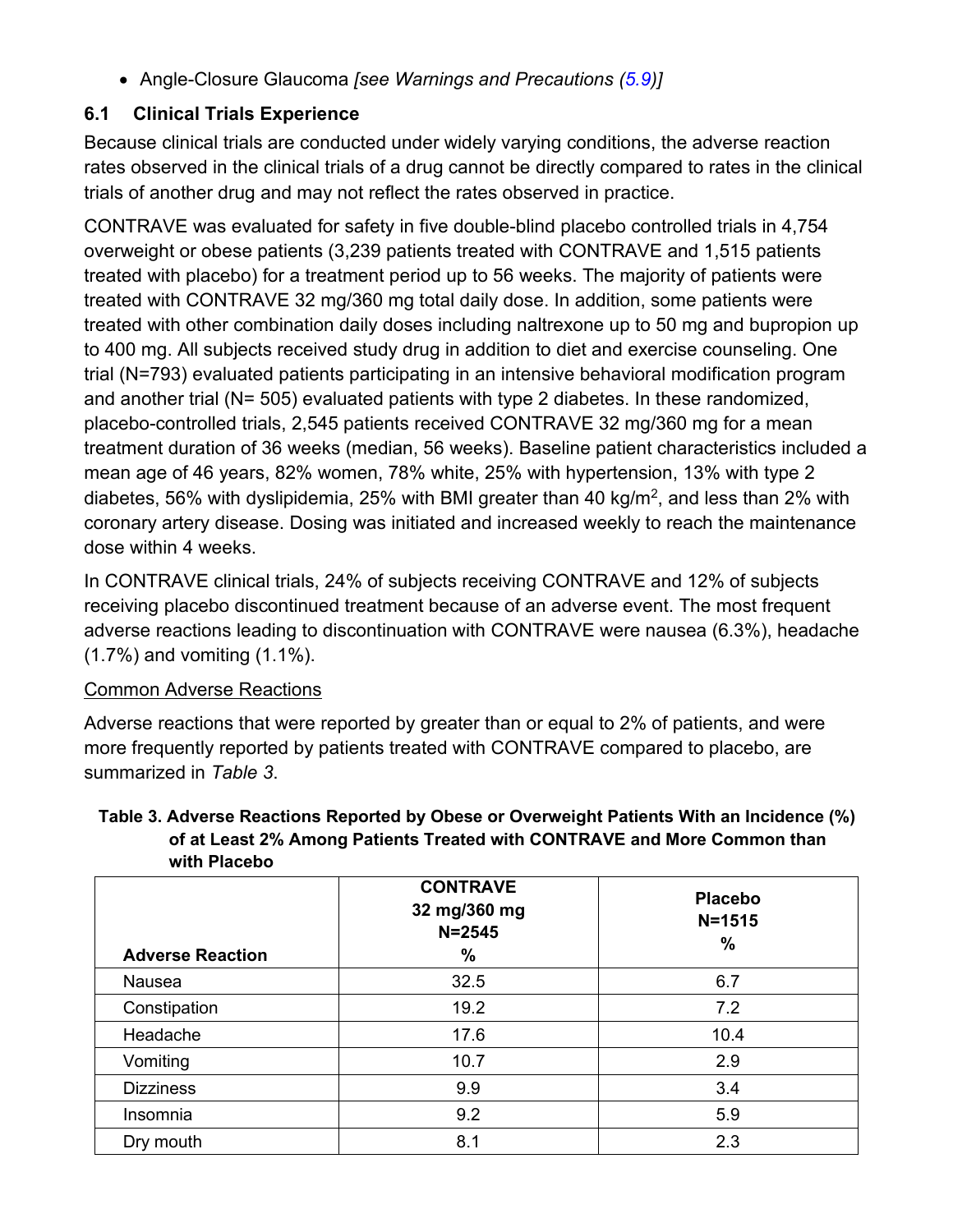Table 3. Adverse Reactions Reported by Obese or Overweight Patients With an Incidence (%) of at Least 2% Among Patients Treated with CONTRAVE and More Common than with Placebo

|                          | <b>CONTRAVE</b><br>32 mg/360 mg | <b>Placebo</b> |
|--------------------------|---------------------------------|----------------|
|                          | $N = 2545$                      | $N = 1515$     |
| <b>Adverse Reaction</b>  | $\%$                            | $\%$           |
| Diarrhea                 | 7.1                             | 5.2            |
| Anxiety                  | 4.2                             | 2.8            |
| Hot flush                | 4.2                             | 1.2            |
| Fatigue                  | 4.0                             | 3.4            |
| Tremor                   | 4.0                             | 0.7            |
| Upper abdominal pain     | 3.5                             | 1.3            |
| Viral gastroenteritis    | 3.5                             | 2.6            |
| Influenza                | 3.4                             | 3.2            |
| <b>Tinnitus</b>          | 3.3                             | 0.6            |
| Urinary tract infection  | 3.3                             | 2.8            |
| Hypertension             | 3.2                             | 2.2            |
| Abdominal pain           | 2.8                             | 1.4            |
| Hyperhidrosis            | 2.6                             | 0.6            |
| Irritability             | 2.6                             | 1.8            |
| Blood pressure increased | 2.4                             | 1.5            |
| Dysgeusia                | 2.4                             | 0.7            |
| Rash                     | 2.4                             | 2.0            |
| Muscle strain            | 2.2                             | 1.7            |
| Palpitations             | 2.1                             | 0.9            |

### **Other Adverse Reactions**

The following additional adverse reactions were reported in less than 2% of patients treated with CONTRAVE but with an incidence at least twice that of placebo:

Cardiac Disorders: tachycardia, myocardial infarction

Ear and Labyrinth Disorders: vertigo, motion sickness

Gastrointestinal Disorders: lower abdominal pain, eructation, lip swelling, hematochezia, hernia General Disorders and Administration Site Conditions: feeling jittery, feeling abnormal, asthenia, thirst, feeling hot

**Hepatobiliary Disorders: cholecystitis** 

Infections and Infestations: pneumonia, staphylococcal infection, kidney infection Investigations: increased blood creatinine, increased hepatic enzymes, decreased hematocrit Metabolism and Nutrition Disorders: dehydration

Musculoskeletal and Connective Tissue Disorders: intervertebral disc protrusion, jaw pain Nervous System Disorders: disturbance in attention, lethargy, intention tremor, balance disorder, memory impairment, amnesia, mental impairment, presyncope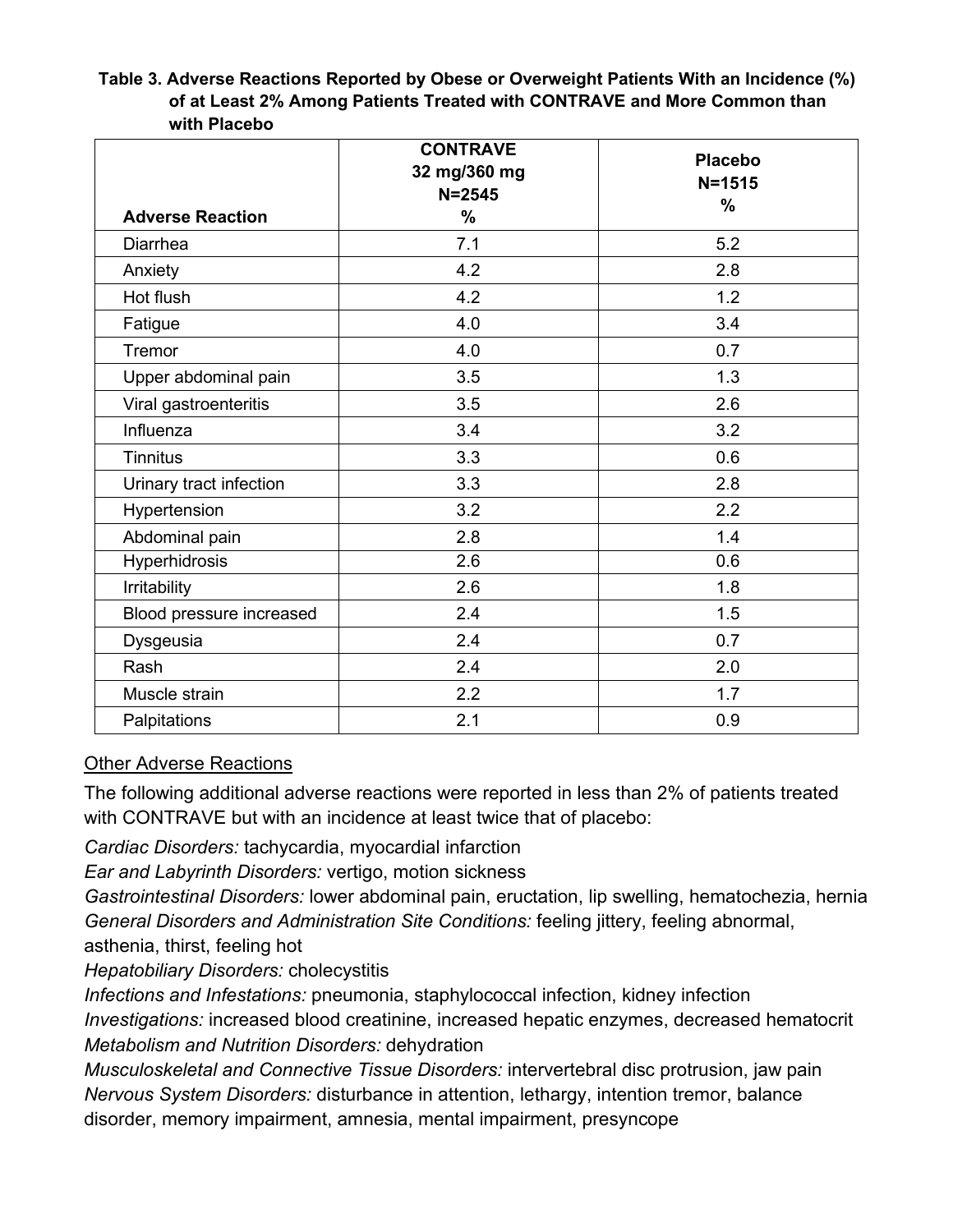Psychiatric Disorders: abnormal dreams, nervousness, dissociation (feeling spacey), tension, agitation, mood swings Renal and Urinary Disorders: micturition urgency Reproductive System and Breast Disorders: vaginal hemorrhage, irregular menstruation,

erectile dysfunction, vulvovaginal dryness

Skin and Subcutaneous Tissue Disorders: alopecia

## **Psychiatric and Sleep Disorders**

In the one-year controlled trials of CONTRAVE, the proportion of patients reporting one or more adverse reactions related to psychiatric and sleep disorders was higher in the CONTRAVE 32/360 mg group than the placebo group (22.2% and 15.5%, respectively). These events were further categorized into sleep disorders (13.8% CONTRAVE, 8.4% placebo), depression (6.3% CONTRAVE, 5.9% placebo), and anxiety (6.1% CONTRAVE, 4.4% placebo). Patients who were 65 years or older experienced more psychiatric and sleep disorder adverse reactions in the CONTRAVE group (28.6%) compared to placebo (6.3%), although the sample size in this subgroup was small (56 CONTRAVE, 32 placebo); the majority of these events were insomnia (10.7% CONTRAVE, 3.1% placebo) and depression (7.1% CONTRAVE, 3.1% placebo).

## **Neurocognitive Adverse Reactions**

Adverse reactions involving attention, dizziness, and syncope occurred more often in individuals randomized to CONTRAVE 32/360 mg group compared to placebo (15.0% and 5.5%, respectively). The most common cognitive-related adverse reactions were attention disorders (2.5% CONTRAVE, 0.6% placebo). Adverse reactions involving dizziness and syncope were more common in patients treated with CONTRAVE (10.6%) than in placebotreated patients (3.6%); dizziness accounted for almost all of these reported events (10.4% CONTRAVE, 3.4% placebo). Dizziness was the primary reason for discontinuation for 0.9% and 0.3% of patients in the CONTRAVE and placebo groups, respectively.

## Increases in Serum Creatinine

In the one-year controlled trials of CONTRAVE, larger mean increases in serum creatinine from baseline to trial endpoint were observed in the CONTRAVE group compared with the placebo group (0.07 mg/dL and 0.01 mg/dL, respectively) as well as from baseline to the maximum value during follow-up (0.15 mg/dL and 0.07 mg/dL, respectively). Increases in serum creatinine that exceeded the upper limit of normal and were also greater than or equal to 50% higher than baseline occurred in 0.6% of subjects receiving CONTRAVE compared to 0.1% receiving placebo. The observed increase in serum creatinine may be the result of OCT2 inhibition [see Clinical Pharmacology (12.3)].

#### $6.2$ **Postmarketing Experience**

The following adverse reactions have been identified during post approval use of CONTRAVE. Because these reactions are reported voluntarily from a population of uncertain size, it is not always possible to reliably estimate their frequency or establish a causal relationship to drug exposure.

• Loss of consciousness, malaise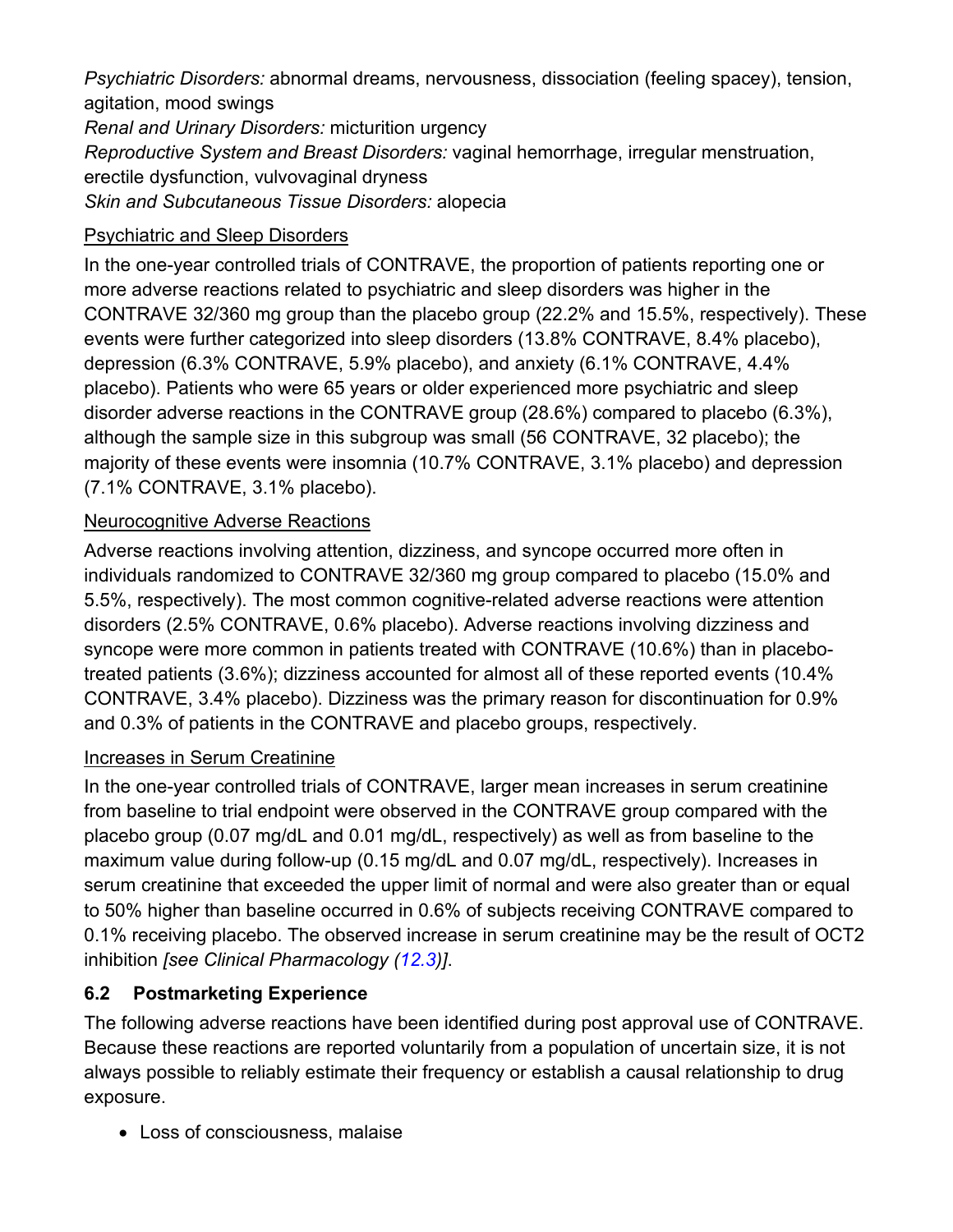#### **DRUG INTERACTIONS**  $\overline{7}$

### 7.1 Monoamine Oxidase Inhibitors (MAOI)

Concomitant use of MAOIs and bupropion is contraindicated. Bupropion inhibits the re-uptake of dopamine and norepinephrine and can increase the risk for hypertensive reactions when used concomitantly with drugs that also inhibit the re-uptake of dopamine or norepinephrine. including MAOIs. Studies in animals demonstrate that the acute toxicity of bupropion is enhanced by the MAOI phenelzine. At least 14 days should elapse between discontinuation of an MAOI and initiation of treatment with CONTRAVE. Conversely, at least 14 days should be allowed after stopping CONTRAVE before starting an MAOI [see Contraindications (4)].

## **7.2 Opioid Analgesics**

Patients taking CONTRAVE may not fully benefit from treatment with opioid-containing medicines, such as cough and cold remedies, antidiarrheal preparations, and opioid analgesics. In patients requiring intermittent opiate treatment, CONTRAVE therapy should be temporarily discontinued and opiate dose should not be increased above the standard dose. CONTRAVE may be used with caution after chronic opioid use has been stopped for 7 to 10 days in order to prevent precipitation of withdrawal [see Contraindications (4) and Warnings and Precautions (5.4)].

During CONTRAVE clinical studies, the use of concomitant opioid or opioid-like medications, including analgesics or antitussives, were excluded.

## 7.3 Potential for CONTRAVE to Affect Other Drugs

## Metabolized by CYP2D6

In a clinical study, CONTRAVE (32 mg naltrexone/360 mg bupropion) daily was coadministered with a 50 mg dose of metoprolol (a CYP2D6 substrate). CONTRAVE increased metoprolol AUC and C<sub>max</sub> by approximately 4- and 2-fold, respectively, relative to metoprolol alone. Similar clinical drug interactions resulting in increased pharmacokinetic exposure of CYP2D6 substrates have also been observed with bupropion as a single agent with desipramine or venlafaxine.

Coadministration of CONTRAVE with drugs that are metabolized by CYP2D6 isozyme including certain antidepressants (SSRIs and many tricyclics), antipsychotics (e.g., haloperidol, risperidone and thioridazine), beta-blockers (e.g., metoprolol) and Type 1C antiarrhythmics (e.g., propafenone and flecainide), should be approached with caution and should be initiated at the lower end of the dose range of the concomitant medication. If CONTRAVE is added to the treatment regimen of a patient already receiving a drug metabolized by CYP2D6, the need to decrease the dose of the original medication should be considered, particularly for those concomitant medications with a narrow therapeutic index [see Clinical Pharmacology (12.3)].

### Digoxin

Coadministration of CONTRAVE with digoxin may decrease plasma digoxin levels. Monitor plasma digoxin levels in patients treated concomitantly with CONTRAVE and digoxin [see Clinical Pharmacology (12.3)].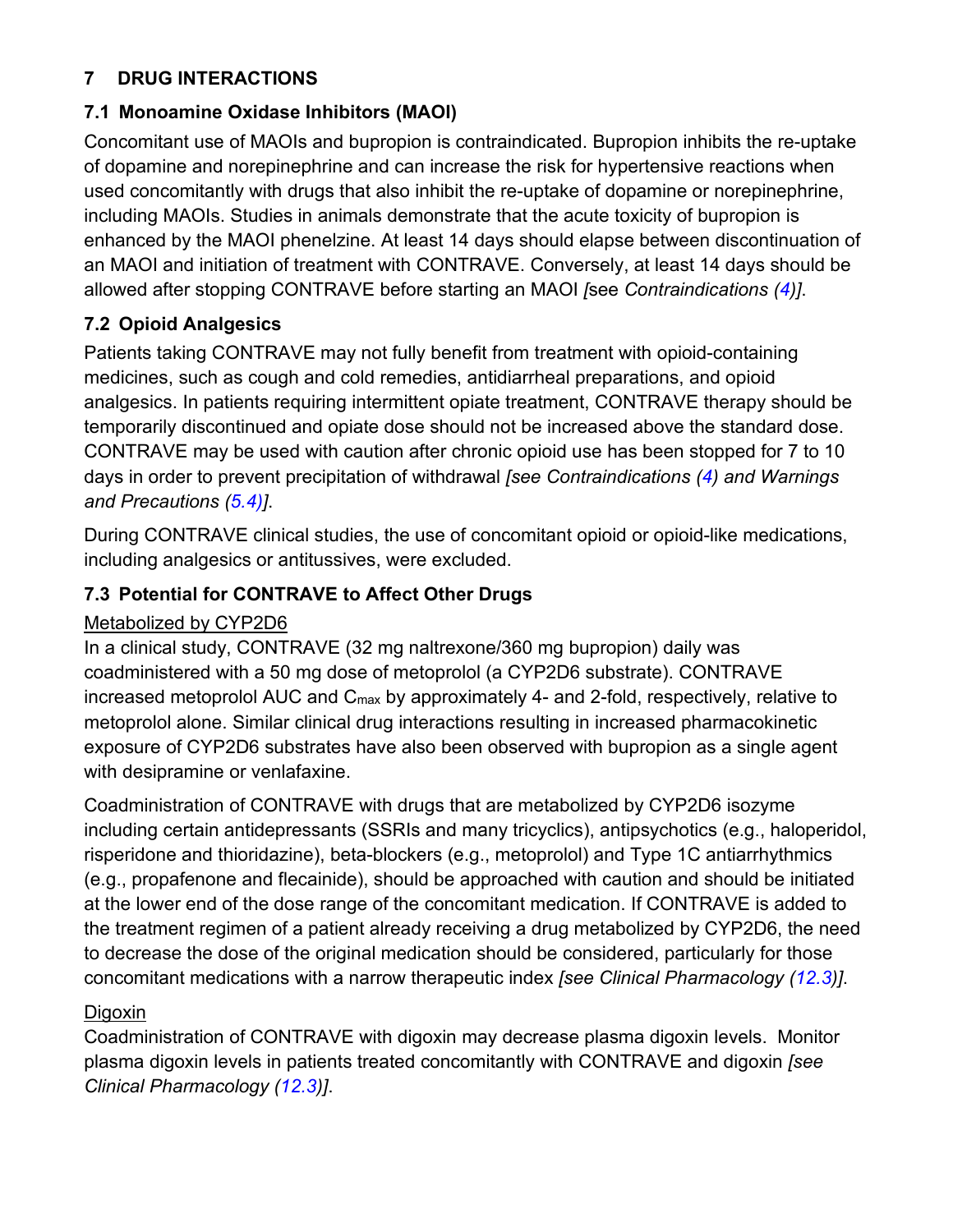# 7.4 Potential for Other Drugs to Affect CONTRAVE

Bupropion is primarily metabolized to hydroxybupropion by CYP2B6. Therefore, the potential exists for drug interactions between CONTRAVE and drugs that are inhibitors or inducers of CYP2B6.

Inhibitors of CYP2B6: Ticlopidine and Clopidogrel: Concomitant treatment with these drugs can increase bupropion exposure but decrease hydroxybupropion exposure. During concomitant use with CYP2B6 inhibitors (e.g., ticlopidine or clopidogrel), the CONTRAVE daily dose should not exceed two tablets (one tablet each morning and evening) [see Dosage and Administration (2.5) and Clinical Pharmacology (12.3)].

Inducers of CYP2B6: Ritonavir, Lopinavir, and Efavirenz: Concomitant treatment with these drugs can decrease bupropion and hydroxybupropion exposure and may reduce efficacy. Avoiding concomitant use with ritonavir, lopinavir, or efavirenz is recommended [see Clinical] Pharmacology (12.3)].

# 7.5 Drugs That Lower Seizure Threshold

Use extreme caution when coadministering CONTRAVE with other drugs that lower seizure threshold (e.g., antipsychotics, antidepressants, theophylline, or systemic corticosteroids). Use low initial doses and increase the dose gradually. Concomitant use of other bupropioncontaining products is contraindicated [see Contraindications (4) and Warnings and Precautions (5.3)].

# 7.6 Dopaminergic Drugs (Levodopa and Amantadine)

Bupropion, levodopa, and amantadine have dopamine agonist effects. CNS toxicity has been reported when bupropion was coadministered with levodopa or amantadine. Adverse reactions have included restlessness, agitation, tremor, ataxia, gait disturbance, vertigo, and dizziness. It is presumed that the toxicity results from cumulative dopamine agonist effects. Use caution and monitor for such adverse reactions when administering CONTRAVE concomitantly with these drugs.

# 7.7 Use with Alcohol

In postmarketing experience, there have been rare reports of adverse neuropsychiatric events or reduced alcohol tolerance in patients who were drinking alcohol during treatment with bupropion. The consumption of alcohol during treatment with CONTRAVE should be minimized or avoided

# 7.8 Drug-Laboratory Test Interactions

False-positive urine immunoassay screening tests for amphetamines have been reported in patients taking bupropion. This is due to lack of specificity of some screening tests. Falsepositive test results may result even following discontinuation of bupropion therapy. Confirmatory tests, such as gas chromatography/mass spectrometry, will distinguish bupropion from amphetamines.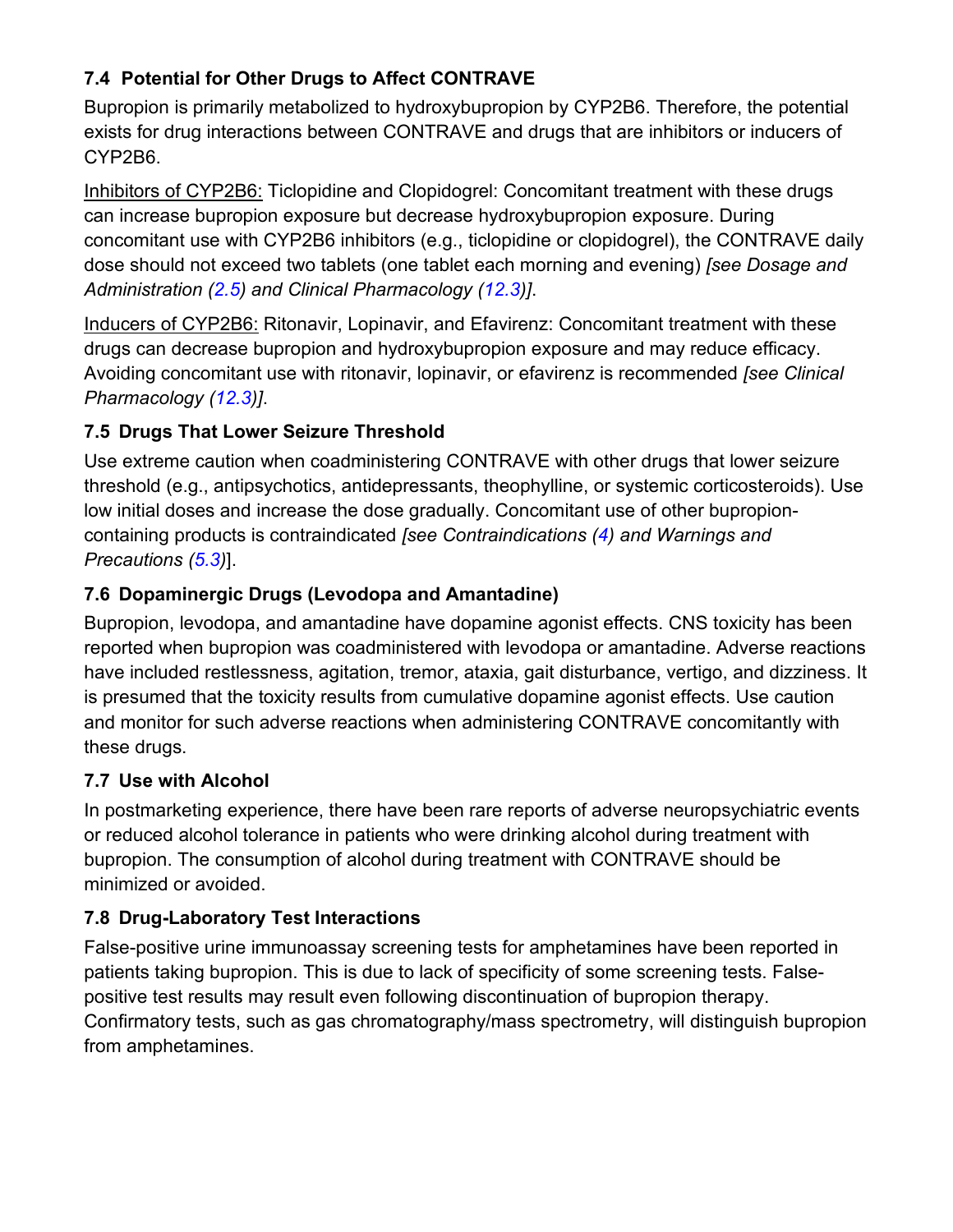#### USE IN SPECIFIC POPULATIONS 8

### 8.1 Pregnancy

### **Risk Summary**

Weight loss offers no benefit to a pregnant patient and may cause fetal harm. When a pregnancy is recognized, advise the pregnant patient of the risk to the fetus, and discontinue CONTRAVE (see Clinical Considerations). Available pharmacovigilance data and data from clinical trials with the individual components of CONTRAVE use in pregnant patients have not demonstrated a drug-associated risk of major birth defects, miscarriage or adverse maternal or fetal outcomes.

### **Bupropion**

Data from epidemiological studies of pregnant patients exposed to bupropion in the first trimester have not identified an increased risk of congenital malformations overall (see Data). When bupropion was administered to pregnant rats during organogenesis, there was no evidence of fetal malformations at doses up to approximately 20 times the maximum recommended human dose (MRHD) of 360 mg/day. When given to pregnant rabbits during organogenesis, non-dose-related increases in incidence of fetal malformations, and skeletal variations were observed at doses approximately twice the MRHD and greater. Decreased fetal weights were seen at doses 5 times the MRHD and greater (see Data).

#### Naltrexone

Limited case report data of pregnant patients exposed to naltrexone in the first trimester have not identified an increased risk of congenital malformations overall. Daily oral administration of naltrexone during the period of organogenesis has been shown to increase the incidence of early fetal loss in rats and rabbits at doses  $\geq 15$  times and  $\geq 60$  times the MRHD of 32 mg/day. respectively. There was no evidence of fetal malformations in rats and rabbits at doses up to approximately 100 and 200 times the MHRD, respectively. (see Data).

The estimated background risk of major birth defects and miscarriage for the indicated population is unknown. In the U.S. general population, the estimated background risk of major birth defects and miscarriage in clinically recognized pregnancies is 2-4% and 15-20%. respectively.

#### **Clinical Considerations**

### Disease-associated maternal and/or embryo/fetal risk

Appropriate weight gain based on pre-pregnancy weight is currently recommended for all pregnant patients, including those who are already overweight or obese, due to the obligatory weight gain that occurs in maternal tissues during pregnancy.

### Data

### Human Data

In clinical studies, 21 (0.7%) of 3,024 women became pregnant while taking CONTRAVE: 11 carried to term and gave birth to a healthy infant, three had elective abortions, four had spontaneous abortions, and the outcome of three pregnancies were unknown.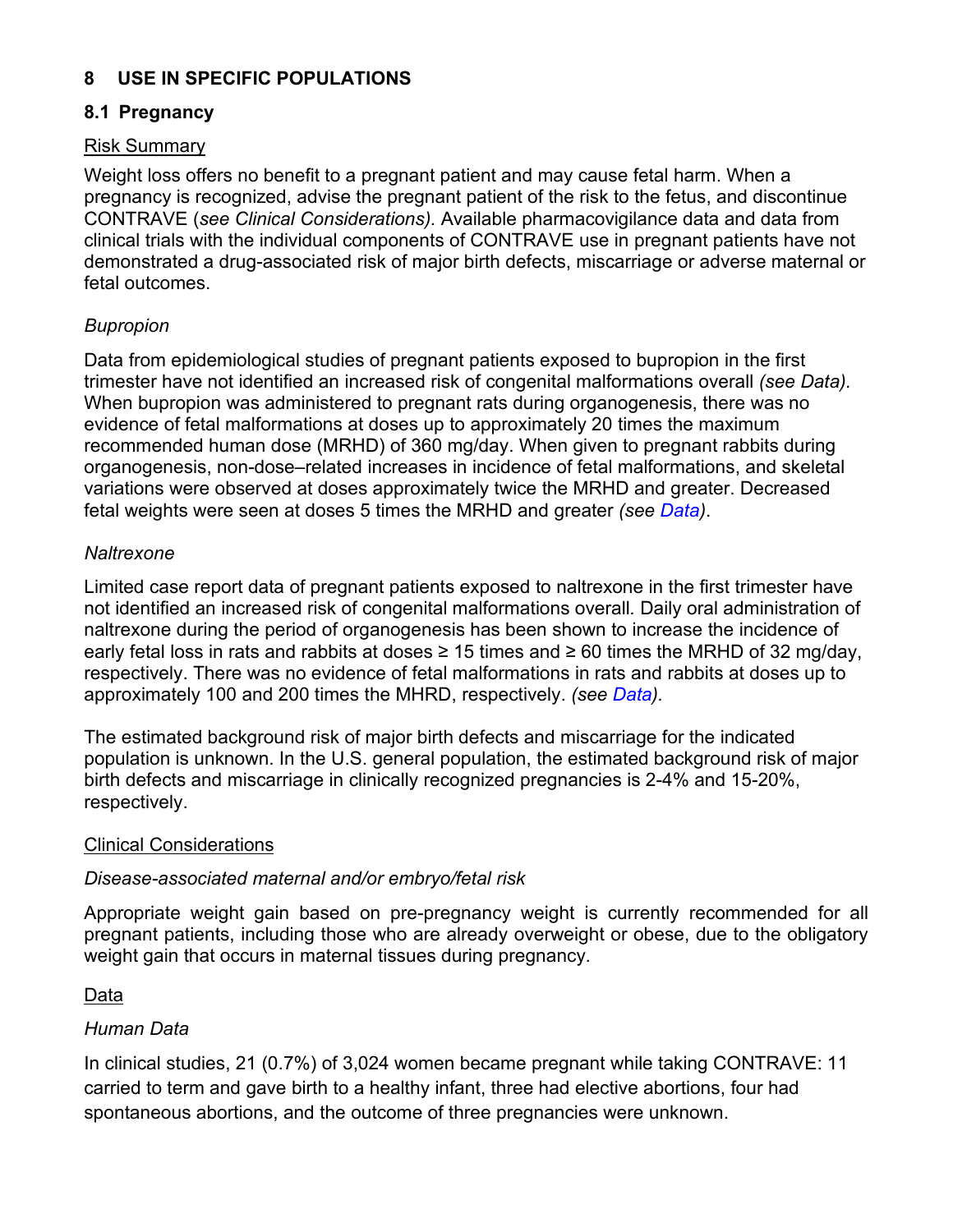Data from the international bupropion Pregnancy Registry (675 first trimester exposures) and a retrospective cohort study using the United Healthcare database (1,213 first trimester exposures) did not show an increased risk for malformations overall.

No increased risk for cardiovascular malformations overall has been observed after bupropion exposure during the first trimester. The prospectively observed rate of cardiovascular malformations in pregnancies with exposure to bupropion in the first trimester from the international Pregnancy Registry was 1.3% (9 cardiovascular malformations out of 675 firsttrimester maternal bupropion exposures), which is similar to the background rate of cardiovascular malformations (approximately 1%). Data from the United Healthcare database and a case-control study (6,853 infants with cardiovascular malformations and 5,763 with noncardiovascular malformations) from the National Birth Defects Prevention Study (NBDPS) did not show an increased risk for cardiovascular malformations overall after bupropion exposure during the first trimester.

Study findings on bupropion exposure during the first trimester and risk for left ventricular outflow tract obstruction (LVOTO) are inconsistent and do not allow conclusions regarding a possible association. The United Healthcare database lacked sufficient power to evaluate this association; the NBDPS found increased risk for LVOTO ( $n = 10$ ; adjusted odds ratio [OR] = 2.6; 95% CI: 1.2, 5.7), and the Slone Epidemiology case control study did not find increased risk for LVOTO.

Study findings on bupropion exposure during the first trimester and risk for ventricular septal defect (VSD) are inconsistent and do not allow conclusions regarding a possible association. The Slone Epidemiology Study found an increased risk for VSD following first trimester maternal bupropion exposure ( $n = 17$ ; adjusted OR = 2.5; 95% CI: 1.3, 5.0) but did not find increased risk for any other cardiovascular malformations studied (including LVOTO as above). The NBDPS and United Healthcare database study did not find an association between first trimester maternal bupropion exposure and VSD.

For the findings of LVOTO and VSD, the studies were limited by the small number of exposed cases, inconsistent findings among studies, and the potential for chance findings from multiple comparisons in case control studies.

# **Animal Data**

Reproduction and developmental studies have not been conducted for the combined products naltrexone and bupropion in CONTRAVE. Separate studies with bupropion and naltrexone have been conducted in pregnant rats and rabbits. Safety margins were estimated using body surface area exposure (mg/m<sup>2</sup>) based on a body weight of 100 kg.

Daily oral administration of naltrexone has been shown to increase the incidence of early fetal loss when given to rats at doses  $\geq$ 30 mg/kg/day (15 times the MHRD on a mg/m<sup>2</sup> basis) and to rabbits at oral doses  $\geq 60$  mg/kg/day (60 times the MHRD on a mg/m<sup>2</sup> basis).

Daily oral administration of naltrexone to rats and rabbits during the period of organogenesis did not induce malformations at doses up to 200 mg/kg/day (approximately 100 and 200 times the MHRD, respectively, on a mg/m<sup>2</sup> basis).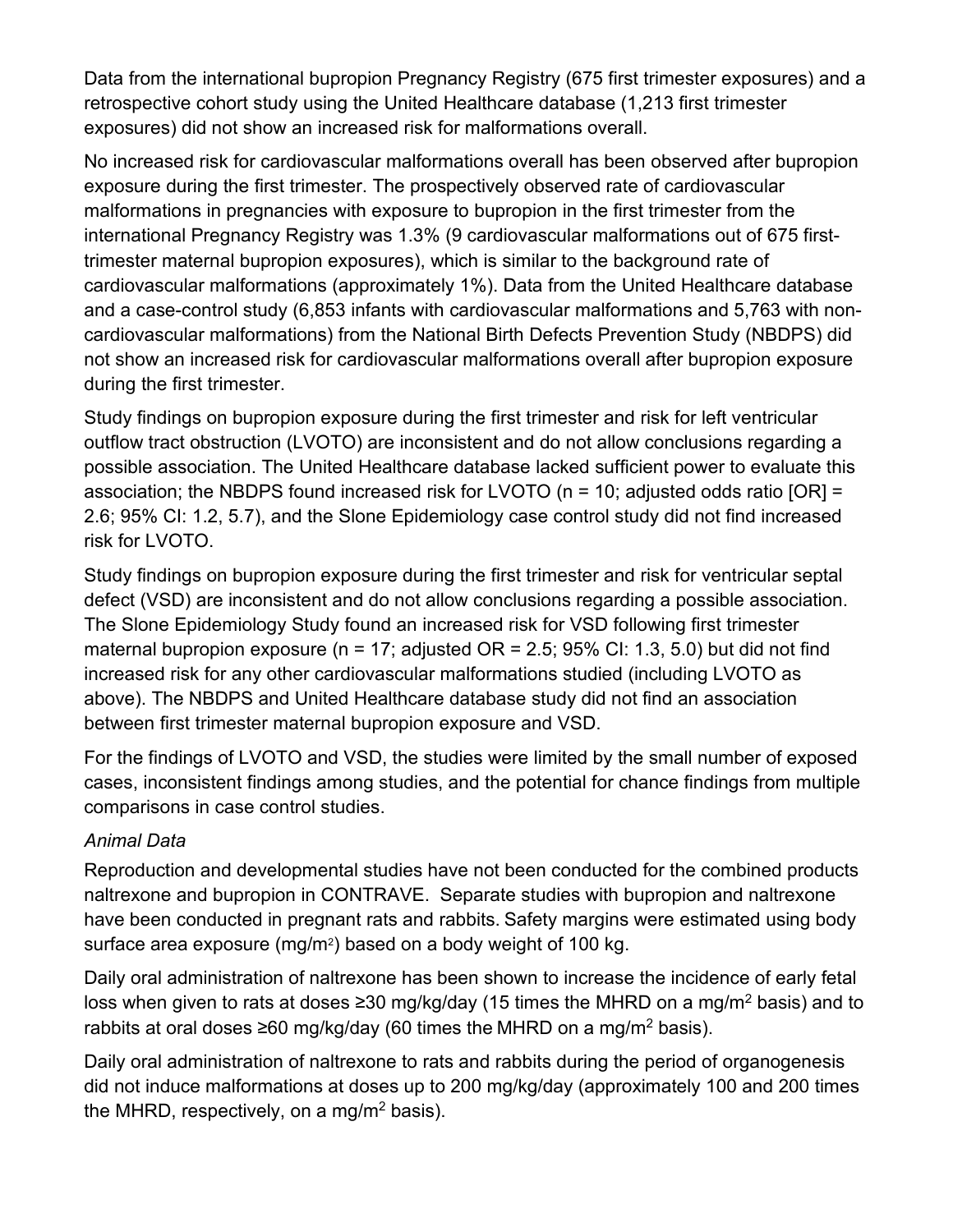Rats do not form appreciable quantities of the major human metabolite, 6-beta-naltrexol; therefore, the potential reproductive toxicity of the metabolite in rats is not known. In studies conducted in pregnant rats and rabbits, bupropion was administered orally during the period of organogenesis at doses of up to 450 and 150 mg/kg/day, respectively (approximately 20 and 14 times the MRHD, respectively, on a mg/m<sup>2</sup> basis). There was no evidence of fetal malformations in rats. When given to pregnant rabbits during organogenesis, non-dose-related increases in incidence of fetal malformations and skeletal variations were observed at the lowest dose tested (25 mg/kg/day, approximately 2 times the MRHD on a mg/m<sup>2</sup> basis) and greater. Decreased fetal weights were observed at doses of 50 mg/kg/day (approximately 5 times the MRHD on a mg/m<sup>2</sup> basis) and greater. No maternal toxicity was evident at doses of 50 mg/kg/day or less.

In a pre- and postnatal development study, bupropion administered orally to pregnant rats at doses of up to 150 mg/kg/day (approximately 7 times the MRHD on a mg/m<sup>2</sup> basis) from embryonic implantation through lactation had no effect on pup growth or development.

#### $8.2$ Lactation

### **Risk Summary**

Data from published literature report the presence of bupropion and its metabolites in human milk. Limited data from postmarketing reports with bupropion use during lactation have not identified a clear association of adverse effects on a breastfed infant (see Data). Naltrexone and its major metabolite, 6ß-naltrexol, are present in human milk. There are no data on bupropion, naltrexone, or their metabolites on milk production. The developmental and health benefits of breastfeeding should be considered along with the mother's clinical need for CONTRAVE and any potential adverse effects on the breastfed infant from CONTRAVE or from the mother's underlying condition.

## Data

In a lactation study of ten women, levels of orally dosed bupropion and its active metabolites were measured in expressed milk. The average daily infant exposure (assuming 150 mL/kg daily consumption) to bupropion and its active metabolites was 2% of the maternal weightadjusted dose. Postmarketing reports have described seizures in breastfed infants. The relationship of bupropion exposure and these seizures is unclear.

#### **Pediatric Use**  $8.4$

The safety and effectiveness of CONTRAVE in pediatric patients below the age of 18 have not been established and the use of CONTRAVE is not recommended in pediatric patients.

#### $8.5$ **Geriatric Use**

Of the 3,239 subjects who participated in clinical trials with CONTRAVE, 62 (2%) were 65 years and older and none were 75 years and older. Clinical studies of CONTRAVE did not include sufficient numbers of subjects aged 65 and over to determine whether they respond differently from younger subjects. Older individuals may be more sensitive to the central nervous system adverse effects of CONTRAVE. Naltrexone and bupropion are known to be substantially excreted by the kidney, and the risk of adverse reactions to CONTRAVE may be greater in patients with impaired renal function. Because elderly patients are more likely to have decreased renal function, care should be taken in dose selection, and it may be useful to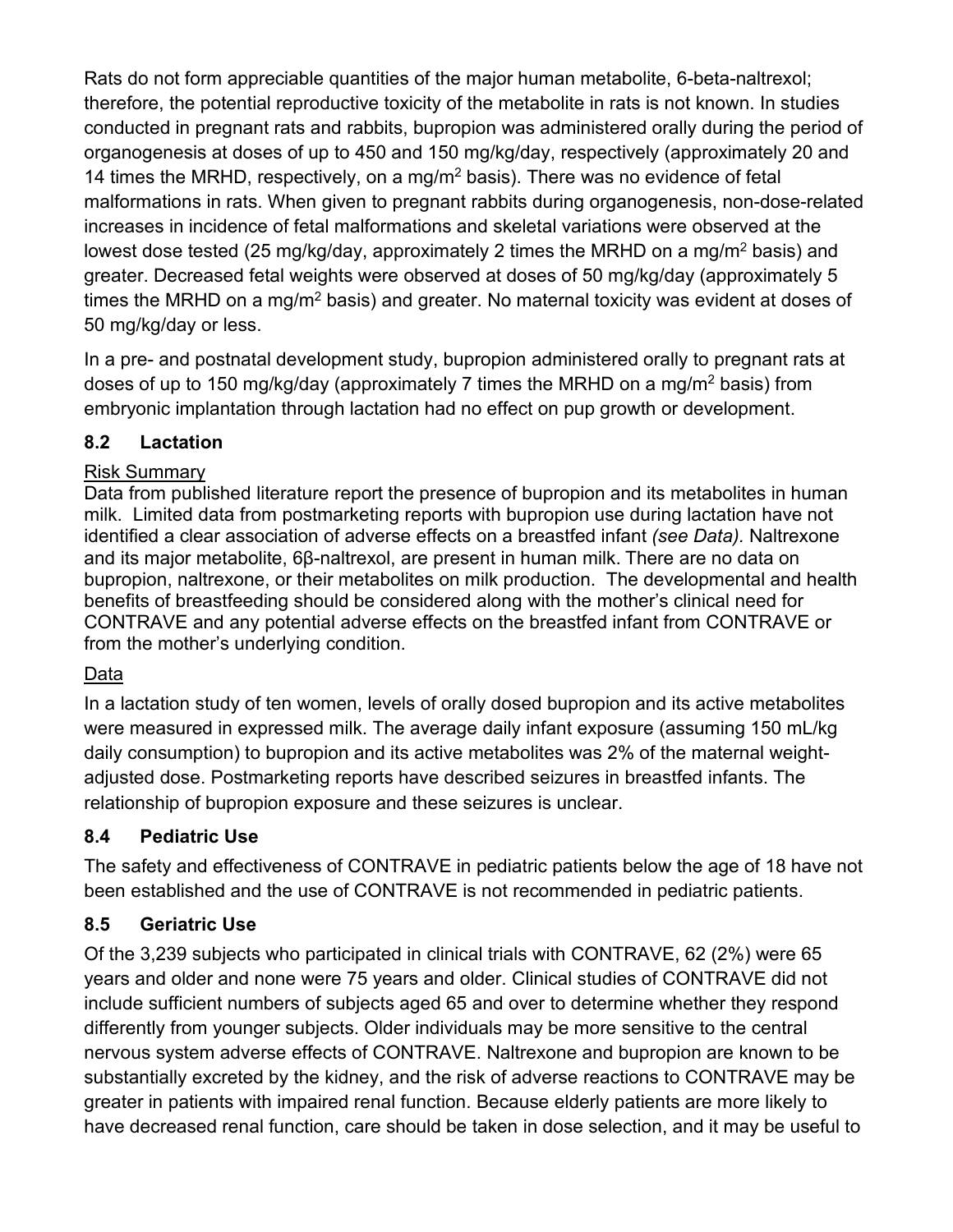monitor renal function. CONTRAVE should be used with caution in patients over 65 years of age.

#### **Renal Impairment** 8.6

In a pharmacokinetic study conducted for CONTRAVE in subjects with renal impairment (mild, moderate and severe), exposure to naltrexone metabolite, 6-beta naltrexol, and bupropion metabolites, threohydrobupropion, and erythrohydrobupropion was increased. Therefore, the maximum recommended daily maintenance dose for CONTRAVE is two tablets (one tablet each morning and evening) in patients with moderate or severe renal impairment. CONTRAVE is not recommended for use in patients with end-stage renal disease [see Dosage and Administration (2.2) and Clinical Pharmacology (12.3)].

#### **Hepatic Impairment** 8.7

In a pharmacokinetic study conducted for CONTRAVE in subjects with hepatic impairment (mild, moderate, and severe), exposure to naltrexone, bupropion, and their metabolites were increased. Therefore, the maximum recommended daily maintenance dose of CONTRAVE is two tablets (one tablet each morning and evening) in patients with moderate hepatic impairment. CONTRAVE is not recommended for use in patients with severe hepatic impairment [see Dosage and Administration (2.3) and Clinical Pharmacology (12.3)].

#### 9 **DRUG ABUSE AND DEPENDENCE**

#### $9.2$ **Abuse**

# **Humans**

CONTRAVE has not been systematically studied in humans for its potential for abuse, tolerance, or physical dependence. However, in outpatient clinical studies of up to 56 weeks in duration, there was no evidence of euphoric drug intoxication, physical dependence, diversion, or abuse. There was no evidence of an abstinence syndrome following abrupt or tapered drug discontinuation after 56 weeks of double-blind, placebo-controlled, randomized treatment.

Naltrexone is a pure opioid antagonist. It does not lead to physical or psychological dependence. Tolerance to the opioid antagonistic effect is not known to occur.

Controlled clinical trials of bupropion (immediate-release formulation) conducted in normal volunteers, in subjects with a history of multiple drug abuse, and in depressed subjects showed some increase in motor activity and agitation/excitement. In a population of individuals experienced with drugs of abuse, a single dose of 400 mg of bupropion produced mild amphetamine-like activity as compared with placebo on the Morphine-Benzedrine Subscale of the Addiction Research Center Inventories (ARCI) and a score intermediate between placebo and amphetamine on the Liking Scale of the ARCI. These scales measure general feelings of euphoria and drug desirability.

Findings in clinical trials, however, are not known to reliably predict the abuse potential of drugs. Nonetheless, evidence from single-dose studies does suggest that the recommended daily dosage of bupropion when administered in divided doses is not likely to be significantly reinforcing to amphetamine or CNS stimulant abusers.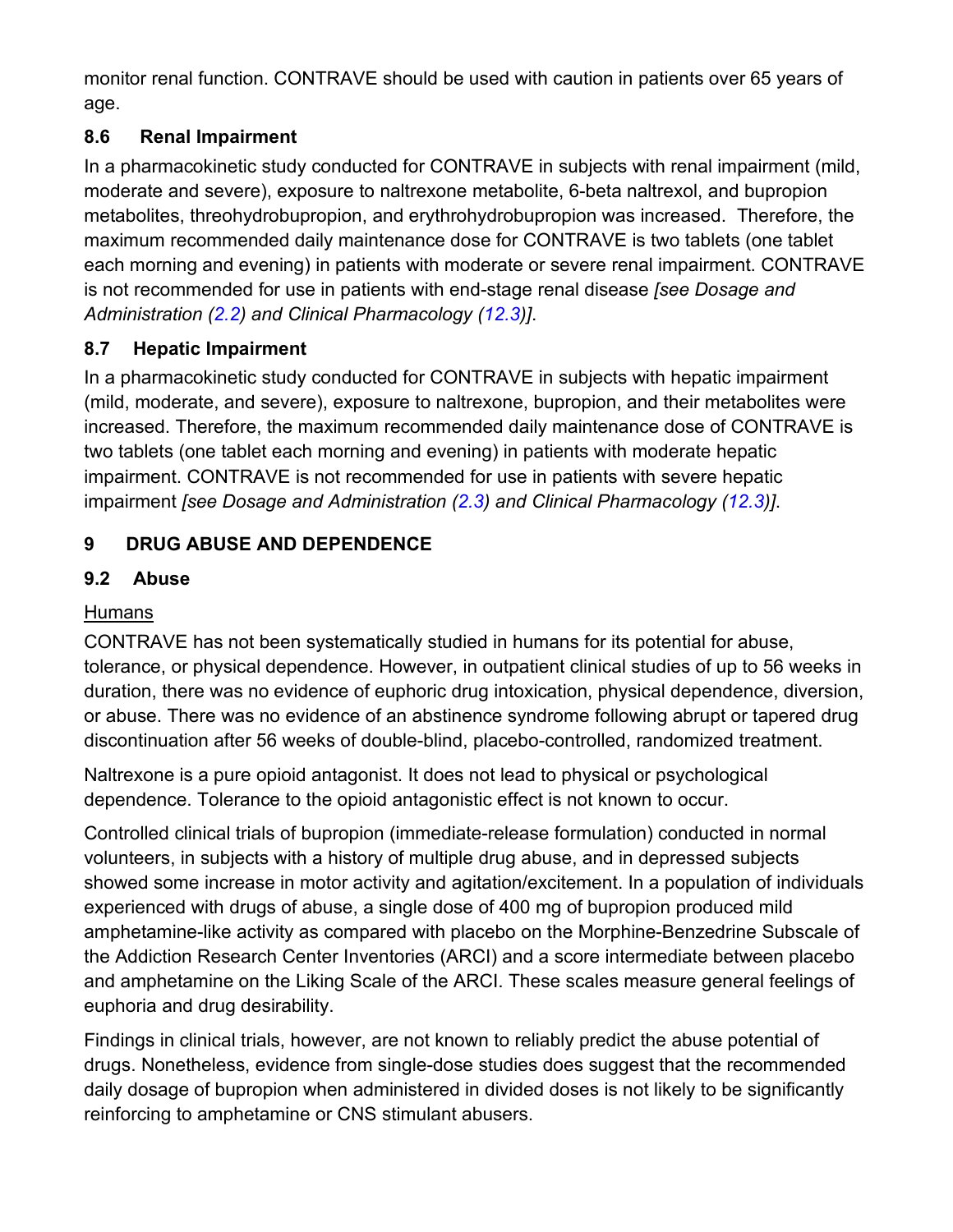The inhalation of crushed tablets or injection of dissolved bupropion has been reported. Seizures and/or cases of death have been reported when bupropion has been administered intranasally or by parenteral injection. CONTRAVE (naltrexone HCI and bupropion HCI) extended-release tablets are intended for oral use only.

## Animals

Studies in rodents and primates have shown that bupropion exhibits some pharmacologic actions common to psychostimulants. In rodents, it has been shown to increase locomotor activity, elicit a mild stereotyped behavioral response, and increased rates of responding in several schedule-controlled behavior paradigms. In primate models assessing the positive reinforcing effects of psychoactive drugs, bupropion was self-administered intravenously. In rats, bupropion produced amphetamine-like and cocaine-like discriminative stimulus effects in drug discrimination paradigms used to characterize the subjective effects of psychoactive drugs.

#### 10 **OVERDOSAGE**

# **Human Experience**

Overdoses of up to 30 grams or more of bupropion (equivalent of up to 83 times the recommended daily dose of CONTRAVE 32 mg/360 mg) have been reported. Seizure was reported in approximately one third of all cases. Other serious reactions reported with overdoses of bupropion alone included hallucinations, loss of consciousness, mental status changes, sinus tachycardia, ECG changes such as conduction disturbances (including QRS prolongation) or arrhythmias, clonus, myoclonus, and hyperreflexia. Fever, muscle rigidity, rhabdomyolysis, hypotension, stupor, coma, and respiratory failure have been reported mainly when bupropion was part of multiple drug overdoses.

Although most patients recovered without sequelae, deaths associated with overdoses of bupropion alone have been reported in patients ingesting large doses of the drug. Multiple uncontrolled seizures, bradycardia, cardiac failure, and cardiac arrest prior to death were reported in these patients.

# **Animal Experience**

In the mouse, rat, and guinea pig, the oral  $LD<sub>50</sub>s$  for naltrexone were 1,100 to 1,550 mg/kg; 1,450 mg/kg; and 1,490 mg/kg; respectively. High doses of naltrexone (generally greater than or equal to 1,000 mg/kg) produced salivation, depression/reduced activity, tremors, and convulsions. Mortality in animals due to high-dose naltrexone administration usually was due to clonic-tonic convulsions and/or respiratory failure.

## Overdosage Management

If over-exposure occurs, call your poison control center at 1-800-222-1222. There are no known antidotes for CONTRAVE. In case of an overdose, provide supportive care, including close medical supervision and monitoring. Consider the possibility of multiple drug overdose. Ensure an adequate airway, oxygenation, and ventilation. Monitor cardiac rhythm and vital signs. Induction of emesis is not recommended.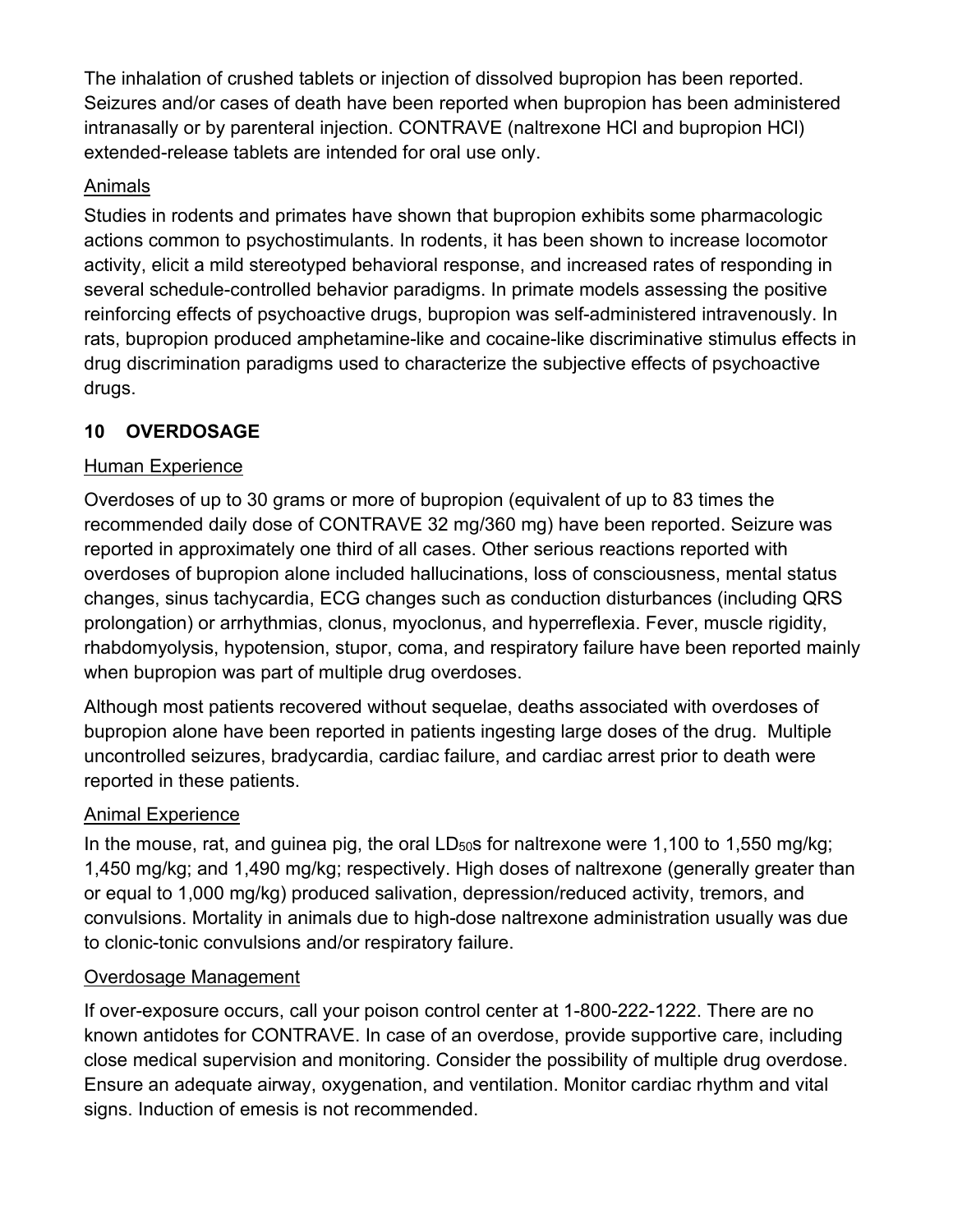#### 11 **DESCRIPTION**

CONTRAVE extended-release tablets contain naltrexone hydrochloride (HCI) and bupropion HCI.

Naltrexone HCI, USP, an opioid antagonist, is a synthetic congener of oxymorphone with no opioid agonist properties. Naltrexone differs in structure from oxymorphone in that the methyl group on the nitrogen atom is replaced by a cyclopropylmethyl group. Naltrexone HCI is also related to the potent opioid antagonist, naloxone, or n-allylnoroxymorphone.

Naltrexone HCI has the chemical name of morphinan-6-one, 17-(cyclopropylmethyl)-4,5epoxy-3,14-dihydroxy-, hydrochloride,  $(5\alpha)$ -. The empirical formula is C<sub>20</sub>H<sub>23</sub>NO<sub>4</sub>•HCl and the molecular weight is 377.86. The structural formula is:



Naltrexone HCI is a white to yellowish, crystalline compound. It is soluble in water to the extent of about 100 mg/mL.

Bupropion HCI is an antidepressant of the aminoketone class. Bupropion HCI closely resembles the structure of diethylpropion. It is designated as  $(\pm)$ -1-(3 chlorophenyl)-2-[(1,1dimethylethyl)amino]-1-propranone hydrochloride. It is related to phenylethylamines. The empirical formula is  $C_{13}H_{18}CINO \cdot HCl$  and the molecular weight is 276.2. The structural formula is:



Bupropion HCI powder is white, crystalline, and highly soluble in water.

CONTRAVE is available for oral administration as a round, bi-convex, film-coated, extendedrelease tablet. Each tablet has a trilayer core composed of two drug layers, containing the drug and excipients, separated by a more rapidly dissolving inert layer. Each tablet contains 8 mg of naltrexone HCI and 90 mg of bupropion HCI. Tablets are blue and are debossed with NB-890 on one side. Each tablet contains the following inactive ingredients: microcrystalline cellulose, hydroxypropyl cellulose, lactose anhydrous, L-cysteine hydrochloride, crospovidone, magnesium stearate, hypromellose, edetate disodium, lactose monohydrate, colloidal silicon dioxide, Opadry II Blue and FD&C Blue #2 aluminum lake.

#### $12$ **CLINICAL PHARMACOLOGY**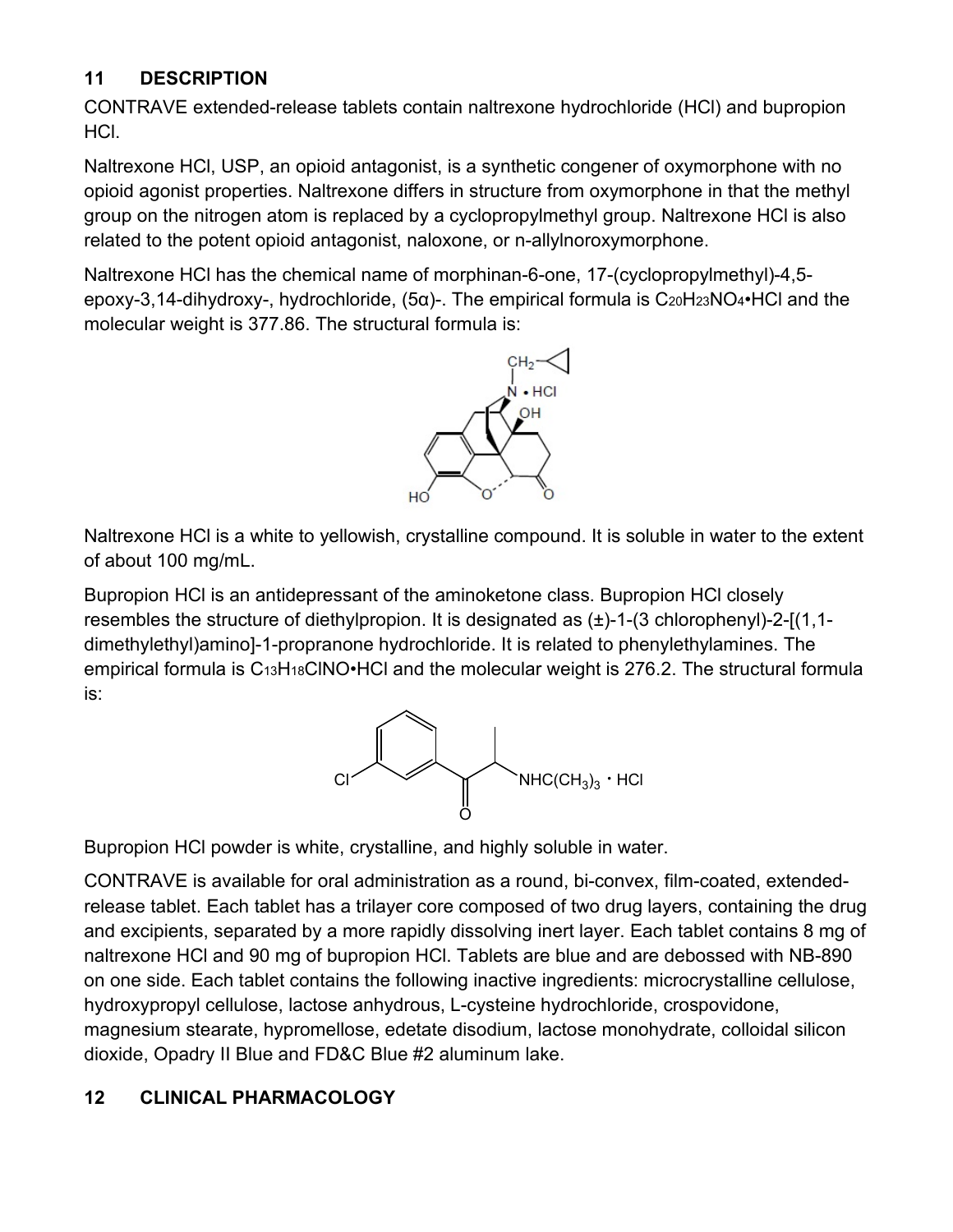#### **Mechanism of Action**  $12.1$

CONTRAVE has two components: naltrexone, an opioid antagonist, and bupropion, a relatively weak inhibitor of the neuronal reuptake of dopamine and norepinephrine. Nonclinical studies suggest that naltrexone and bupropion have effects on two separate areas of the brain involved in the regulation of food intake: the hypothalamus (appetite regulatory center) and the mesolimbic dopamine circuit (reward system). The exact neurochemical effects of CONTRAVE leading to weight loss are not fully understood.

## 12.2 Pharmacodynamics

Combined, bupropion and naltrexone increased the firing rate of hypothalamic proopiomelanocortin (POMC) neurons in vitro, which are associated with regulation of appetite. The combination of bupropion and naltrexone also reduced food intake when injected directly into the ventral tegmental area of the mesolimbic circuit in mice, an area associated with regulation of reward pathways.

## **Cardiac Electrophysiology**

At the recommended dose, CONTRAVE does not prolong the QTc interval to any clinically relevant extent.

## 12.3 Pharmacokinetics

## Absorption

## Naltrexone

Following single oral administration of CONTRAVE (two 8 mg naltrexone/90 mg bupropion tablets) to healthy subjects, mean peak naltrexone concentration  $(C_{\text{max}})$  was 1.4 ng/mL, time to peak concentration ( $T_{max}$ ) was 2 hours, and extent of exposure ( $AUC_{0\text{-inf}}$ ) was 8.4 ng hr/mL.

## **Bupropion**

Following single oral administration of CONTRAVE (two 8 mg naltrexone/90 mg bupropion tablets) to healthy subjects, mean peak bupropion concentration  $(C_{\text{max}})$  was 168 ng/mL, time to peak concentration (T<sub>max</sub>) was three hours, and extent of exposure (AUC<sub>0-inf</sub>) was 1,607 ng hr/mL.

## Food Effect on Absorption

When CONTRAVE was administered with a high-fat meal, the AUC and  $C_{\text{max}}$  for naltrexone increased 2.1-fold and 3.7-fold, respectively, and the AUC and  $C_{\text{max}}$  for bupropion increased 1.4-fold and 1.8-fold, respectively. At steady state, the food effect increased AUC and C<sub>max</sub> for naltrexone by 1.7-fold and 1.9-fold, respectively, and increased AUC and C<sub>max</sub> for bupropion by 1.1-fold and 1.3-fold, respectively. Thus, CONTRAVE should not be taken with high-fat meals because of the resulting significant increases in bupropion and naltrexone systemic exposure.

## **Distribution**

## Naltrexone

Naltrexone is 21% plasma protein bound. The mean apparent volume of distribution at steady state for naltrexone (Vss/F) is 5,697 liters.

## **Bupropion**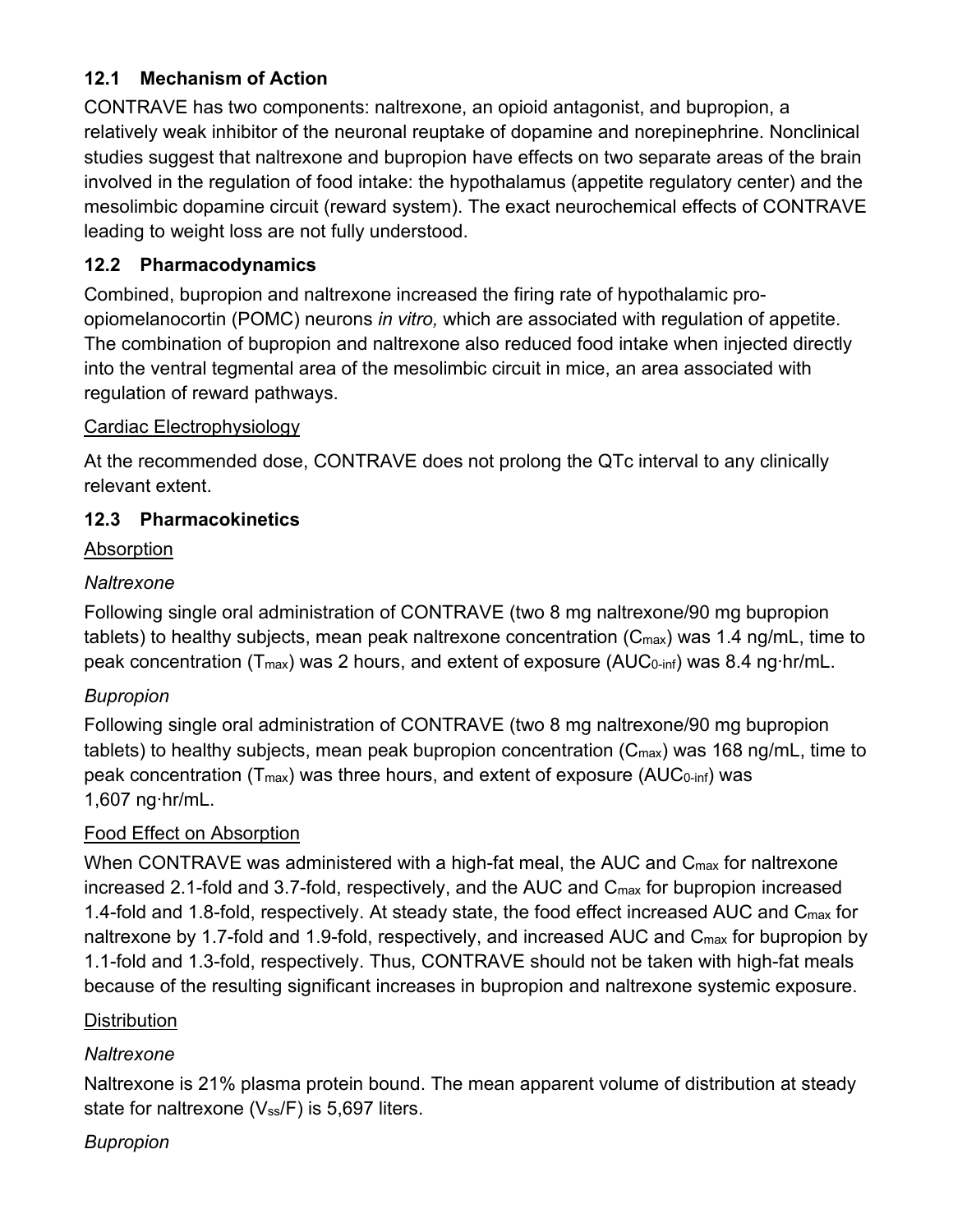Bupropion is 84% plasma protein bound. The mean apparent volume of distribution at steady state for bupropion (Vss/F) is 880 liters.

### Metabolism and Excretion

## Naltrexone

The major metabolite of naltrexone is 6-beta-naltrexol. The activity of naltrexone is believed to be the result of both the parent and the 6-beta-naltrexol metabolite. Though less potent, 6beta-naltrexol is eliminated more slowly and thus circulates at much higher concentrations than naltrexone. Naltrexone and 6-beta-naltrexol are not metabolized by cytochrome P450 enzymes and in vitro studies indicate that there is no potential for inhibition or induction of important isozymes.

Naltrexone and its metabolites are excreted primarily by the kidney (53% to 79% of the dose). Urinary excretion of unchanged naltrexone accounts for less than 2% of an oral dose. Urinary excretion of unchanged and conjugated 6-beta-naltrexol accounts for 43% of an oral dose. The renal clearance for naltrexone ranges from 30 to 127 mL/min, suggesting that renal elimination is primarily by glomerular filtration. The renal clearance for 6-beta-naltrexol ranges from 230 to 369 mL/min suggesting an additional renal tubular secretory mechanism. Fecal excretion is a minor elimination pathway.

Following single oral administration of CONTRAVE tablets to healthy subjects, mean elimination half-life  $(T_{1/2})$  was approximately 5 hours for naltrexone. Following twice daily administration of CONTRAVE, naltrexone did not accumulate and its kinetics appeared linear. However, in comparison to naltrexone, 6-beta-naltrexol accumulates to a larger extent (accumulation ratio  $~2$ ).

## **Bupropion**

Bupropion is extensively metabolized with three active metabolites: hydroxybupropion, threohydrobupropion and erythrohydrobupropion. The metabolites have longer elimination halflives than bupropion and accumulate to a greater extent. Following bupropion administration, more than 90% of the exposure is a result of metabolites. In vitro findings suggest that CYP2B6 is the principal isozyme involved in the formation of hydroxybupropion whereas cytochrome P450 isozymes are not involved in the formation of the other active metabolites. Bupropion and its metabolites inhibit CYP2D6. Plasma protein binding of hydroxybupropion is similar to that of bupropion (84%) whereas the other two metabolites have approximately half the binding.

Following oral administration of 200 mg of <sup>14</sup>C-bupropion in humans, 87% and 10% of the radioactive dose were recovered in the urine and feces, respectively. The fraction of the oral dose of bupropion excreted unchanged was 0.5%, a finding consistent with the extensive metabolism of bupropion.

Following single oral administration of CONTRAVE tablets to healthy subjects, mean elimination half-life  $(T_2)$  was approximately 21 hours for bupropion. Following twice daily administration of CONTRAVE, metabolites of bupropion, and to a lesser extent unchanged bupropion, accumulate and reach steady-state concentrations in approximately one week.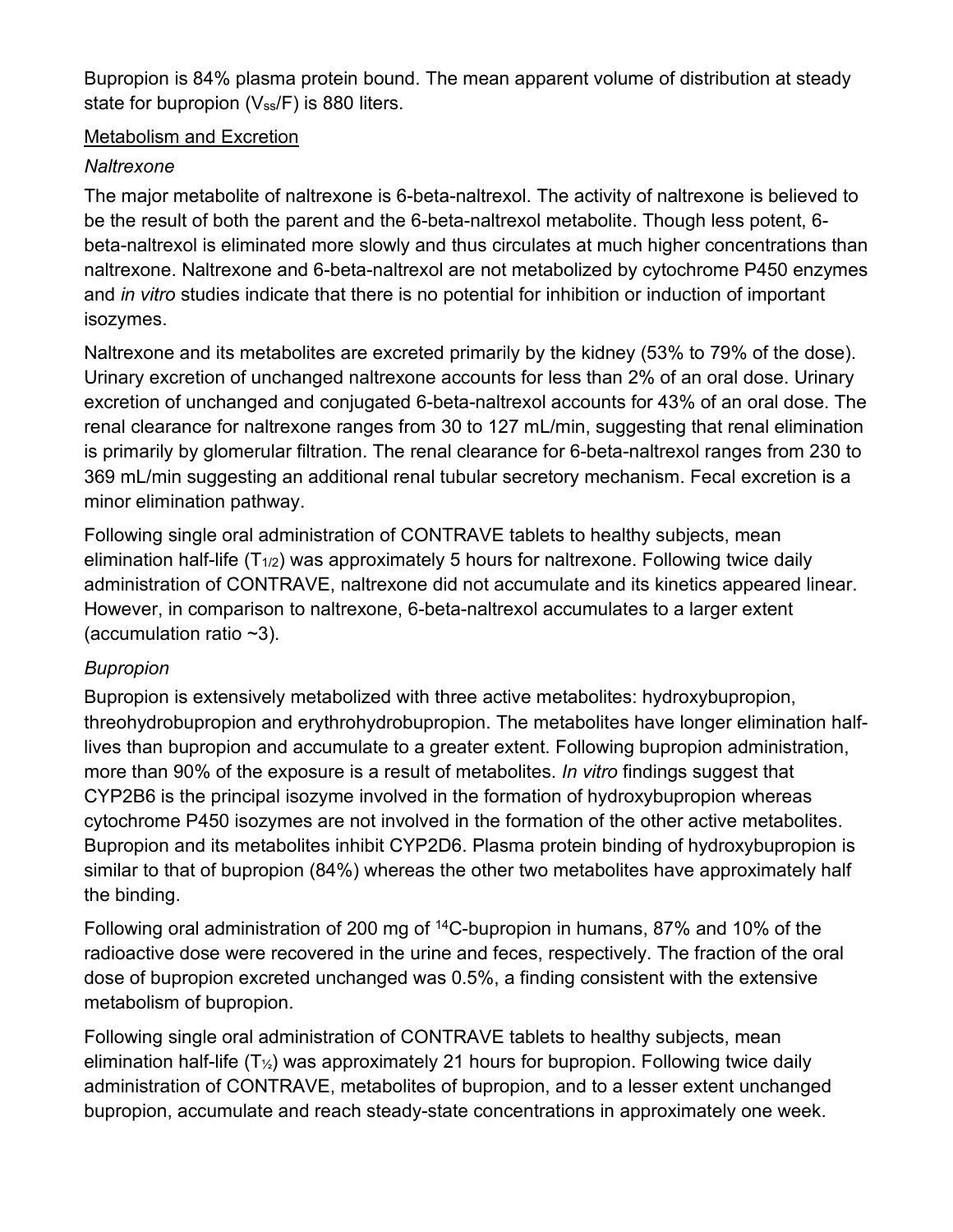### **Specific Populations**

### Gender

Pooled analysis of CONTRAVE data suggested no clinically meaningful differences in the pharmacokinetic parameters of bupropion or naltrexone based on gender.

### Race

Pooled analysis of CONTRAVE data suggested no clinically meaningful differences in the pharmacokinetic parameters of bupropion or naltrexone based on race.

### Elderly

The pharmacokinetics of CONTRAVE have not been evaluated in the geriatric population. The effects of age on the pharmacokinetics of naltrexone or bupropion and their metabolites have not been fully characterized. An exploration of steady-state bupropion concentrations from several depression efficacy studies involving patients dosed in a range of 300 to 750 mg/day, on a three times daily schedule, revealed no relationship between age (18 to 83 years) and plasma concentration of bupropion. A single-dose pharmacokinetic study demonstrated that the disposition of bupropion and its metabolites in elderly subjects was similar to that of younger subjects. These data suggest there is no prominent effect of age on bupropion concentration; however, another pharmacokinetic study, single and multiple dose, has suggested that the elderly are at increased risk for accumulation of bupropion and its metabolites [see Use in Specific Populations (8.5)].

### **Smokers**

Pooled analysis of CONTRAVE data revealed no meaningful differences in the plasma concentrations of bupropion or naltrexone in smokers compared with nonsmokers. The effects of cigarette smoking on the pharmacokinetics of bupropion were studied in 34 healthy male and female volunteers; 17 were chronic cigarette smokers and 17 were nonsmokers. Following oral administration of a single 150 mg dose of bupropion, there was no statistically significant difference in  $C_{\text{max}}$ , half-life,  $T_{\text{max}}$ , AUC, or clearance of bupropion or its active metabolites between smokers and nonsmokers.

## **Hepatic Impairment**

A single dose pharmacokinetic study conducted for CONTRAVE, comparing patients with mild  $(n=8)$ , moderate  $(n=8)$  and severe  $(n=7)$  hepatic impairment based on CHILD-PUGH classification system to subjects with normal hepatic function (n=13), showed that hepatic impairment had a significant effect on the PK parameters of the parent drugs naltrexone and bupropion. Systemic exposure to some metabolites was also increased in patients with impaired hepatic function [see Dosage and Administration (2.3) and Use in Specific Populations (8.7)].

Following a single dose of naltrexone/bupropion, AUC<sub>inf</sub> of naltrexone was approximately 2.8-, 6.1-, and 34-fold higher in patients with mild, moderate, and severe hepatic impairment, respectively. In patients with moderate and severe hepatic impairment, AUC<sub>inf</sub> of bupropion was approximately 2.0- and 3.6-fold higher, respectively, compared to subjects with normal hepatic function. There was no effect of mild hepatic impairment on bupropion exposure. Exposure to bupropion metabolite, threohydrobupropion, was increased by 1.9-, 3.4-, and 2.5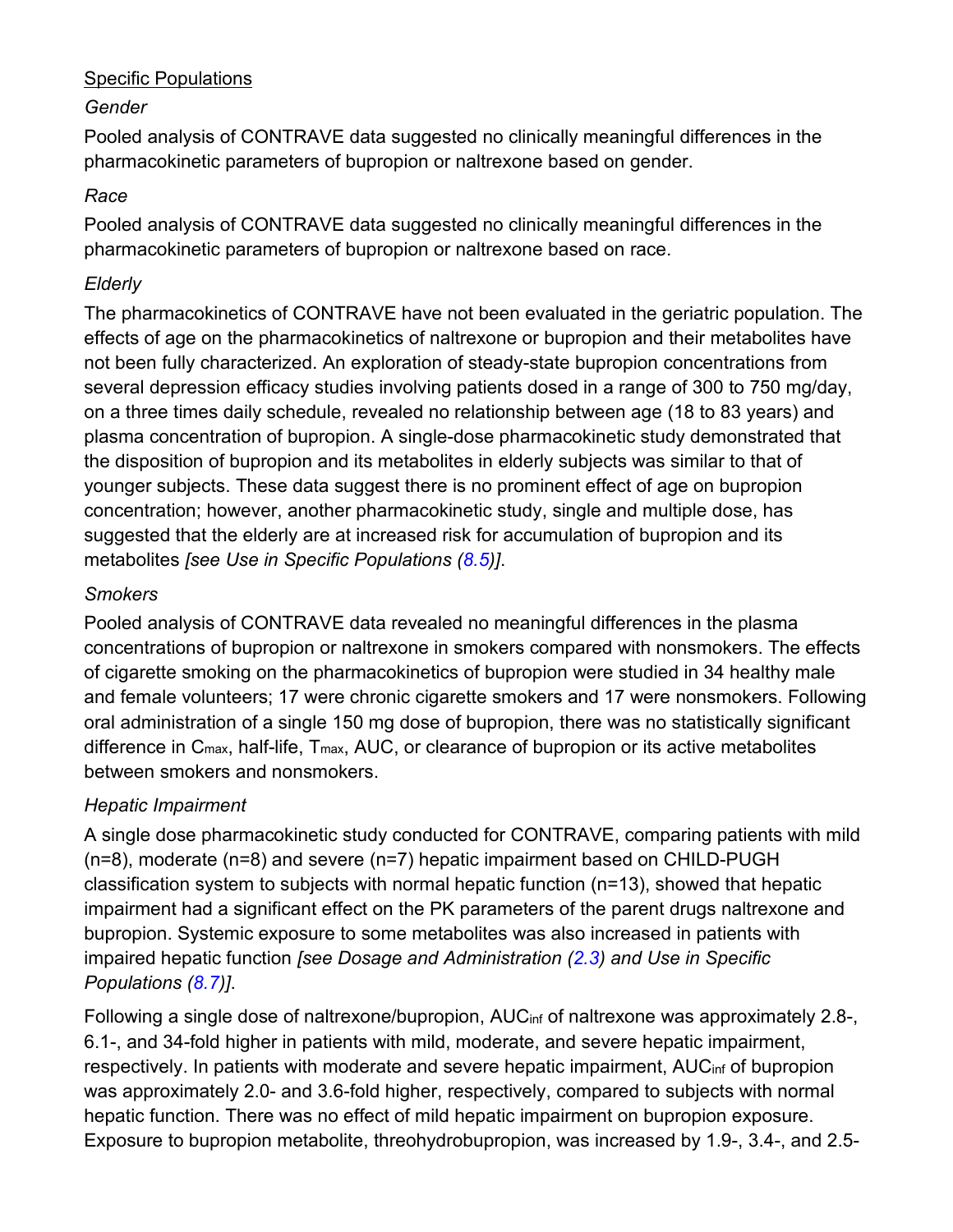fold in patients with mild, moderate, and severe hepatic impairment, respectively (see Dosage and Administration  $(2.3)$  and Use in Specific Populations  $(8.7)$ ].

## **Renal Impairment**

A single-dose pharmacokinetic study conducted for CONTRAVE, comparing patients with mild  $(n=8)$ , moderate  $(n=8)$  and severe  $(n=7)$  renal impairment to subjects with normal renal function (n=13), showed that renal impairment had no significant effect on the PK parameters of the parent drugs naltrexone and bupropion. However, systemic exposure (AUC<sub>inf</sub>) of some metabolites was increased in patients with impairment of renal function (see Dosage and Administration (2.2) and Use in Specific Populations (8.6)].

Following a single-dose of 16 mg naltrexone /180 mg bupropion, AUC<sub>inf</sub> of 6-beta-naltrexol was approximately1.5-, 1.7-, and 2.2-fold higher in patients with mild, moderate, and severe renal impairment, respectively. In patients with mild, moderate, and severe renal impairment, AUC of bupropion metabolites threohydrobupropion and erythrohydrobupropion increased approximately 1.3-, 1.9-, and 1.7-fold and 1.2-, 1.8-, and 1.5-fold, respectively. No studies have been conducted for CONTRAVE in patients with end stage renal disease.

The following information is available for individual components.

In a study of seven patients with end-stage renal disease requiring dialysis, peak plasma concentrations of naltrexone were elevated at least 6-fold compared to healthy subjects. An inter-trial comparison between normal subjects and patients with end-stage renal failure demonstrated that the bupropion C<sub>max</sub> and AUC values were comparable in the two groups, whereas the hydroxybupropion and threohydrobupropion metabolites had a 2.3- and 2.8-fold increase, respectively, in AUC for patients with end-stage renal failure.

## Drug Interactions

# In Vitro Assessment of Drug Interactions

At therapeutically relevant concentrations, naltrexone and 6-beta-naltrexol are not major inhibitors of CYP isoforms CYP1A2, CYP2B6, CYP2C8, CYP2E1, CYP2C9, CYP2C19, CYP2D6 or CYP3A4. Both naltrexone and 6-beta-naltrexol are not major inducers of CYP isoforms CYP1A2, CYP2B6, or CYP3A4.

Bupropion and its metabolites (hydroxybupropion, erythrohydrobupropion, threohydrobupropion) are inhibitors of CYP2D6.

In vitro studies suggest that paroxetine, sertraline, norfluoxetine, fluvoxamine, and nelfinavir inhibit the hydroxylation of bupropion.

Bupropion (IC<sub>50</sub> 9.3 mcM) and its metabolites, hydroxybupropion (IC<sub>50</sub> 82 mcM) and threohydrobupropion and erythrohydrobupropion (1:1 mixture; IC<sub>50</sub> 7.8 mcM), inhibited the renal organic transporter OCT2 to a clinically relevant level.

## Effects of Naltrexone/Bupropion on the Pharmacokinetics of Other Drugs

Drug interaction between CONTRAVE and CYP2D6 substrates (metoprolol) or other drugs (atorvastatin, glyburide, lisinopril, nifedipine, valsartan) has been evaluated. In addition, drug interaction between bupropion, a component of CONTRAVE, and CYP2D6 substrates (desipramine) or other drugs (citalopram, lamotrigine) has also been evaluated.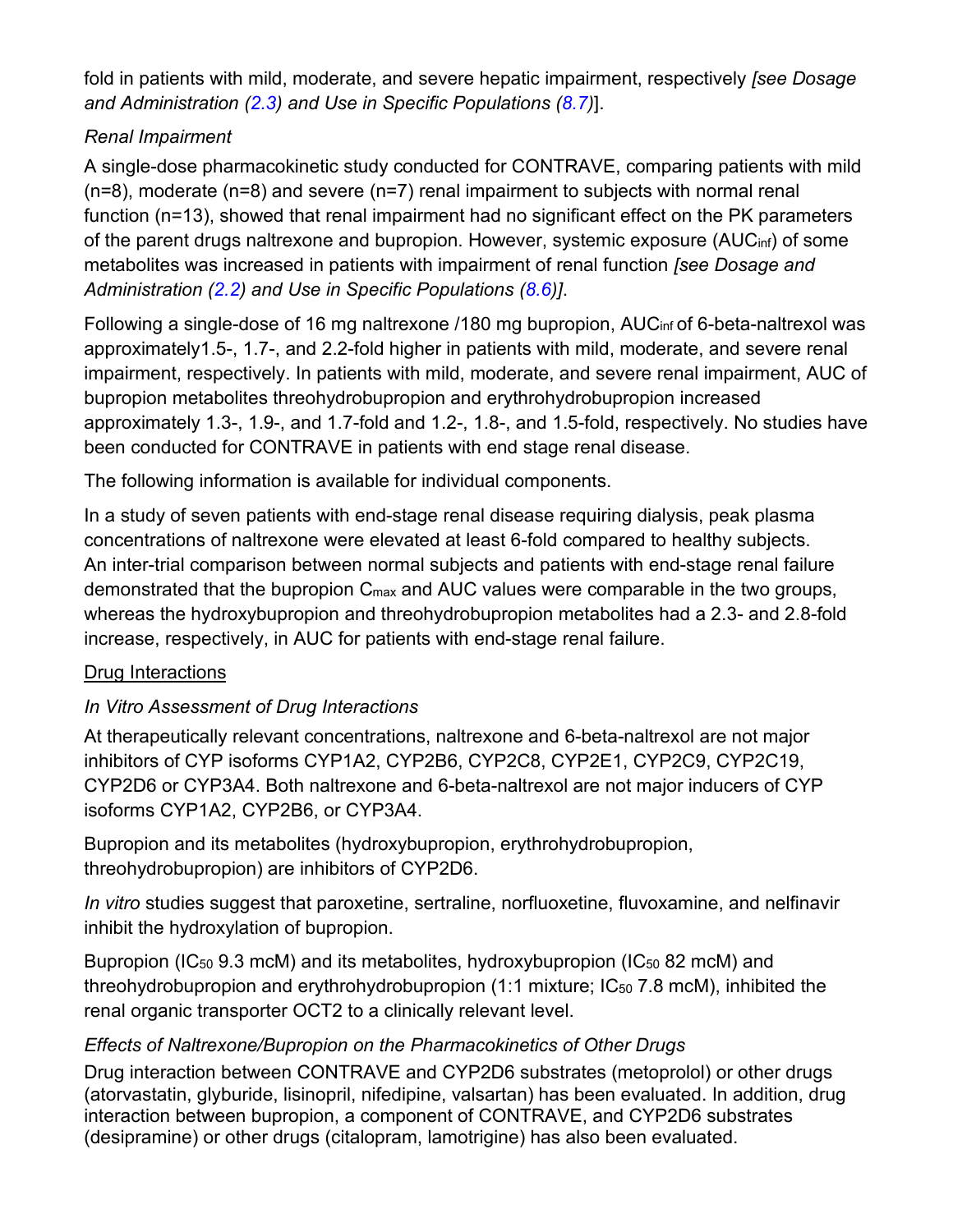| <b>Naltrexone/Bupropion Dosage</b>                                                                                                        | <b>Name and Dose Regimens</b> | <b>Change in Systemic Exposure</b>                        |  |  |  |  |  |
|-------------------------------------------------------------------------------------------------------------------------------------------|-------------------------------|-----------------------------------------------------------|--|--|--|--|--|
| Initiate the following drugs at the lower end of the dose range during concomitant use with<br><b>CONTRAVE</b> [see Drug Interactions 7]: |                               |                                                           |  |  |  |  |  |
| <b>Bupropion</b>                                                                                                                          | Desipramine                   |                                                           |  |  |  |  |  |
| 150 mg twice daily for 10 days                                                                                                            | 50 mg single dose             | ↑5-fold AUC, 12-fold C <sub>max</sub>                     |  |  |  |  |  |
| <b>Bupropion</b>                                                                                                                          | Citalopram                    |                                                           |  |  |  |  |  |
| 300 mg (as XL) once daily for 14 days                                                                                                     | 40 mg once daily for 14 days  | $\uparrow$ 40% AUC, $\uparrow$ 30% C <sub>max</sub>       |  |  |  |  |  |
| Naltrexone/Bupropion                                                                                                                      | Metoprolol                    |                                                           |  |  |  |  |  |
| 16 mg/180 mg twice daily for 7 days                                                                                                       | 50 mg single dose             | $\uparrow$ 4-fold AUC, $\uparrow$ 2-fold C <sub>max</sub> |  |  |  |  |  |
| No dose adjustment needed for the following drugs during concomitant use with CONTRAVE:                                                   |                               |                                                           |  |  |  |  |  |
| Naltrexone/Bupropion                                                                                                                      | Atorvastatin                  |                                                           |  |  |  |  |  |
| 16 mg/180 mg single dose                                                                                                                  | 80 mg single dose             | No Effect                                                 |  |  |  |  |  |
| Naltrexone/Bupropion                                                                                                                      | Glyburide                     |                                                           |  |  |  |  |  |
| 16 mg/180 mg single dose                                                                                                                  | 6 mg single dose              | No Effect                                                 |  |  |  |  |  |
| Naltrexone/Bupropion                                                                                                                      | Lisinopril                    |                                                           |  |  |  |  |  |
| 16 mg/180 mg single dose                                                                                                                  | 40 mg single dose             | No Effect                                                 |  |  |  |  |  |
| Naltrexone/Bupropion                                                                                                                      | Metformin                     | <b>123% AUC;</b>                                          |  |  |  |  |  |
| 16 mg/180 mg twice daily                                                                                                                  | 850 mg single dose            | No effect on $C_{\text{max}}$                             |  |  |  |  |  |
| Naltrexone/Bupropion                                                                                                                      | Nifedipine                    |                                                           |  |  |  |  |  |
| 16 mg/180 mg single dose                                                                                                                  | 90 mg single dose             | No Effect                                                 |  |  |  |  |  |
| Naltrexone/Bupropion                                                                                                                      | Valsartan                     |                                                           |  |  |  |  |  |
| 16 mg/180 mg single dose                                                                                                                  | 320 mg single dose            | No Effect                                                 |  |  |  |  |  |
| <b>Bupropion</b>                                                                                                                          | Lamotrigine                   |                                                           |  |  |  |  |  |
| 150 mg twice daily for 12 days                                                                                                            | 100 mg single dose            | No Effect                                                 |  |  |  |  |  |

#### Table 4. Effect of Naltrexone/Bupropion Coadministration on Systemic Exposure of Other Drugs

**Coadministered Drug** 

Digoxin: Literature data showed that digoxin exposure was decreased when a single oral dose of 0.5 mg digoxin was administered 24 hours after a single oral dose of extended-release 150 mg bupropion in healthy volunteers.

### Effects of Other Drugs on the Pharmacokinetics of Naltrexone/Bupropion

Drug interactions between CYP2B6 inhibitors (ticlopidine, clopidogrel, prasugrel), CYP2B6 inducers (ritonavir, lopinavir) and bupropion (one of the CONTRAVE components), or between other drugs (atorvastatin, glyburide, metoprolol, lisinopril, nifedipine, valsartan) and CONTRAVE have been evaluated. While not systematically studied, carbamazepine, phenobarbital, or phenytoin may induce the metabolism of bupropion.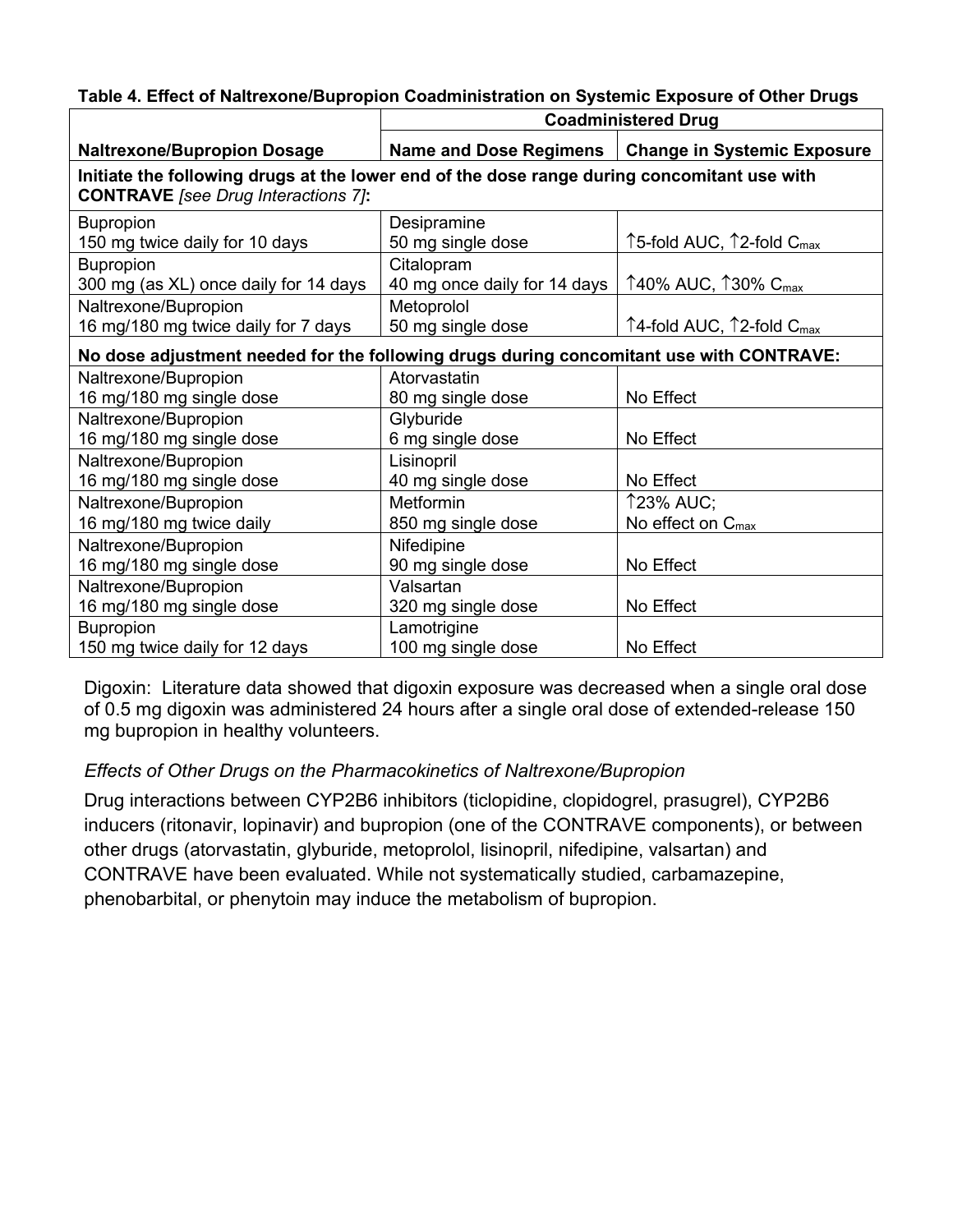#### Table 5. Effect of Coadministered Drugs on Systemic Exposure of Naltrexone/Bupropion

|                                                                  | <b>Coadministered Drug</b>                                                                                             |                                                                                                               |  |  |  |  |
|------------------------------------------------------------------|------------------------------------------------------------------------------------------------------------------------|---------------------------------------------------------------------------------------------------------------|--|--|--|--|
| <b>Name and Dose Regimens</b>                                    | <b>CONTRAVE Components</b>                                                                                             | <b>Change in Systemic</b><br><b>Exposure</b>                                                                  |  |  |  |  |
|                                                                  | Do not exceed one tablet twice daily dose of CONTRAVE with the following drugs:                                        |                                                                                                               |  |  |  |  |
| Ticlopidine<br>250 mg twice daily for 4 days                     | Bupropion<br>Hydroxybupropion                                                                                          | ↑85% AUC, ↑38% C <sub>max</sub><br>↓84% AUC, ↓78% C <sub>max</sub>                                            |  |  |  |  |
| Clopidogrel<br>75 mg once daily for 4 days                       | <b>Bupropion</b><br>Hydroxybupropion                                                                                   | ↑60% AUC, ↑40% C <sub>max</sub><br>$\downarrow$ 52% AUC, $\downarrow$ 50% C <sub>max</sub>                    |  |  |  |  |
| No dose adjustment needed for CONTRAVE with the following drugs: |                                                                                                                        |                                                                                                               |  |  |  |  |
| Atorvastatin<br>80 mg single dose                                | Naltrexone<br>6-beta naltrexol                                                                                         | No Effect<br>No Effect                                                                                        |  |  |  |  |
|                                                                  | Bupropion<br>Hydroxybupropion<br>Threohydrobupropion<br>Erythrohydrobupropion                                          | No Effect<br>No Effect<br>No Effect<br>No Effect                                                              |  |  |  |  |
| Lisinopril<br>40 mg single dose                                  | Naltrexone<br>6-beta naltrexol                                                                                         | No Effect<br>No Effect                                                                                        |  |  |  |  |
|                                                                  | Bupropion<br>Hydroxybupropion<br>Threohydrobupropion<br>Erythrohydrobupropion                                          | No Effect<br>No Effect<br>No Effect<br>No Effect                                                              |  |  |  |  |
| Valsartan<br>320 mg single dose                                  | Naltrexone<br>6-beta naltrexol                                                                                         | No Effect<br>No Effect                                                                                        |  |  |  |  |
|                                                                  | <b>Bupropion</b><br>Hydroxybupropion<br>Threohydrobupropion<br>Erythrohydrobupropion                                   | No Effect<br>$\downarrow$ 14% AUC, No Effect on C <sub>max</sub><br>No Effect<br>No Effect                    |  |  |  |  |
| Cimetidine<br>800 mg single dose                                 | <b>Bupropion</b><br>Hydroxybupropion<br>Threo/Erythrohydrobupropion                                                    | No Effect<br>No Effect<br>↑16% AUC, ↑32% C <sub>max</sub>                                                     |  |  |  |  |
| Citalopram<br>40 mg once daily for 14 days                       | Bupropion<br>Hydroxybupropion<br>Threohydrobupropion<br>Erythrohydrobupropion                                          | No Effect<br>No Effect<br>No Effect<br>No Effect                                                              |  |  |  |  |
| Metoprolol<br>50 mg single dose                                  | Naltrexone<br>6-beta naltrexol                                                                                         | $\downarrow$ 25% AUC, $\downarrow$ 29% C <sub>max</sub><br>No Effect                                          |  |  |  |  |
|                                                                  | <b>Bupropion</b><br>Hydroxybupropion<br>Threohydrobupropion<br>Erythrohydrobupropion                                   | No Effect<br>No Effect<br>No Effect<br>No Effect                                                              |  |  |  |  |
| Metformin<br>850 mg single dose                                  | <b>Bupropion</b><br>Hydroxybupropion<br>Threohydrobupropion<br>Erythrohydrobupropion<br>Naltrexone<br>6-beta naltrexol | No Effect<br>No Effect<br>No Effect<br>No Effect<br>No Effect<br>No Effect                                    |  |  |  |  |
| Nifedipine<br>90 mg single dose                                  | Naltrexone<br>6-beta naltrexol                                                                                         | ↑24% AUC, ↑58% C <sub>max</sub><br>No Effect                                                                  |  |  |  |  |
|                                                                  | Bupropion<br>Hydroxybupropion<br>Threohydrobupropion<br>Erythrohydrobupropion                                          | No Effect on AUC, 122% C <sub>max</sub><br>No Effect<br>No Effect<br>No Effect                                |  |  |  |  |
| Prasugrel<br>10 mg once daily for 6 days                         | Bupropion<br>Hydroxybupropion                                                                                          | $\uparrow$ 18% AUC, $\uparrow$ 14% C <sub>max</sub><br>$\downarrow$ 24%AUC, $\downarrow$ 32% C <sub>max</sub> |  |  |  |  |

\*Results were confounded by the food-effect due to oral glucose coadministered with the treatment.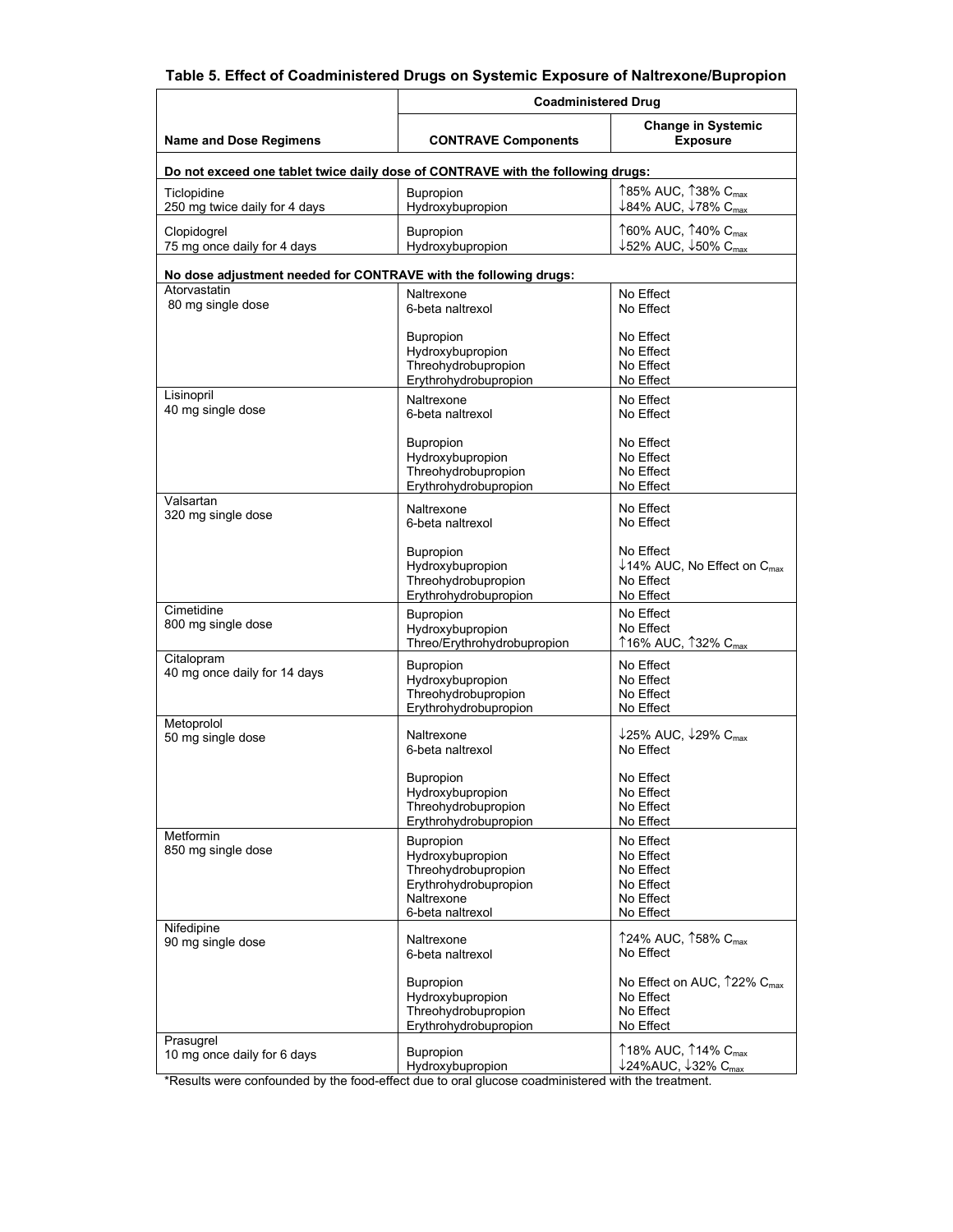| Table 5. Effect of Coadministered Drugs on Systemic Exposure of Naltrexone/Bupropion Cont'd |  |
|---------------------------------------------------------------------------------------------|--|

|                                                              | <b>Coadministered Drug</b>                                                           |                                                                                                                                                                                                                                            |  |  |  |  |  |  |
|--------------------------------------------------------------|--------------------------------------------------------------------------------------|--------------------------------------------------------------------------------------------------------------------------------------------------------------------------------------------------------------------------------------------|--|--|--|--|--|--|
| <b>Name and Dose Regimens</b>                                | <b>CONTRAVE Components</b>                                                           | <b>Change in Systemic Exposure</b>                                                                                                                                                                                                         |  |  |  |  |  |  |
| Use CONTRAVE with caution with the following drugs:          |                                                                                      |                                                                                                                                                                                                                                            |  |  |  |  |  |  |
| Glyburide<br>6 mg single dose*                               | Naltrexone<br>6-beta naltrexol<br><b>Bupropion</b><br>Hydroxybupropion               | $\uparrow$ 2-fold AUC, $\uparrow$ 2-fold $C_{\text{max}}$<br>No Effect<br>↑36% AUC, ↑18% C <sub>max</sub><br>↑22% AUC, ↑21% C <sub>max</sub>                                                                                               |  |  |  |  |  |  |
|                                                              | Threohydrobupropion<br>Erythrohydrobupropion                                         | No Effect on AUC, $\uparrow$ 15% C <sub>max</sub><br>No Effect                                                                                                                                                                             |  |  |  |  |  |  |
|                                                              | Avoid concomitant use of CONTRAVE with following drugs:                              |                                                                                                                                                                                                                                            |  |  |  |  |  |  |
| Ritonavir<br>100 mg twice daily for 17 days                  | <b>Bupropion</b><br>Hydroxybupropion<br>Threohydrobupropion<br>Erythrohydrobupropion | $\downarrow$ 22% AUC, $\downarrow$ 21 % C <sub>max</sub><br>$\downarrow$ 23% AUC, No Effect on C <sub>max</sub><br>$\downarrow$ 38% AUC, $\downarrow$ 39 % C <sub>max</sub><br>$\downarrow$ 48% AUC, $\downarrow$ 28 % C <sub>max</sub>    |  |  |  |  |  |  |
| 600 mg twice daily for 8 days                                | <b>Bupropion</b><br>Hydroxybupropion<br>Threohydrobupropion<br>Erythrohydrobupropion | $\downarrow$ 66% AUC, $\downarrow$ 62% C <sub>max</sub><br>$\downarrow$ 78% AUC, $\downarrow$ 42 % C <sub>max</sub><br>$\downarrow$ 50% AUC, $\downarrow$ 58% C <sub>max</sub><br>$\downarrow$ 68% AUC, $\downarrow$ 48 % C <sub>max</sub> |  |  |  |  |  |  |
| Lopinavir/Ritonavir<br>400 mg/100 mg twice daily for 14 days | <b>Bupropion</b><br>Hydroxybupropion                                                 | $\downarrow$ 57% AUC, $\downarrow$ 57% C <sub>max</sub><br>$\downarrow$ 50% AUC, $\downarrow$ 31% C <sub>max</sub>                                                                                                                         |  |  |  |  |  |  |
| Efavirenz<br>600 mg once daily for 2 weeks                   | <b>Bupropion</b><br>Hydroxybupropion                                                 | $\downarrow$ 55% AUC, $\downarrow$ 34% C <sub>max</sub><br>No Effect on AUC, 150% C <sub>max</sub>                                                                                                                                         |  |  |  |  |  |  |

\*Results were confounded by the food-effect due to oral glucose coadministered with the treatment.

## **13 NONCLINICAL TOXICOLOGY**

### 13.1 Carcinogenesis, Mutagenesis, Impairment of Fertility

Studies to evaluate carcinogenesis, mutagenesis, or impairment of fertility with the combined products in CONTRAVE have not been conducted. The following findings are from studies performed individually with naltrexone and bupropion. The potential carcinogenic, mutagenic and fertility effects of the metabolite 6-beta-naltrexol are unknown. Safety margins were estimated using body surface area exposure (mg/m<sup>2</sup>) based on a body weight of 100 kg.

In a two-year carcinogenicity study in rats with naltrexone, there were small increases in the numbers of testicular mesotheliomas in males and tumors of vascular origin in males and females. The incidence of mesothelioma in males given naltrexone at a dietary dose of 100 mg/kg/day (approximately 50 times the recommended therapeutic dose on a mg/m<sup>2</sup> basis for the naltrexone maintenance dose for CONTRAVE) was 6%, compared with a maximum historical incidence of 4%. The incidence of vascular tumors in males and females given dietary doses of 100 mg/kg/day was 4%, but only the incidence in females was increased compared with a maximum historical control incidence of 2%. There was no evidence of carcinogenicity in a two-year dietary study with naltrexone in male and female mice.

Lifetime carcinogenicity studies of bupropion were performed in rats and mice at doses up to 300 and 150 mg/kg/day, respectively. These doses are approximately 14 and 3 times the maximum recommended human dose (MRHD) of the bupropion component in CONTRAVE, respectively, on a mg/m<sup>2</sup> basis. In the rat study there was an increase in nodular proliferative lesions of the liver at doses of 100 to 300 mg/kg/day (approximately 5 to 14 times the MRHD of the bupropion component in CONTRAVE on a mg/m<sup>2</sup> basis); lower doses were not tested. The question of whether or not such lesions may be precursors of neoplasms of the liver is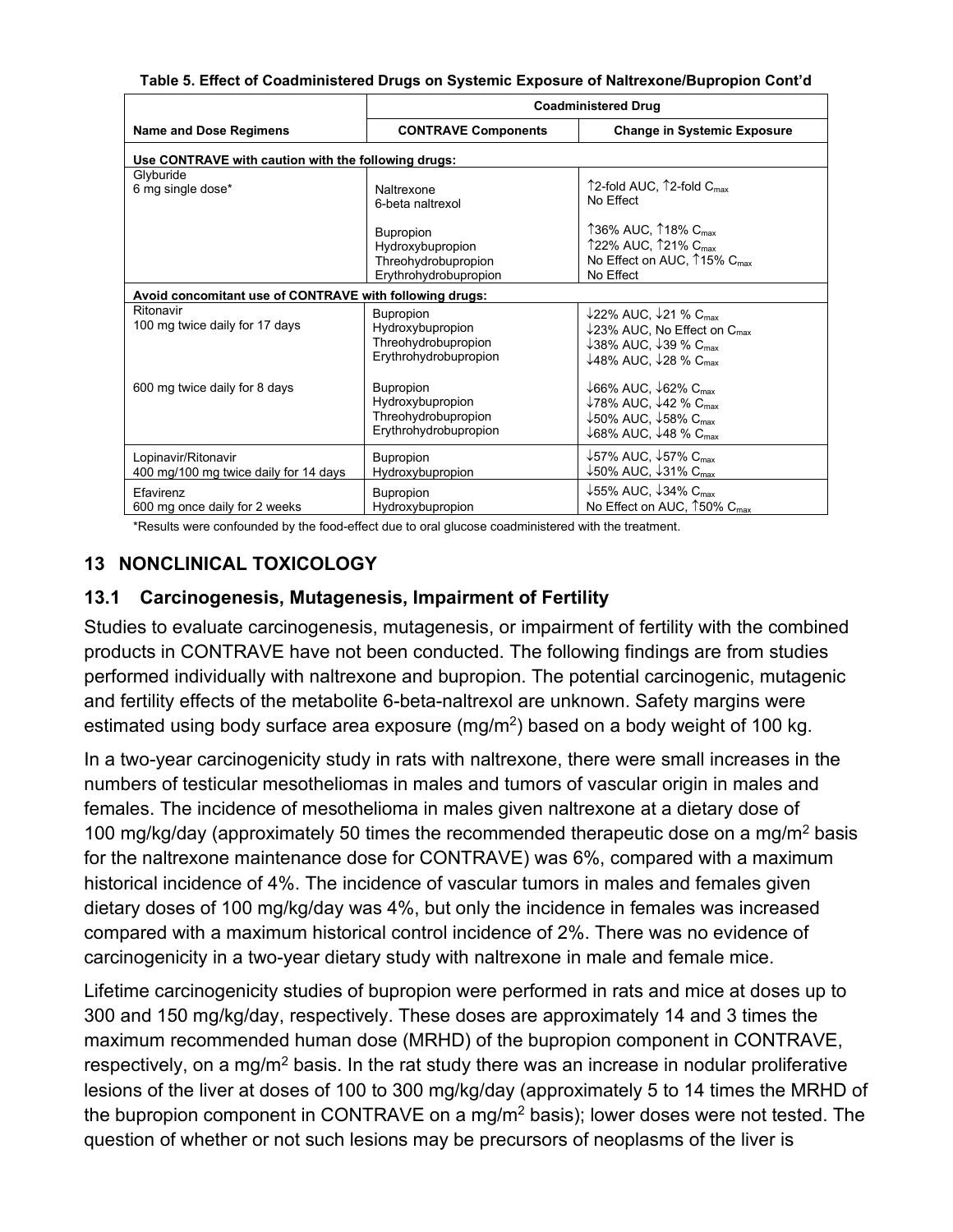currently unresolved. Similar liver lesions were not seen in the mouse study, and no increase in malignant tumors of the liver and other organs was seen in either study.

There was limited evidence of a weak genotoxic effect of naltrexone in one gene mutation assay in a mammalian cell line, in the Drosophila recessive lethal assay, and in non-specific DNA repair tests with E. coli. However, no evidence of genotoxic potential was observed in a range of other in vitro tests, including assays for gene mutation in bacteria, yeast, or in a second mammalian cell line, a chromosomal aberration assay, and an assay for DNA damage in human cells. Naltrexone did not exhibit clastogenicity in an *in vivo* mouse micronucleus assay.

Bupropion produced a positive response (two to three times control mutation rate) in two of five strains in the Ames bacterial mutagenicity test and an increase in chromosomal aberrations in one of three in vivo rat bone marrow cytogenetic studies.

Naltrexone administered orally to rats caused a significant increase in pseudopregnancy and a decrease in pregnancy rates in rats at 100 mg/kg/day (approximately 50 times the MRHD of the naltrexone component in CONTRAVE on a mg/m<sup>2</sup> basis). There was no effect on male fertility at this dose level. The relevance of these observations to human fertility is not known.

A fertility study of bupropion in rats at doses up to 300 mg/kg/day (approximately 14 times the MRHD of the bupropion component in CONTRAVE on a mg/m<sup>2</sup> basis) revealed no evidence of impaired fertility.

## **14 CLINICAL STUDIES**

The effects of CONTRAVE on weight loss in conjunction with reduced caloric intake and increased physical activity was studied in double-blind, placebo-controlled trials (BMI range 27 to 45 kg/m<sup>2</sup>) with study durations of 16 to 56 weeks randomized to naltrexone and/or bupropion or placebo.

### Effect on Weight Loss and Weight Maintenance

Four 56-week multicenter, double-blind, placebo-controlled obesity trials (CONTRAVE Obesity Research, or COR-I, COR-II, COR-BMOD, and COR-Diabetes) were conducted to evaluate the effect of CONTRAVE in conjunction with lifestyle modification in 4,536 patients randomized to CONTRAVE or placebo. The COR-I, COR-II, and COR-BMOD trials enrolled patients with obesity (BMI 30 kg/m<sup>2</sup> or greater) or overweight (BMI 27 kg/m<sup>2</sup> or greater) and at least one comorbidity (hypertension or dyslipidemia). The COR-Diabetes trial enrolled patients with BMI greater than 27 kg/m<sup>2</sup> with type 2 diabetes with or without hypertension and/or dyslipidemia.

Treatment was initiated with a three-week dose-escalation period followed by approximately 1 year of continued therapy. Patients were instructed to take CONTRAVE with food. COR-I and COR-II included a program consisting of a reduced-calorie diet resulting in an approximate 500 kcal/day decrease in caloric intake, behavioral counseling, and increased physical activity. COR-BMOD included an intensive behavioral modification program consisting of 28 group counseling sessions over 56 weeks as well as a prescribed diet and exercise regimen. COR-Diabetes evaluated patients with type 2 diabetes not achieving glycemic goal of a HbA1c less than 7% either with oral antidiabetic agents or with diet and exercise alone. Of the overall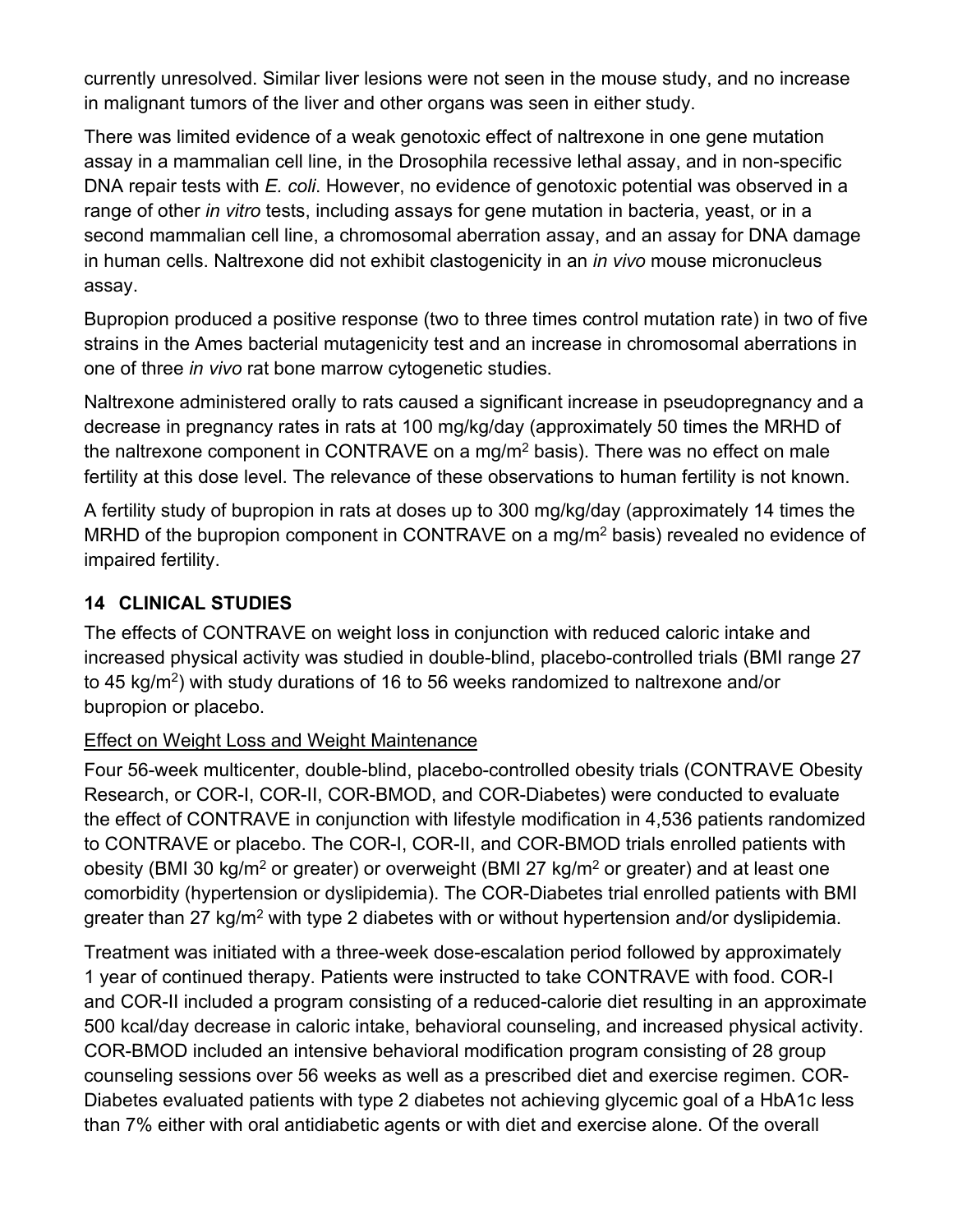population from these four trials, 24% had hypertension, 54% had dyslipidemia at study entry, and 10% had type 2 diabetes.

Apart from COR-Diabetes, which only enrolled patients with type 2 diabetes, the demographic characteristics of patients were similar across all four trials. For the four trial populations combined, the mean age was 46 years, 83% were female, 77% were Caucasian, 18% were black, and 5% were other races. At baseline, mean BMI was 36 kg/m<sup>2</sup> and mean waist circumference was 110 cm.

A substantial percentage of randomized patients withdrew from the trials prior to Week 56: 45% for the placebo group and 46% for the CONTRAVE group. The majority of these patients discontinued within the first 12 weeks of treatment. Approximately 24% of patients treated with CONTRAVE and 12% of patients treated with placebo discontinued treatment because of an adverse reaction [see Adverse Reactions (6.1)].

The co-primary endpoints were percent change from baseline body weight and the proportion of patients achieving at least a 5% reduction in body weight. In the 56-week COR-I trial, the mean change in body weight was -5.4% among patients assigned to CONTRAVE 32 mg/360 mg compared with -1.3% among patients assigned to placebo (Intent-To-Treat [ITT] population), as shown in Table 6 and Figure 1. In this trial, the achievement of at least a 5% reduction in body weight from baseline occurred more frequently for patients treated with CONTRAVE 32 mg/360 mg compared with placebo (42% vs 17%; Table 6). Results from COR-BMOD and COR-Diabetes are shown in Table 6 and Figures 2 and 3.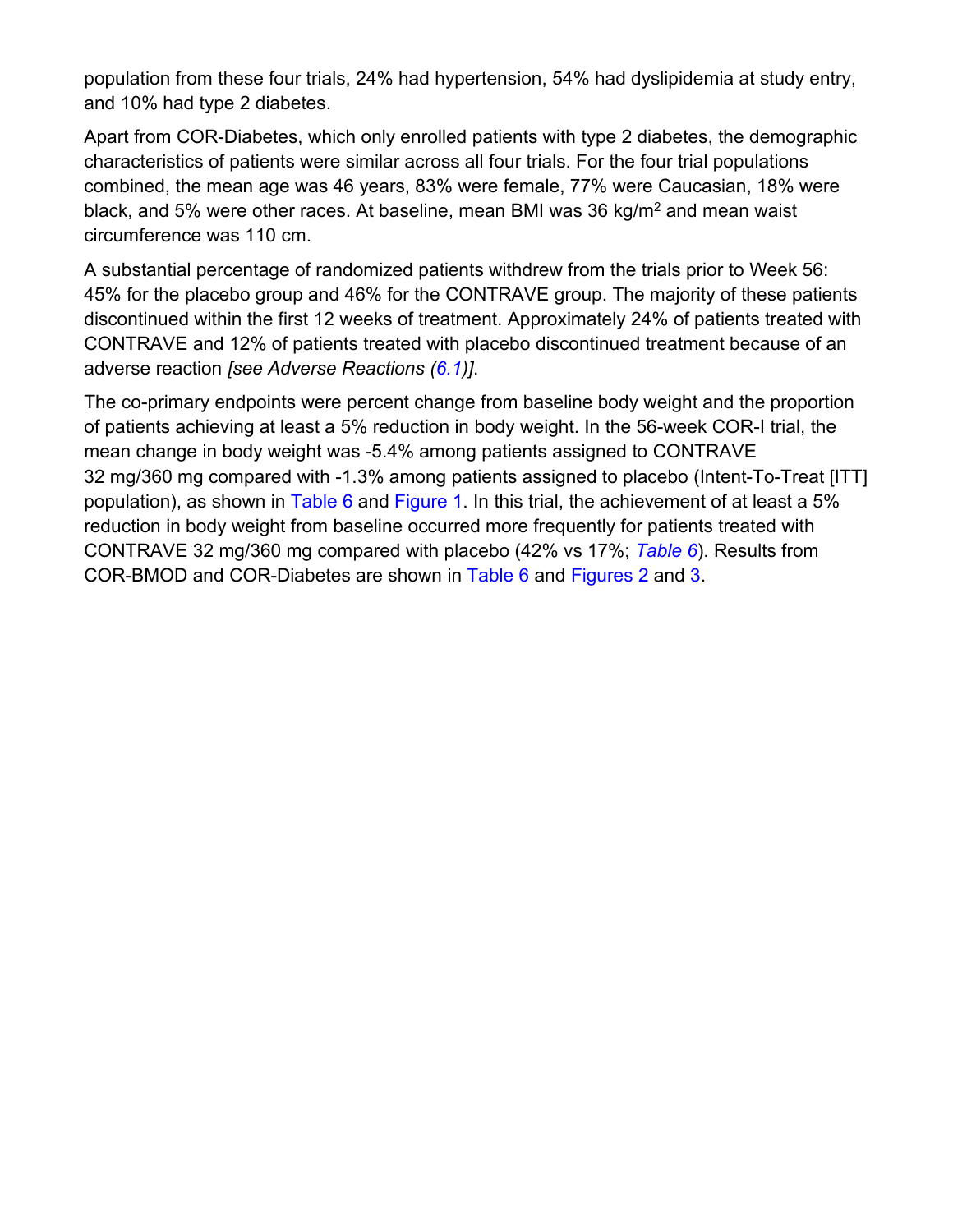|  |  | Table 6. Changes in Weight in 56-Week Trials with CONTRAVE (ITT/LOCF*) |  |
|--|--|------------------------------------------------------------------------|--|
|--|--|------------------------------------------------------------------------|--|

|                                                                              | <b>COR-I</b>                        |                 | <b>COR-BMOD</b>                     |                 | <b>COR-Diabetes</b>                 |                 |
|------------------------------------------------------------------------------|-------------------------------------|-----------------|-------------------------------------|-----------------|-------------------------------------|-----------------|
|                                                                              | <b>CONTRAVE</b><br>32 mg/<br>360 mg | <b>Placebo</b>  | <b>CONTRAVE</b><br>32 mg/<br>360 mg | <b>Placebo</b>  | <b>CONTRAVE</b><br>32 mg/<br>360 mg | <b>Placebo</b>  |
| N                                                                            | 538                                 | 536             | 565                                 | 196             | 321                                 | 166             |
| Weight (kg)                                                                  |                                     |                 |                                     |                 |                                     |                 |
| Baseline mean (SD)                                                           | 99.8<br>(16.1)                      | 99.5<br>(14.4)  | 100.3<br>(15.5)                     | 101.8<br>(15.0) | 104.2<br>(19.1)                     | 105.3<br>(16.9) |
| LS Mean % Change From<br>Baseline (SE)                                       | $-5.4$<br>(0.3)                     | $-1.3$<br>(0.3) | $-8.1$<br>(0.4)                     | $-4.9$<br>(0.6) | $-3.7$<br>(0.3)                     | $-1.7$<br>(0.4) |
| Difference from placebo (95%<br>CI()                                         | $-4.1^+$<br>$(-4.9, -3.3)$          |                 | $-3.2^{+}$<br>$(-4.5, -1.8)$        |                 | $-2.0^+$<br>$(-3.0, -1.0)$          |                 |
| Percentage of patients losing<br>greater than or equal to 5%<br>body weight  | 42                                  | 17              | 57                                  | 43              | 36                                  | 18              |
| Risk difference vs placebo (95%<br>CI()                                      | 25 <sup>†</sup><br>(19, 30)         |                 | 14 <sup>†</sup><br>(6, 22)          |                 | 18 <sup>†</sup><br>(9, 25)          |                 |
| Percentage of patients losing<br>greater than or equal to 10%<br>body weight | 21                                  | $\overline{7}$  | 35                                  | 21              | 15                                  | 5               |
| Risk difference vs placebo (95%<br>$CI$ )                                    | $14^{+}$<br>(10, 18)                |                 | 14 <sup>†</sup><br>(7, 21)          |                 | $10^{+}$<br>(4, 15)                 |                 |

Type 1 error was controlled across all 3 endpoints

\*Based on last observation carried forward (LOCF) in all randomized subjects who had a baseline body weight measurement and at least one post baseline body weight measurement during the defined treatment phase. All available body weight data during the double-blind treatment phase are included in the analysis, including data collected from subjects who discontinued study drug.

<sup>†</sup>Difference from placebo, p<0.001

<sup>‡</sup>Difference from placebo, p<0.01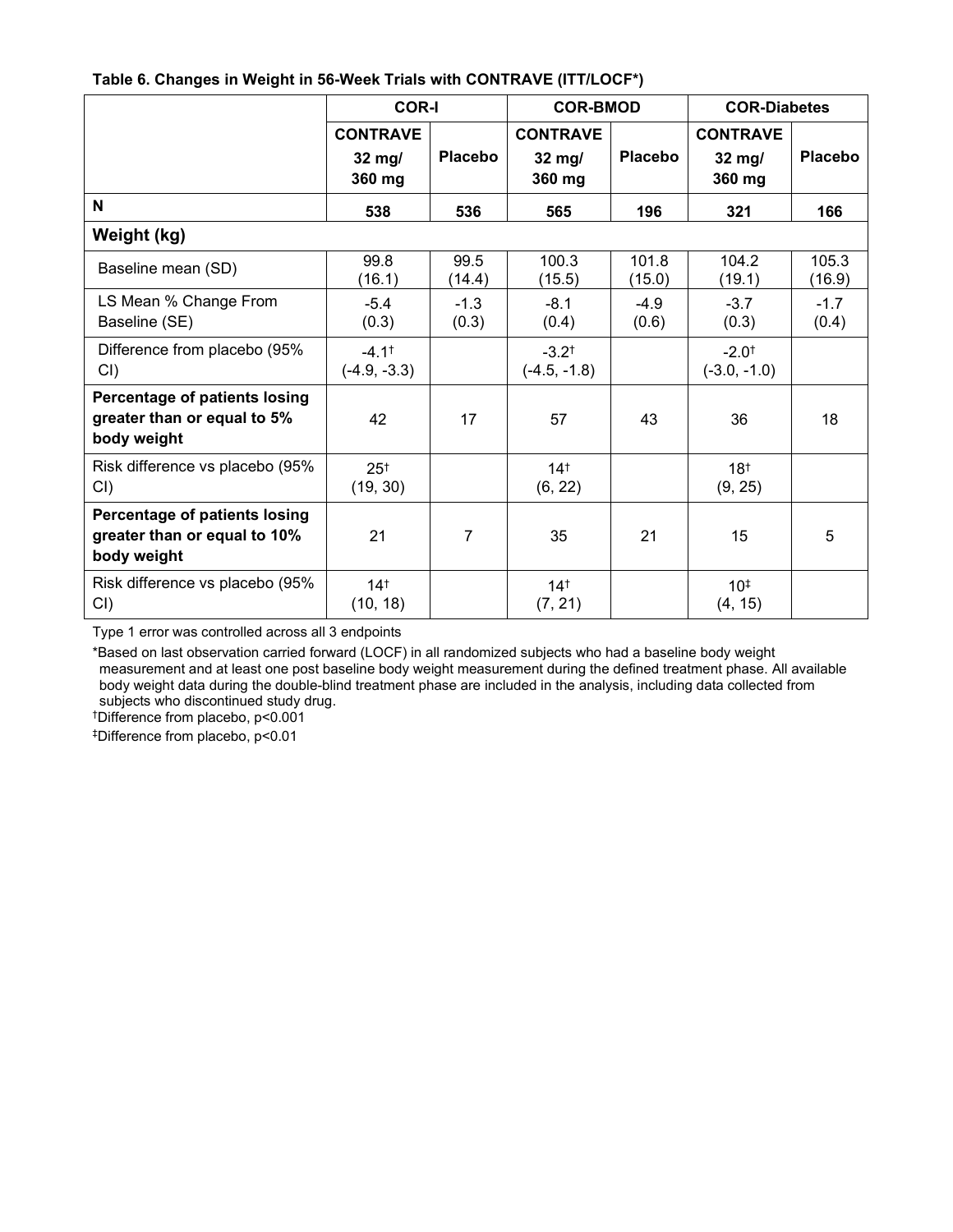The percentages of patients who achieved at least 5% or at least 10% body weight loss from baseline were greater among those assigned to CONTRAVE, compared with placebo, in all four obesity trials (Table 6).



Figure 1. Weight Loss Over Time in Completer **Population: COR-I Trial** 



COR-I trial: 50.1% in the placebo group and 49.2% in the CONTRAVE group discontinued study drug.





\*p<0.001 vs placebo

COR-BMOD trial: 41.6% in the placebo group and 42.1% in the CONTRAVE group discontinued study drug.





\*p<0.001 vs placebo COR-Diabetes trial: 41.2% in the placebo group and 47.8% in the CONTRAVE group discontinued study drug.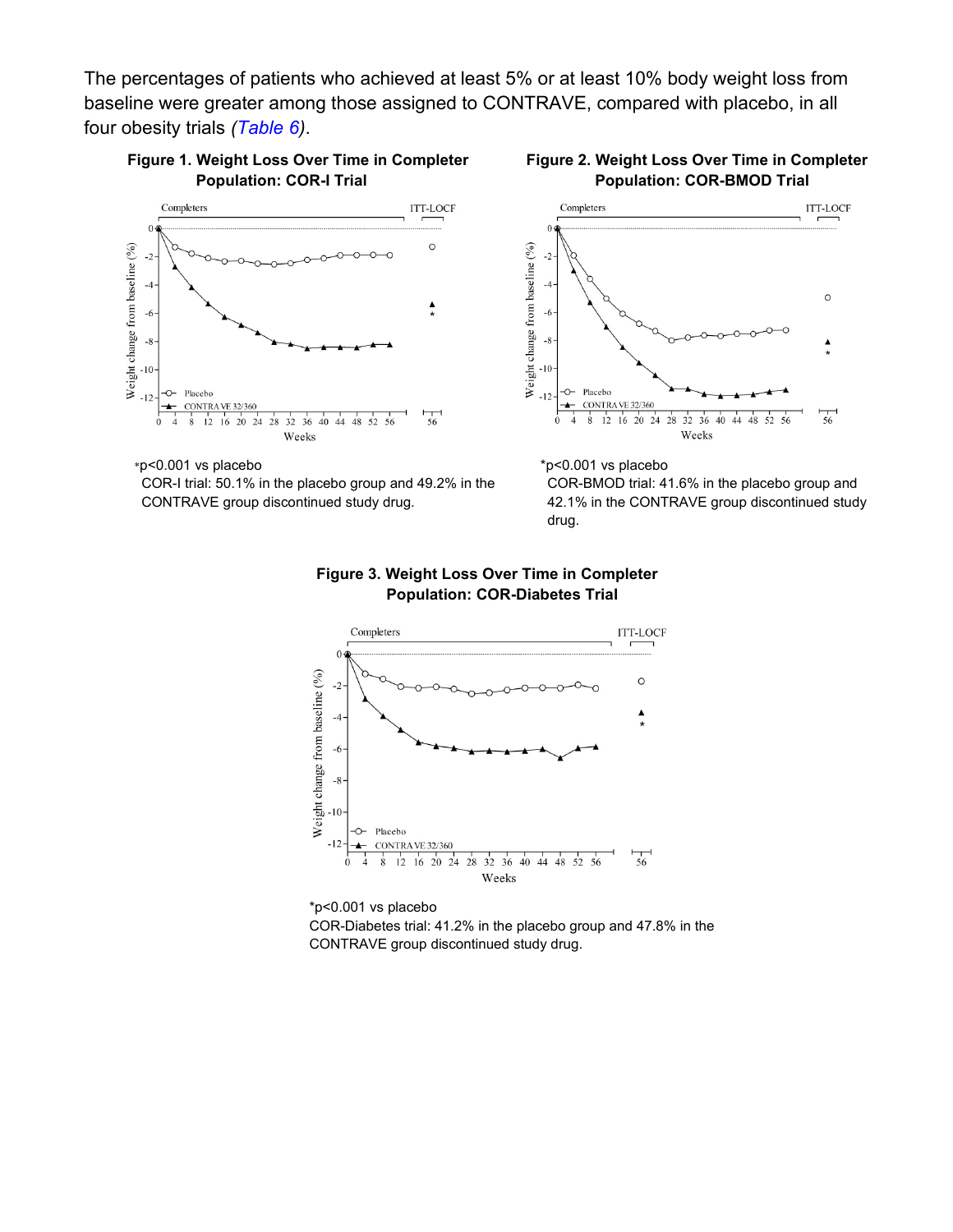#### **Effect on Cardiovascular and Metabolic Parameters**

Changes in cardiovascular and metabolic parameters associated with obesity are presented for COR-I and COR-BMOD (Table 7). Changes in mean blood pressure and heart rate are further described elsewhere [see Warnings and Precautions (5.5)].

| Table 7. Change in Markers of Cardiovascular and Metabolic Parameters from Baseline in 56 Week Trials with |  |
|------------------------------------------------------------------------------------------------------------|--|
| CONTRAVE 32 mg/360 mg (COR-I and COR-BMOD)*                                                                |  |

| <b>Parameter</b>               | <b>COR-I</b>                                 |                             |                                               | <b>COR-BMOD</b>                              |                             |                                               |  |
|--------------------------------|----------------------------------------------|-----------------------------|-----------------------------------------------|----------------------------------------------|-----------------------------|-----------------------------------------------|--|
|                                | <b>CONTRAVE</b><br>32 mg/360 mg<br>$N = 471$ | <b>Placebo</b><br>$N = 511$ | <b>CONTRAVE</b><br>minus Placebo<br>(LS Mean) | <b>CONTRAVE</b><br>32 mg/360 mg<br>$N = 482$ | <b>Placebo</b><br>$N = 193$ | <b>CONTRAVE</b><br>minus Placebo<br>(LS Mean) |  |
| Triglycerides, mg/dL           |                                              |                             |                                               |                                              |                             |                                               |  |
| Baseline median (Q1, Q3)       | 113<br>(86, 158)                             | 112<br>(78, 157)            | $-10.7$ <sup>†</sup>                          | 110<br>(78, 162)                             | 103<br>(76, 144)            | $-9.9†$                                       |  |
| Median % change                | $-11.6$                                      | 1.7                         |                                               | $-17.8$                                      | $-7.4$                      |                                               |  |
| HDL-C, mg/dL                   |                                              |                             |                                               |                                              |                             |                                               |  |
| Baseline mean (SD)             | 51.9<br>(13.6)                               | 52.0<br>(13.6)              | 7.2                                           | 53.6<br>(13.5)                               | 55.3<br>(12.9)              | 6.6                                           |  |
| LS Mean % change (SE)          | $\overline{8.0}$<br>(0.9)                    | $\overline{0.8}$<br>(0.9)   |                                               | 9.4<br>(1.0)                                 | 2.8<br>(1.6)                |                                               |  |
| LDL-C, mg/dL                   |                                              |                             |                                               |                                              |                             |                                               |  |
| Baseline mean (SD)             | 118.8<br>(32.6)                              | 119.7<br>(34.8)             | $-1.5$                                        | 109.5<br>(27.5)                              | 109.2<br>(27.3)             | $-2.9$                                        |  |
| LS Mean % change (SE)          | $-2.0$<br>(1.0)                              | $-0.5$<br>(1.1)             |                                               | 7.1<br>(1.4)                                 | 10.0<br>(2.2)               |                                               |  |
| Waist circumference, cm        |                                              |                             |                                               |                                              |                             |                                               |  |
| Baseline mean (SD)             | 108.8<br>(11.3)                              | 110.0<br>(12.2)             | $-3.8^{\ddagger}$                             | 109.3<br>(11.4)                              | 109.0<br>(11.8)             | $-3.2^{\ddagger}$                             |  |
| LS Mean change (SE)            | $-6.2$<br>(0.4)                              | $-2.5$<br>(0.4)             |                                               | $-10.0$<br>(0.5)                             | $-6.8$<br>(0.8)             |                                               |  |
| Heart rate, bpm                |                                              |                             |                                               |                                              |                             |                                               |  |
| Baseline mean (SD)             | 72.1<br>(8.7)                                | 71.8<br>(8.0)               | 1.2                                           | 70.7<br>(8.3)                                | 70.4<br>(9.0)               | 0.9                                           |  |
| LS Mean change (SE)            | 1.0<br>(0.3)                                 | $-0.2$<br>(0.3)             |                                               | 1.1<br>(0.4)                                 | 0.2<br>(0.5)                |                                               |  |
| Systolic blood pressure, mmHg  |                                              |                             |                                               |                                              |                             |                                               |  |
| Baseline mean (SD)             | 118.9<br>(9.8)                               | 119.0<br>(9.8)              | 1.8                                           | 116.9<br>(9.9)                               | 116.7<br>(10.9)             | 2.6                                           |  |
| LS Mean change (SE)            | $-0.1$<br>(0.4)                              | $-1.9$<br>(0.4)             |                                               | $-1.3$<br>(0.5)                              | $-3.9$<br>(0.7)             |                                               |  |
| Diastolic blood pressure, mmHg |                                              |                             |                                               |                                              |                             |                                               |  |
| Baseline mean (SD)             | 77.1<br>(7.2)                                | 77.3<br>(6.6)               | 0.9                                           | 78.2<br>(7.2)                                | 77.2<br>(7.4)               | 1.4                                           |  |
| LS Mean change (SE)            | 0.0<br>(0.3)                                 | $-0.9$<br>(0.3)             |                                               | $-1.4$<br>(0.3)                              | $-2.8$<br>(0.5)             |                                               |  |

Q1: first quartile; Q3: third quartile

\*Based on last observation carried forward (LOCF) while on study drug

<sup>†</sup>Hodges-Lehmann estimate of treatment difference

#Statistically significant vs placebo (p<0.001) based on the pre-specified closed testing procedure method for controlling Type I error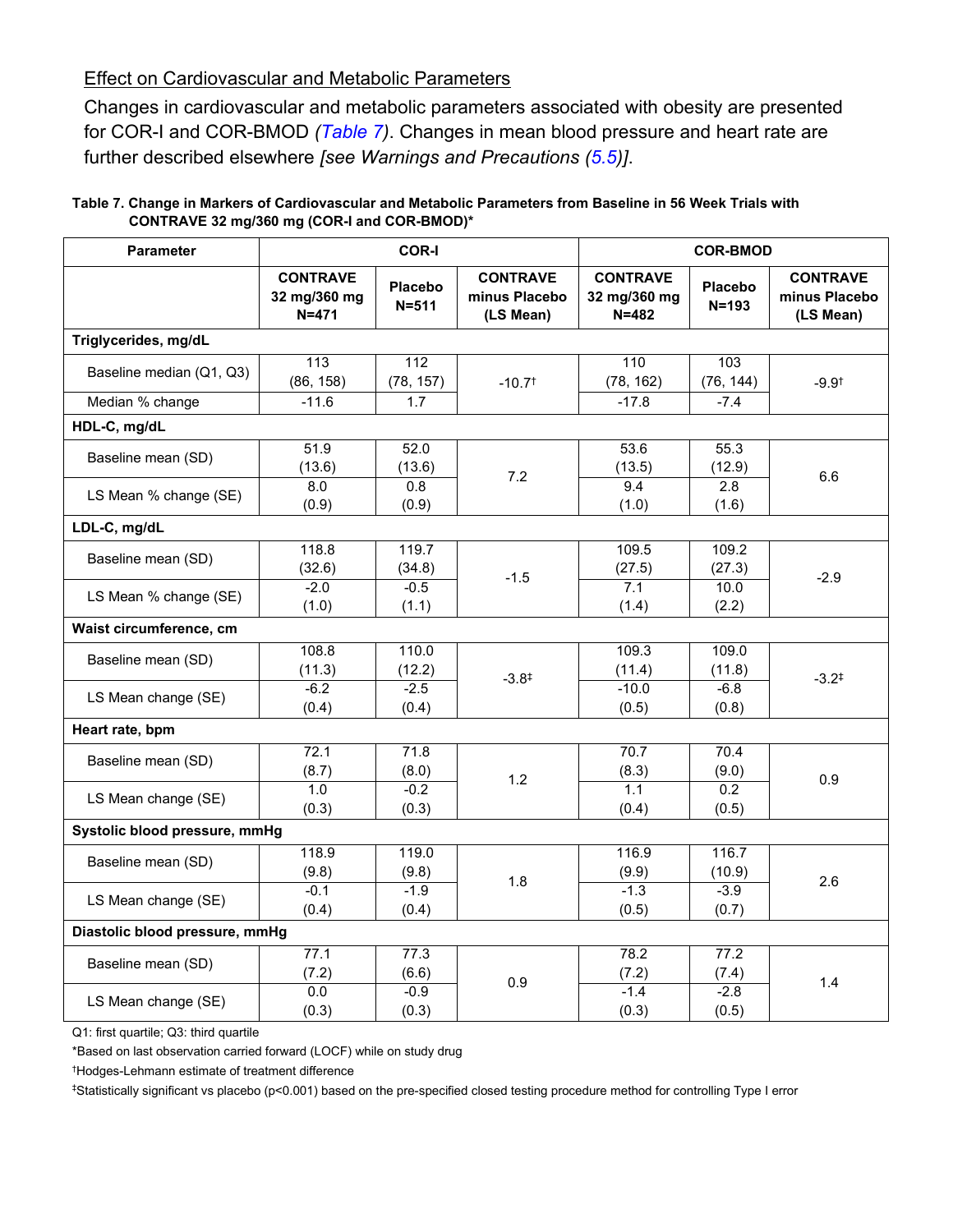## Effect of CONTRAVE on Cardiometabolic Parameters and Anthropometry in Patients with **Type 2 Diabetes Mellitus**

Changes in glycemic control observed from baseline to Week 56 among patients with type 2 diabetes and obesity assigned to either CONTRAVE 32 mg/360 mg or placebo are shown in Table 8.

|                                    | 32 mg/360 mg    | <b>CONTRAVE</b><br>$N = 265$                       | Placebo<br>$N = 159$ |                                                    |                                               |
|------------------------------------|-----------------|----------------------------------------------------|----------------------|----------------------------------------------------|-----------------------------------------------|
|                                    | <b>Baseline</b> | <b>Change from</b><br><b>Baseline</b><br>(LS Mean) | <b>Baseline</b>      | <b>Change from</b><br><b>Baseline</b><br>(LS Mean) | <b>CONTRAVE</b><br>minus Placebo<br>(LS Mean) |
| HbA1c (%)                          | 8.0             | $-0.6$                                             | 8.0                  | $-0.1$                                             | $-0.5*$                                       |
| Fasting Glucose (mg/dL)            | 160.0           | $-11.9$                                            | 163.9                | $-4.0$                                             | $-7.9$                                        |
| Waist Circumference (cm)           | 115.6           | $-5.0$                                             | 114.3                | $-2.9$                                             | $-2.1$                                        |
| Systolic blood pressure<br>(mmHg)  | 125.0           | 0.0                                                | 124.5                | $-1.1$                                             | 1.2                                           |
| Diastolic blood pressure<br>(mmHg) | 77.5            | $-1.1$                                             | 77.4                 | $-1.5$                                             | 0.4                                           |
| Heart rate (bpm)                   | 72.9            | 0.7                                                | 73.1                 | $-0.2$                                             | 0.9                                           |
|                                    | <b>Baseline</b> | % Change<br>from Baseline<br>(LS Mean)             | <b>Baseline</b>      | % Change<br>from Baseline<br>(LS Mean)             | <b>CONTRAVE</b><br>minus Placebo<br>(LS Mean) |
| Triglycerides (mg/dL) <sup>†</sup> | 147 (98, 200)   | $-7.7$                                             | 168 (114, 236)       | $-8.6$                                             | $-3.3$                                        |
| HDL Cholesterol (mg/dL)            | 46.2            | 7.4                                                | 46.1                 | $-0.2$                                             | 7.6                                           |
| LDL Cholesterol (mg/dL)            | 100.2           | 2.4                                                | 101.0                | 4.2                                                | $-1.9$                                        |

#### Table 8. Changes in Cardiometabolic Parameters and Waist Circumference in Patients with Type 2 Diabetes Mellitus in a 56 Week Trial with CONTRAVE 32 mg/360 mg (COR-Diabetes)

Based on last observation carried forward (LOCF) while on study drug

\*Statistically significant vs placebo (p<0.001) based on the pre-specified closed testing procedure method for controlling Type I error tValues are baseline median (first and third quartiles), median % change, and the Hodges-Lehmann estimate of the median treatment difference

## **Effect on Body Composition**

In a subset of 124 patients (79 CONTRAVE, 45 placebo), body composition was measured using dual energy X-ray absorptiometry (DEXA). The DEXA assessment showed that mean total body fat mass decreased by 4.7 kg (11.7%) in the CONTRAVE group vs 1.4 kg (4.3%) in the placebo group at Week 52/LOCF (treatment difference, -3.3 kg [-7.4%], p<0.01).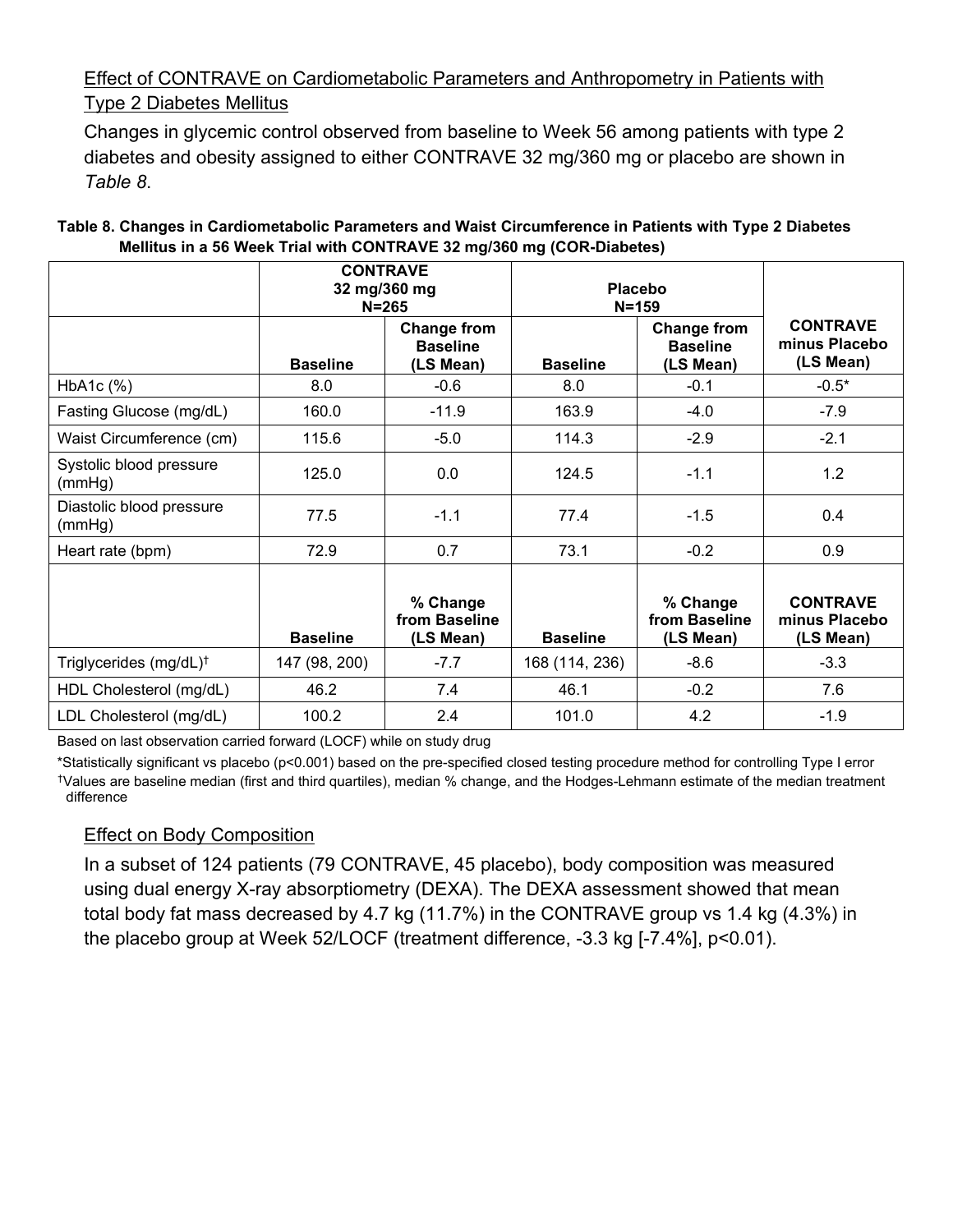### **16 HOW SUPPLIED/STORAGE AND HANDLING**

CONTRAVE 8 mg/90 mg (naltrexone HCI 8 mg and bupropion HCI 90 mg) extended-release tablets are blue, round, bi-convex, film-coated tablets debossed with "NB-890" on one side. CONTRAVE tablets are available as follows:

NDC 51267-890-99 Bottles of 120 tablets

### Storage

Store at 25°C (77°F); excursions permitted to 15° to 30°C (59° to 86°F) [see USP Controlled Room Temperature].

## **17 PATIENT COUNSELING INFORMATION**

Advise the patient to read the FDA-approved patient labeling (Medication Guide)

Patient information is printed at the end of this insert. This information and the instructions provided in the Medication Guide should be discussed with patients.

Patients should be advised to take CONTRAVE exactly as prescribed. Patients should be instructed to follow the dose escalation schedule and not to take more than the recommended dose of CONTRAVE.

Patients should be made aware that CONTRAVE contains the same active ingredient (bupropion) found in certain antidepressants and smoking cessation products (including, but not limited to, WELLBUTRIN, WELLBUTRIN SR, WELLBUTRIN XL, APLENZIN and ZYBAN) and that CONTRAVE should not be used in combination with any other medications that contain bupropion.

Patients should be advised that some patients have experienced changes in mood (including depression and mania), psychosis, hallucinations, paranoia, delusions, homicidal ideation, aggression, hostility, agitation, anxiety, and panic, as well as suicidal ideation, suicide attempt, and completed suicide when attempting to quit smoking while taking bupropion. Instruct patients to discontinue CONTRAVE and contact a healthcare professional if they experience such symptoms.

Patients should be advised of the potential serious risks associated with the use of CONTRAVE, including suicidality, seizures, and increases in blood pressure or heart rate.

Patients should be advised to call their healthcare provider to report new or sudden changes in mood, behavior, thoughts, or feelings.

Patients should be advised that taking CONTRAVE can cause mild pupillary dilation, which in susceptible individuals, can lead to an episode of angle-closure glaucoma. Pre-existing glaucoma is almost always open-angle glaucoma because angle-closure glaucoma, when diagnosed, can be treated definitively with iridectomy. Open-angle glaucoma is not a risk factor for angle-closure glaucoma. Patients may wish to be examined to determine whether they are susceptible to angle closure, and have a prophylactic procedure (e.g., iridectomy), if they are susceptible.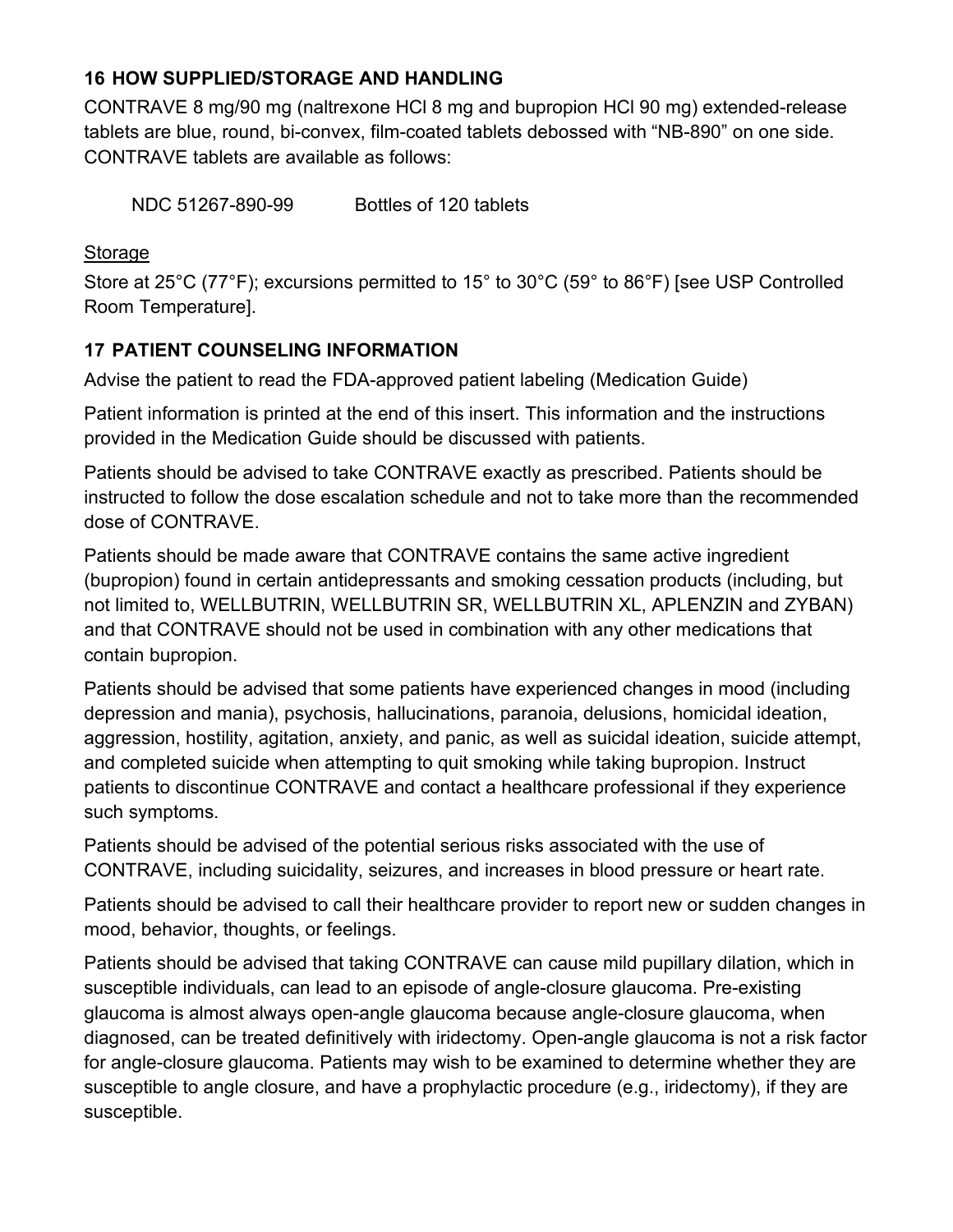Patients should be educated on the symptoms of hypersensitivity and to discontinue CONTRAVE if they have a severe allergic reaction to CONTRAVE.

Patients should be told that CONTRAVE should be discontinued and not restarted if they experience a seizure while on treatment.

Patients should be advised that the excessive use or abrupt discontinuation of alcohol. benzodiazepines, antiepileptic drugs, or sedatives/hypnotics can increase the risk of seizure. Patients should be advised to minimize or avoid use of alcohol.

Patients should be advised that if they previously used opioids, they may be more sensitive to lower doses of opioids and at risk of accidental overdose should they use opioids after CONTRAVE treatment is discontinued or temporarily interrupted.

Patients should be advised that because naltrexone, a component of CONTRAVE, can block the effects of opioids, they will not perceive any effect if they attempt to self-administer any opioid drug in small doses while on CONTRAVE. Further advise patients that the attempt to administer large doses of any opioid or to bypass the blockade while on CONTRAVE may lead to serious injury, coma, or death.

Patients should be off all opioids for a minimum of 7 to 10 days before starting CONTRAVE in order to avoid precipitation of withdrawal. Advise patients they should not take CONTRAVE if they have any symptoms of opioid withdrawal.

Patients should be advised to call their healthcare provider if they experience increased blood pressure or heart rate.

Patients should be advised to notify their healthcare provider if they are taking, or plan to take, any prescription or over-the-counter drugs. Concern is warranted because CONTRAVE and other drugs may affect each other's metabolism.

### Pregnancy

Advise pregnant patients and all patients who can become pregnant of the potential risk to a fetus. Advise patients to inform their healthcare provider of a known or suspected pregnancy to discuss if CONTRAVE should be discontinued [see Use in Specific Populations (8.1)].

Patients with type 2 diabetes mellitus on antidiabetic therapy should be advised to monitor their blood glucose levels and report symptoms of hypoglycemia to their healthcare provider(s).

Patients should be advised to swallow CONTRAVE tablets whole so that the release rate is not altered. Do not chew, divide, or crush tablets.

Distributed by:

## Currax<sup>™</sup> Pharmaceuticals LLC.

Brentwood. TN 37027

CONTRAVE® is a registered trademark of Nalpropion Pharmaceuticals LLC

All other trademarks are the property of their respective owners.

© 2021 Nalpropion Pharmaceuticals LLC